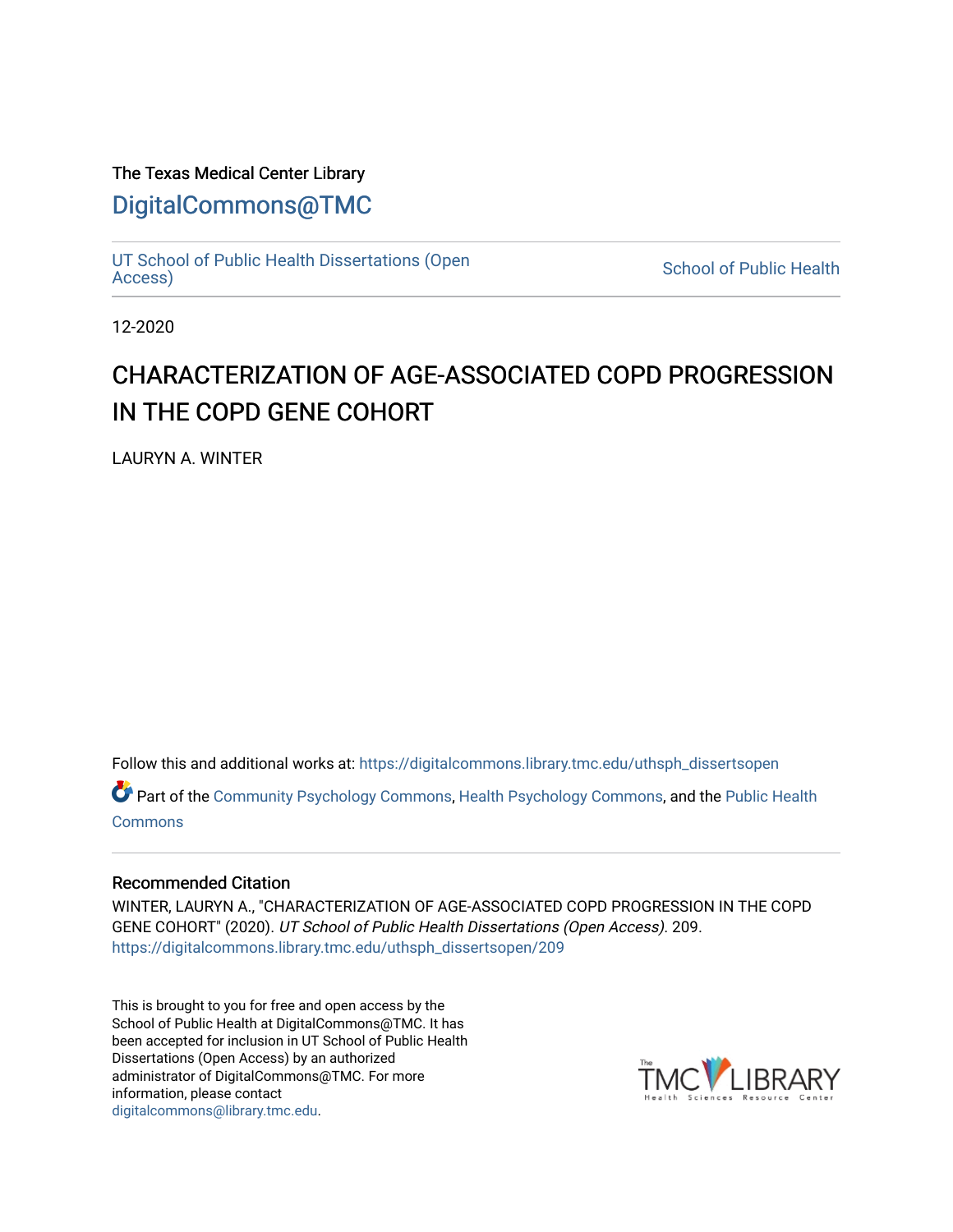# CHARACTERIZATION OF AGE-ASSOCIATED COPD PROGRESSION IN THE COPD

#### GENE COHORT

by

# LAURYN A WINTER, BS

APPROVED:

ane

DAVID GIMENO RUIZ DE PORRAS, PHD

Civildamer

CICI XC BAUER, PHD

ByeongChoi

BYEONGYEB CHOI, PHD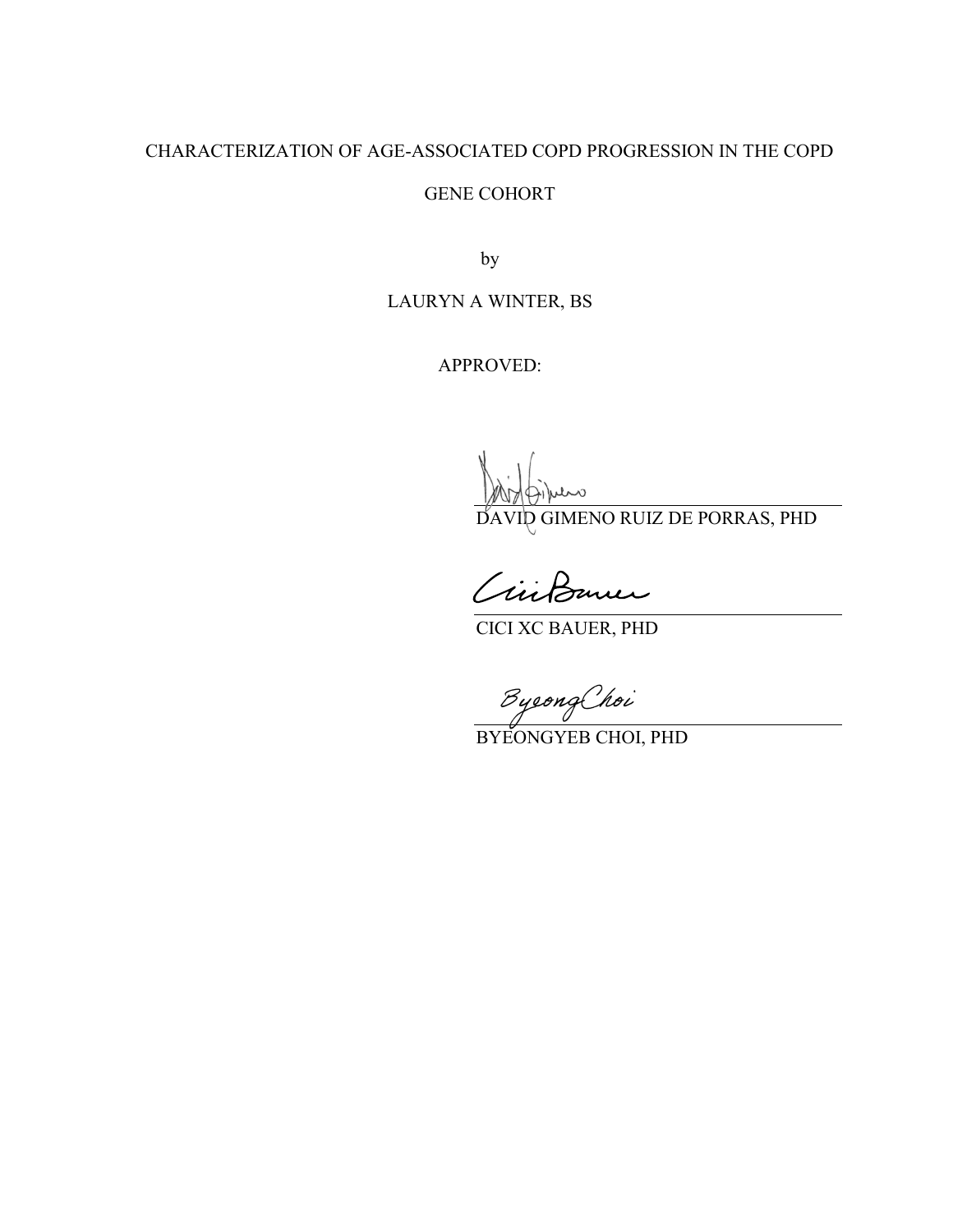Copyright by Lauryn A Winter, BS, MS 2020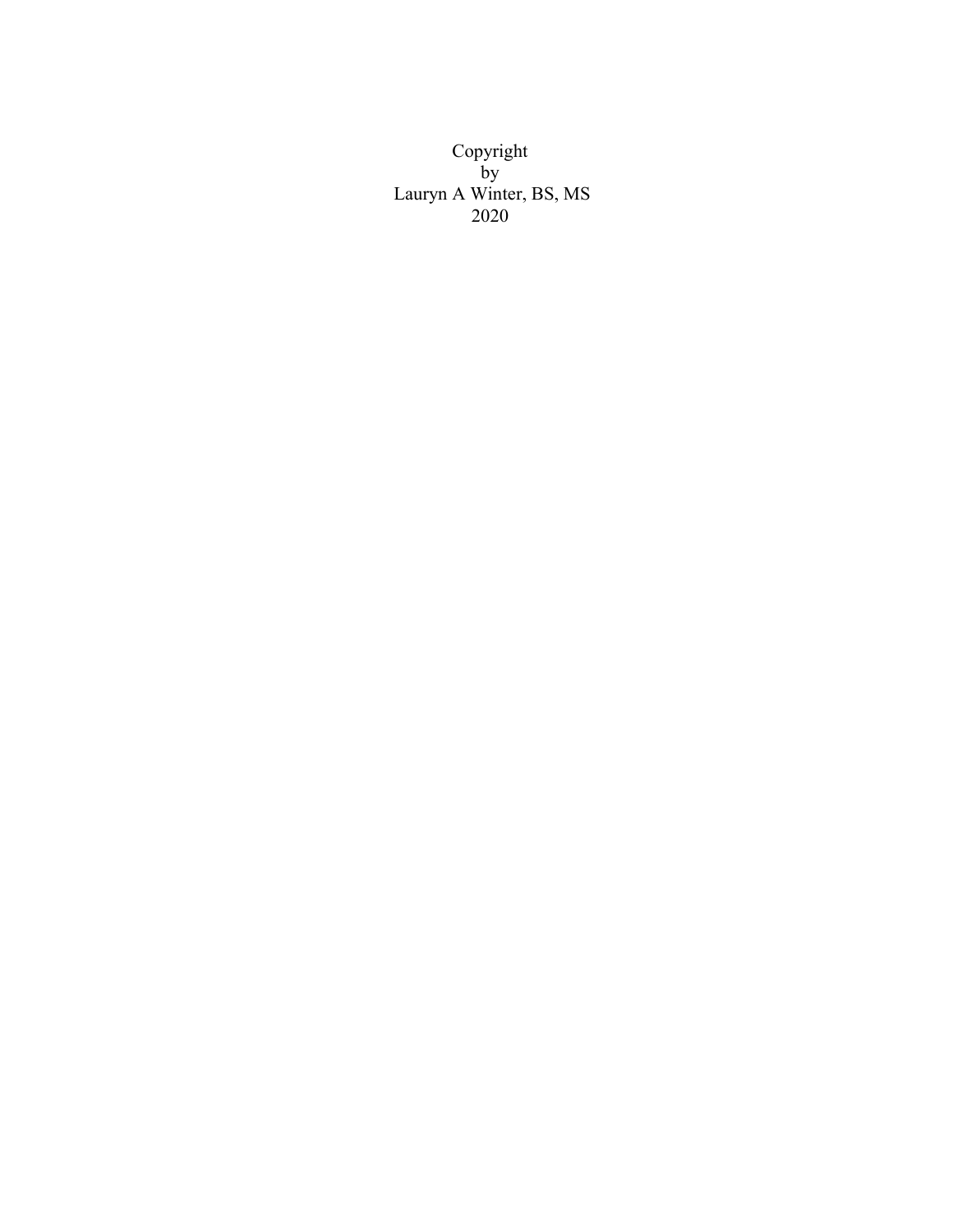# CHARACTERIZATION OF AGE-ASSOCIATED COPD PROGRESSION IN THE COPD

### GENE COHORT

by

# LAURYN A WINTER BS, Texas A&M University 2013

Presented to the Faculty of The University of Texas

School of Public Health

in Partial Fulfillment

of the Requirements

for the Degree of

### MASTER OF SCIENCE

THE UNIVERSITY OF TEXAS SCHOOL OF PUBLIC HEALTH Houston, Texas December, 2020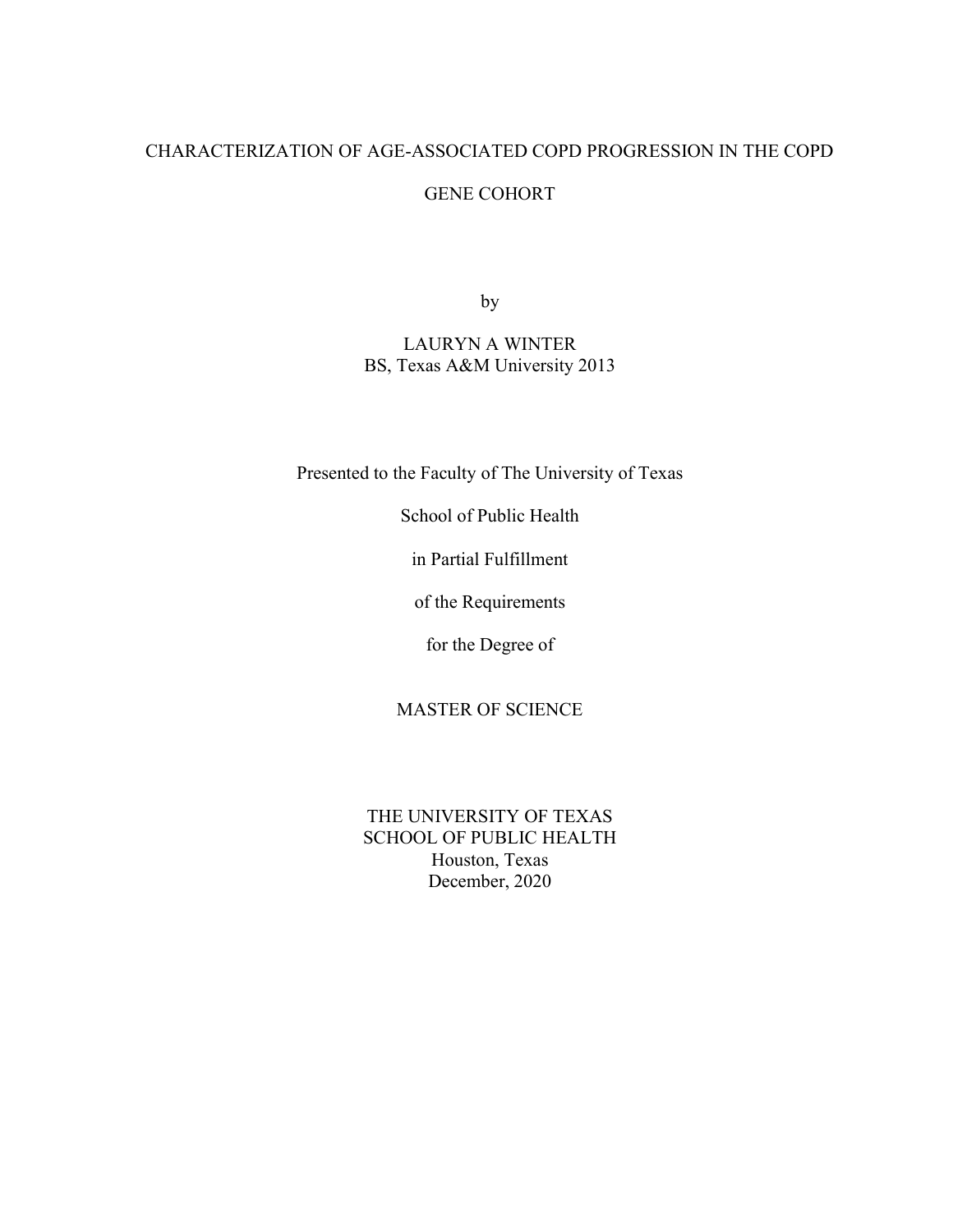#### CHARACTERIZATION OF AGE-ASSOCIATED COPD PROGRESSION IN THE COPD

#### GENE COHORT

Lauryn Winter, BS, MS The University of Texas School of Public Health, 2020

Thesis Chair: David Gimeno Ruiz de Porras, PhD

Chronic obstructive pulmonary disease (COPD) is a progressive and debilitating lung disease affecting primarily older adults. Incidence, morbidity and mortality from COPD are increasing worldwide. The purpose of this study was to determine the associations between age at baseline and markers of disease progression in COPD patients using data generated by the Genetic Epidemiology of COPD (COPD Gene) study. Participants with COPD were stratified by age (younger: age  $\leq 65$  years, elderly: age  $\geq 65$  years) and disease characteristics (lung function, exercise tolerance, exacerbation history, and comorbidity burden) at baseline and five-year follow up were compared between groups. Associations between age group and changes in these measures were also assessed. Disease characteristics differed significantly between elderly and younger COPD patients at both study visits. Elderly COPD patients had worse lung function and more comorbidities than younger COPD patients, while younger COPD patients reported more dyspnea and more frequent and severe exacerbations than elderly COPD patients. Following covariate adjustment, elderly participants were less likely than younger participants to develop new frequent exacerbations over the study period (relative risk ratio (95% confidence interval): 0.42 (0.20, 0.87)). There were no other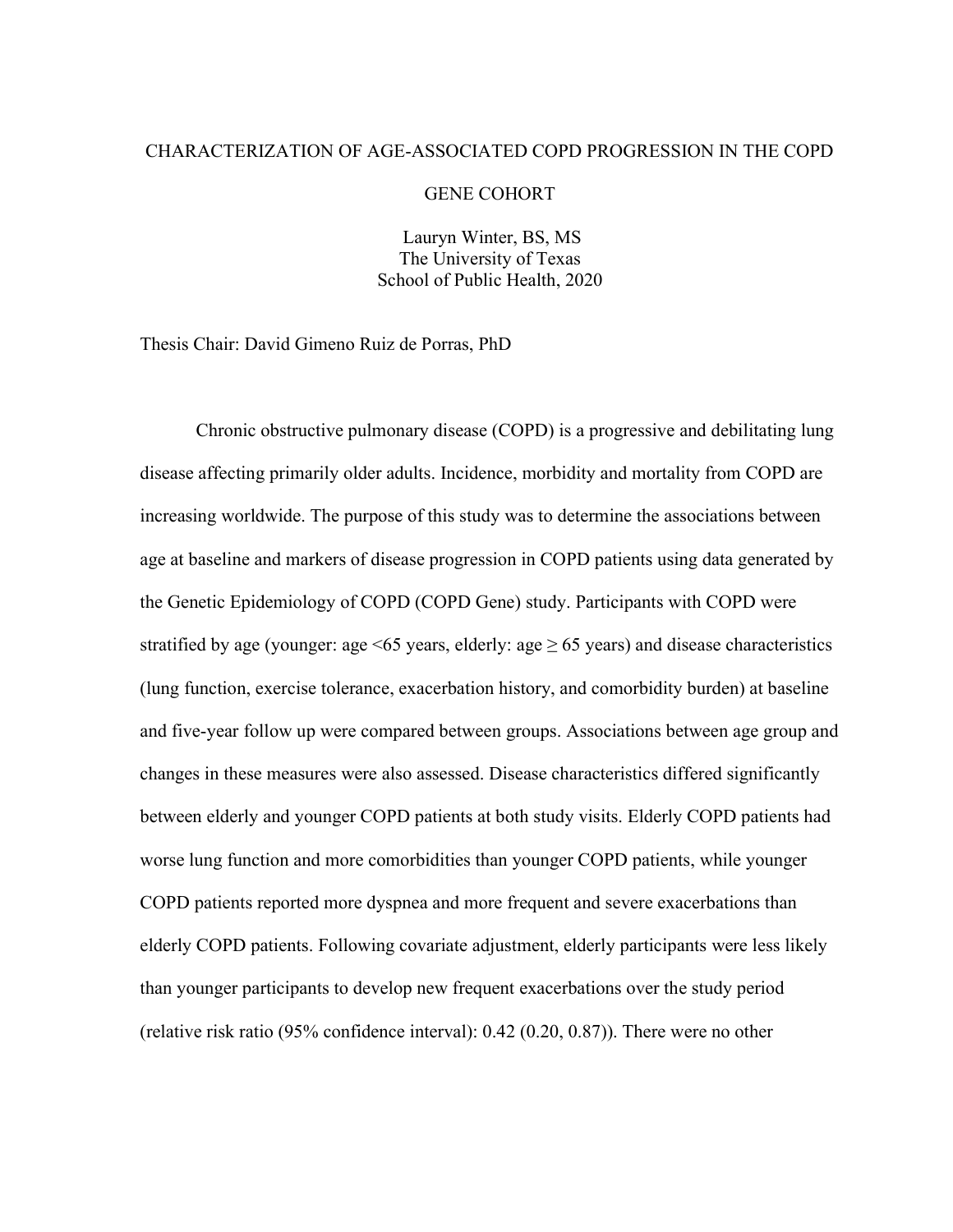significant associations between age group and markers of disease progression. These results suggest that although elderly COPD patients exhibit evidence of more severe lung function impairment than younger COPD patients, the rate of disease progression is similar between elderly and younger patients. However, further exploration is needed to understand the possible contribution of survivorship bias to this finding. Nevertheless, this study supports the importance of early detection and early intervention to slow disease progression and maximize both life expectancy and quality of life for COPD patients.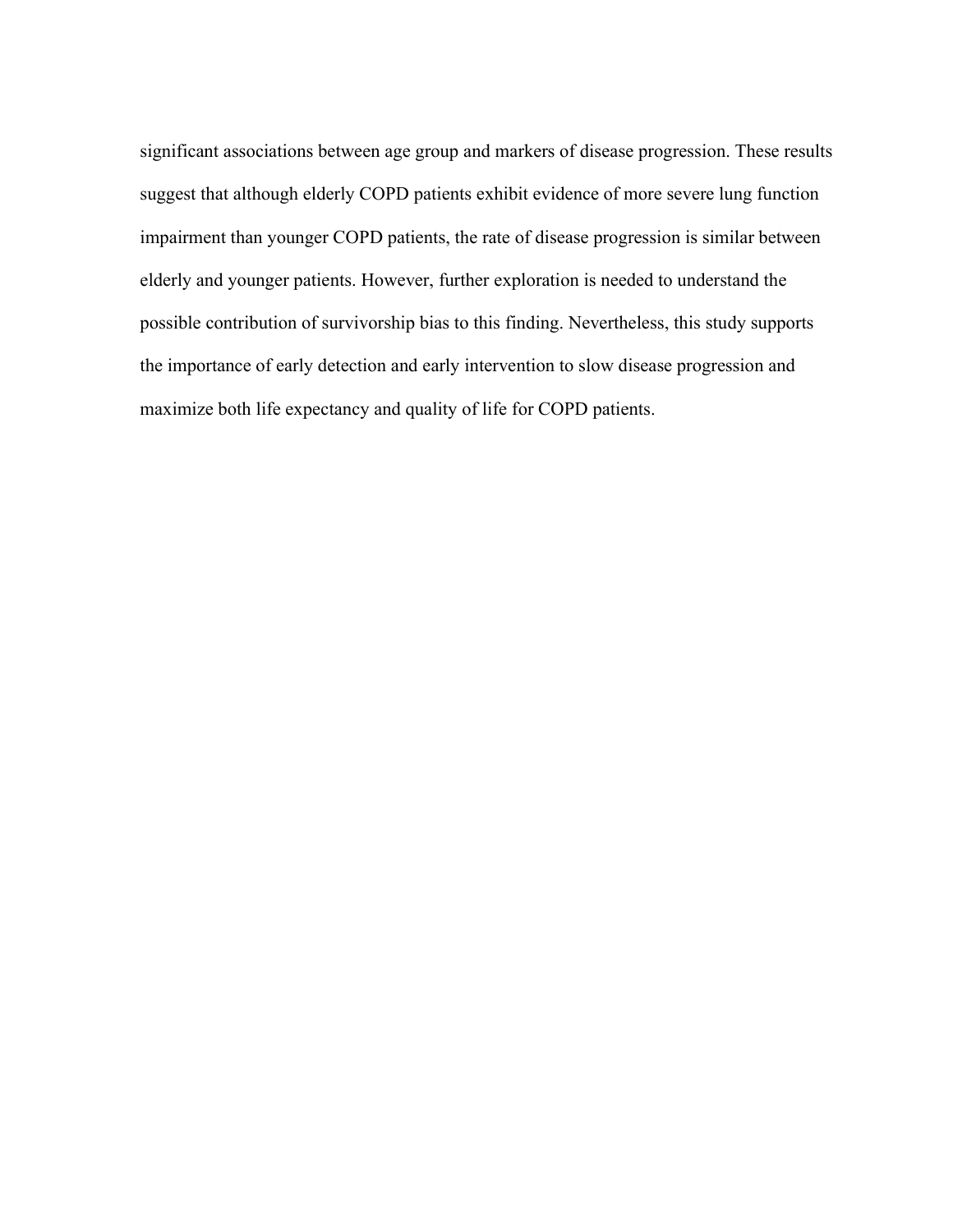# TABLE OF CONTENTS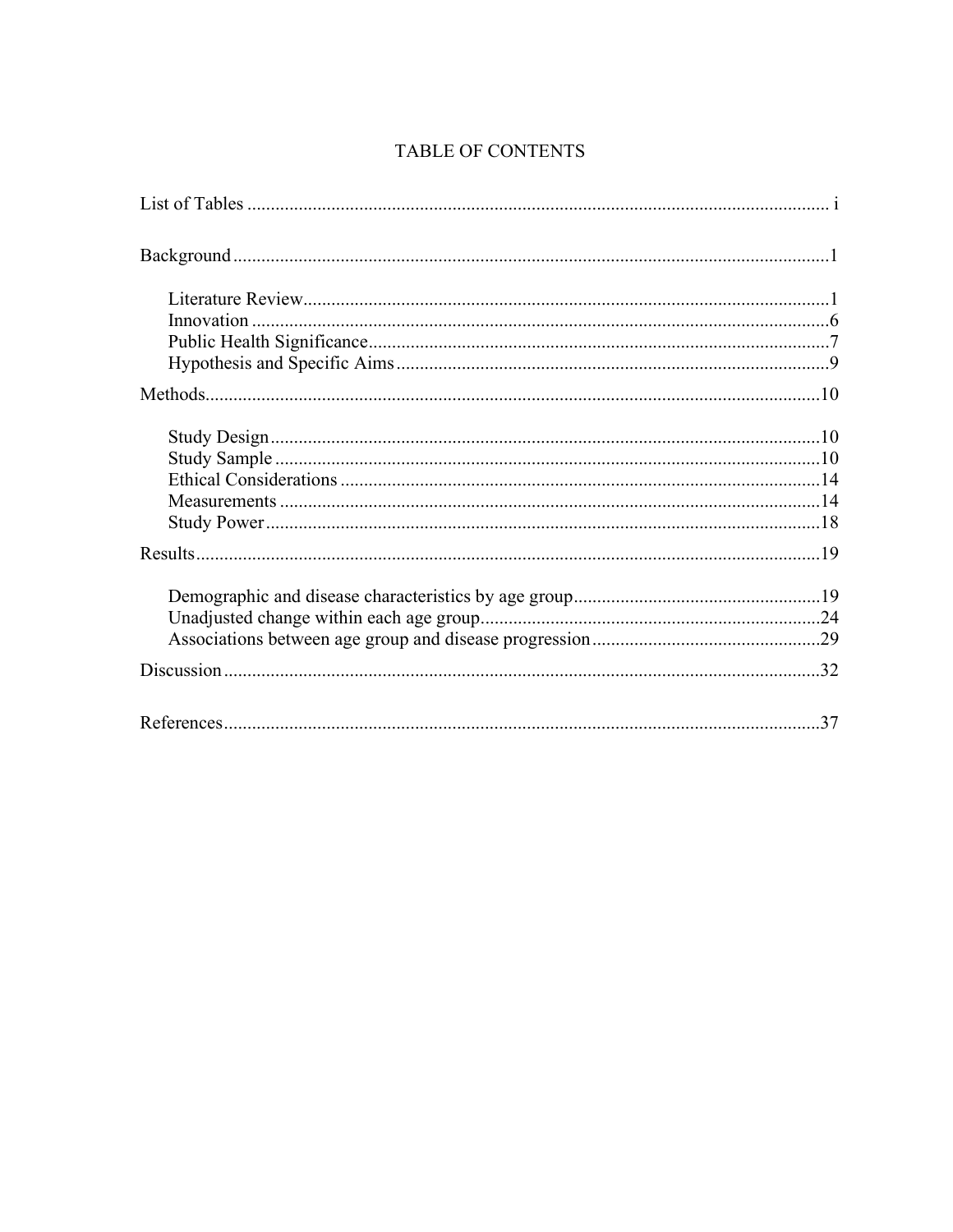# LIST OF TABLES

| Table 1. Demographic and disease characteristics of study completers vs those lost to<br>follow up. 12 |  |
|--------------------------------------------------------------------------------------------------------|--|
| Table 2. Demographic and disease characteristics of each age group at baseline and                     |  |
| Table 3. Average change in demographic and disease characteristics from baseline to                    |  |
| Table 4: Multivariable associations between age group and disease progression in                       |  |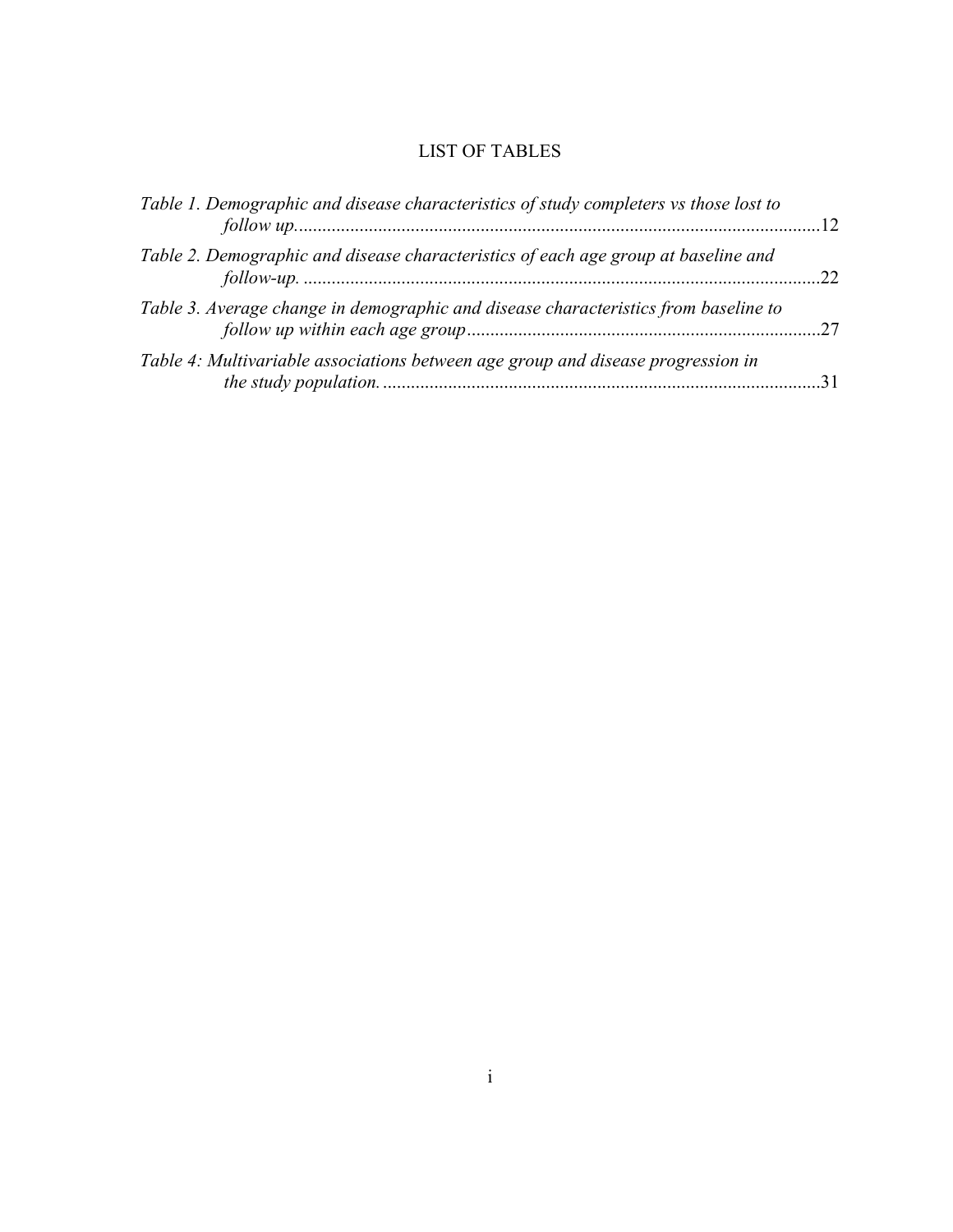#### BACKGROUND

#### Literature Review

#### **Introduction**

Chronic obstructive pulmonary disease (COPD) is a progressive and debilitating lung disease characterized by obstructive airflow patterns and abnormal inflammatory response to noxious stimuli.<sup>1</sup> The risk for developing COPD is believed to emerge from complex interactions between a susceptible genome and exposure to environmental and/or lifestyle factors. By far the greatest risk factor for COPD is smoking; however, only about 20% of smokers will develop COPD.<sup>2</sup> In addition, 15-20% of COPD cases have been attributed to workplace exposures.<sup>2</sup> Exposure to air pollution, including industrial emissions and biomass burning, childhood infections, and malnutrition are also emerging as important risk factors for COPD.<sup>2,3</sup> The debilitating effects of COPD arise as a result of the increasing lung function impairment that accompanies disease progression, resulting in the hallmark symptoms of COPD: dyspnea, cough, and increased sputum production.<sup>4</sup> These symptoms are important drivers of the overall burden of COPD and are associated with significant reductions in quality of life, including disruption of daily activities, increased anxiety and depression levels, sleep disturbances, and increased risk of exacerbations.<sup>4</sup> COPD exacerbations are acute periods of increased symptom severity from a patient's normal state that often result in increased medication use, emergency room visits and hospitalizations.<sup>5</sup> Frequency of exacerbations is an important determinant of health-related quality of life in COPD patients and is also linked to the rate of lung function decline, morbidities, and mortality risk.<sup>5</sup> In addition to exacerbations, COPD is also linked with increased risk for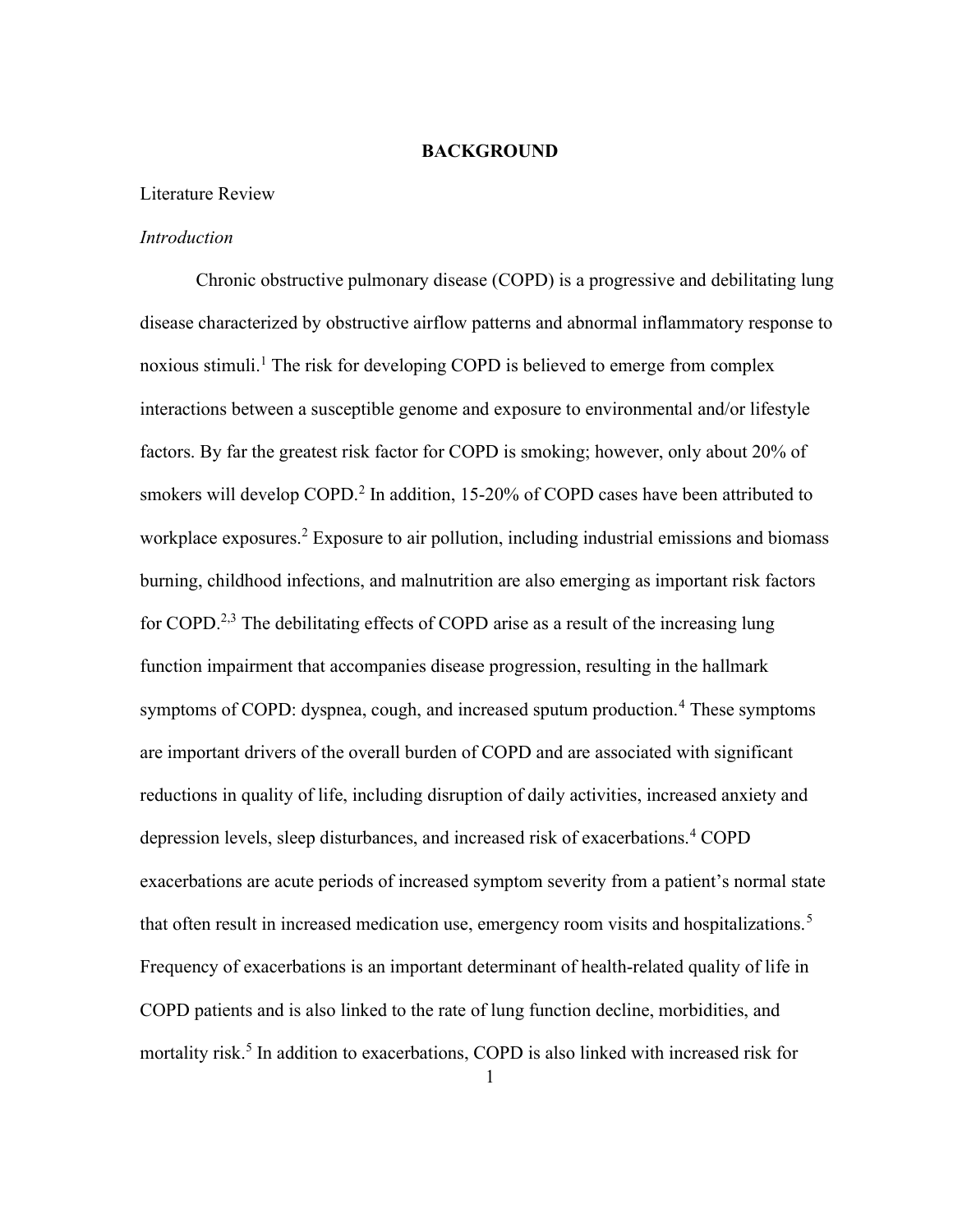several comorbid diseases that compound the morbidity, resource use, and mortality risk associated with COPD. These include lung cancer, cardiovascular diseases (coronary heart disease, heart failure, arrhythmias, peripheral artery disease, and hypertension), diabetes mellitus, osteoporosis, and gastroesophageal reflux disease (GERD).  $6-9$ 

#### Pathology

Several distinct disease processes contribute to airflow limitation in COPD including small airway disease, emphysema, and chronic obstructive asthma.<sup>9</sup> The relative contribution of each process to the disease phenotype varies between individuals, creating a spectrum of COPD manifestations. Small airway disease is a disease process affecting the bronchi and bronchioles and consists of two main components, first: acute inflammation and mucus plugging of the small airways, and second: fibrosis, narrowing, and destruction of the small airways.<sup>10</sup> The first process is at least partially reversible, whereas the second is irreversible.<sup>10</sup> Emphysema is a pathological term describing a gradual process of destruction of the lung parenchyma, including the alveoli.<sup>11</sup> This process is irreversible and eventually results in hyperinflation, loss of elastic recoil, loss of surface area for gas exchange, and airflow limitation.<sup>11</sup> There are two predominant phenotypes of emphysema: centrilobular and panlobular. Centrilobular emphysema affects predominantly the upper lobes of the lung and the apices of the upper and lower lobes.<sup>12</sup> In contrast, panlobular emphysema is spread diffusely throughout the lung and is frequently associated with Alpha-1 antitrypsin deficiency.<sup>12</sup> Finally, asthma is a disorder of the airways characterized by chronic inflammation and hyper-responsiveness that contribute to recurrent episodes of wheezing,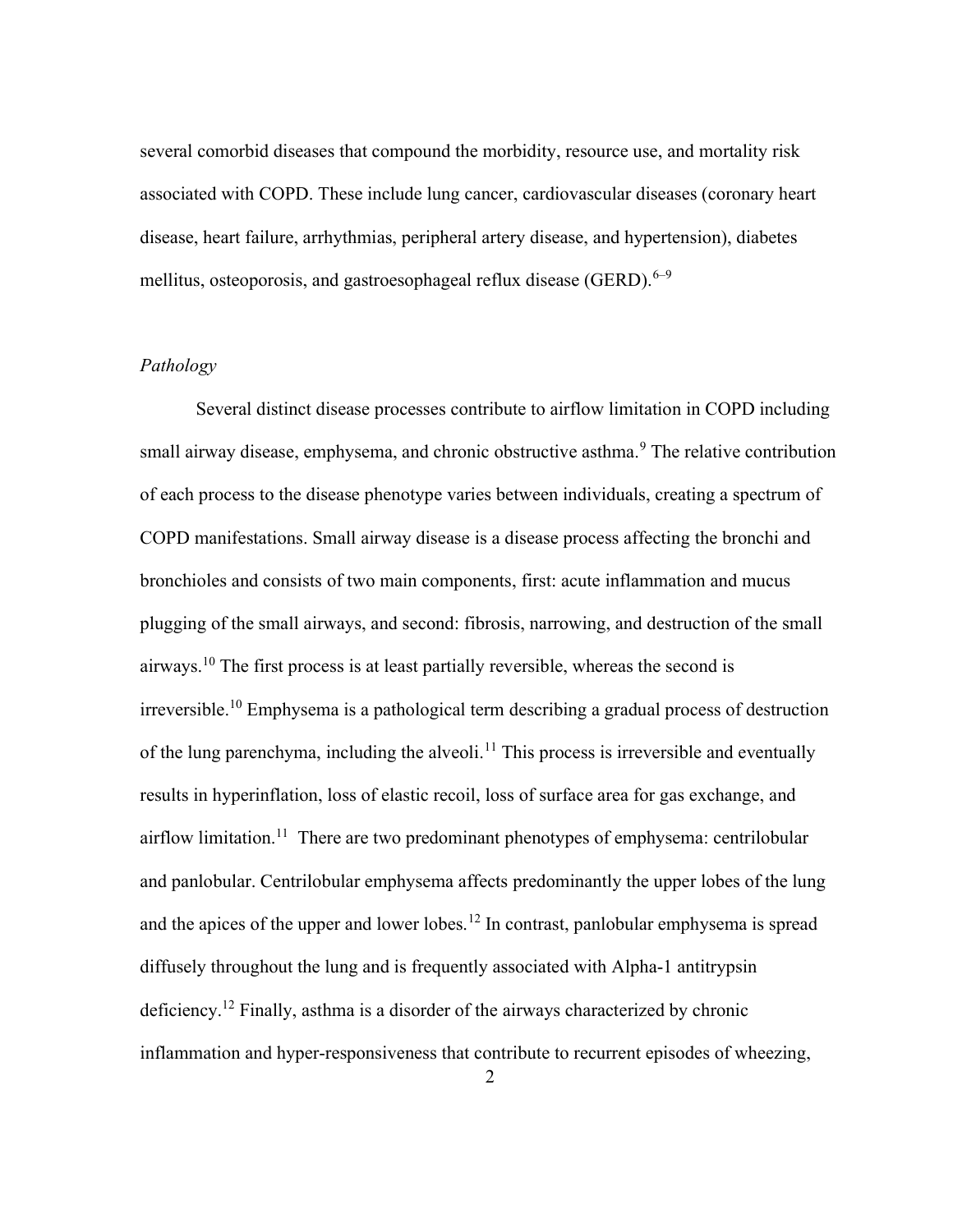breathlessness, coughing, and tightness of the chest.<sup>13</sup> Asthma patients whose airflow obstruction is not completely reversible are also considered to have COPD, though the etiology of their disease is likely to be distinct from individuals with COPD related to small airway disease and/or emphysema.<sup>13</sup>

#### Disease Classification and Assessment of Lung Function

The Global Initiative for Chronic Obstructive Lung Disease (GOLD) was initiated by the National Heart, Lung and Blood Institute (NLHBI) and the World Health Organization (WHO) in 1998 to generate and communicate consensus recommendations for the management of COPD. <sup>9</sup> These recommendations are published as the *Global Strategy for* Diagnosis, Management and Prevention of COPD, also called the GOLD report. The evidence-based recommendations laid out in the GOLD report include the GOLD spirometry grades for severity of airflow limitation. Spirometry is a technique for assessing lung function via measurements of the volume and/or speed of air that can be inhaled and exhaled. The two most important spirometry measurements in COPD are the forced expiratory volume in one second (FEV1) and the forced vital capacity (FVC).<sup>9</sup> Despite the utility of spirometry measurements for diagnosing and quantifying airflow limitation in COPD patients, these measurements do not correlate well with patient functional status, quality of life, or mortality.<sup>14</sup> Therefore, several additional assessments are commonly used in evaluating COPD patients. These assessments include the Modified Medical Research Council Dyspnea Scale (MMRC) for evaluation of dyspnea and the six-minute walk test for assessment of functional status in COPD patients.<sup>14</sup> The six-minute walk test has been shown to associate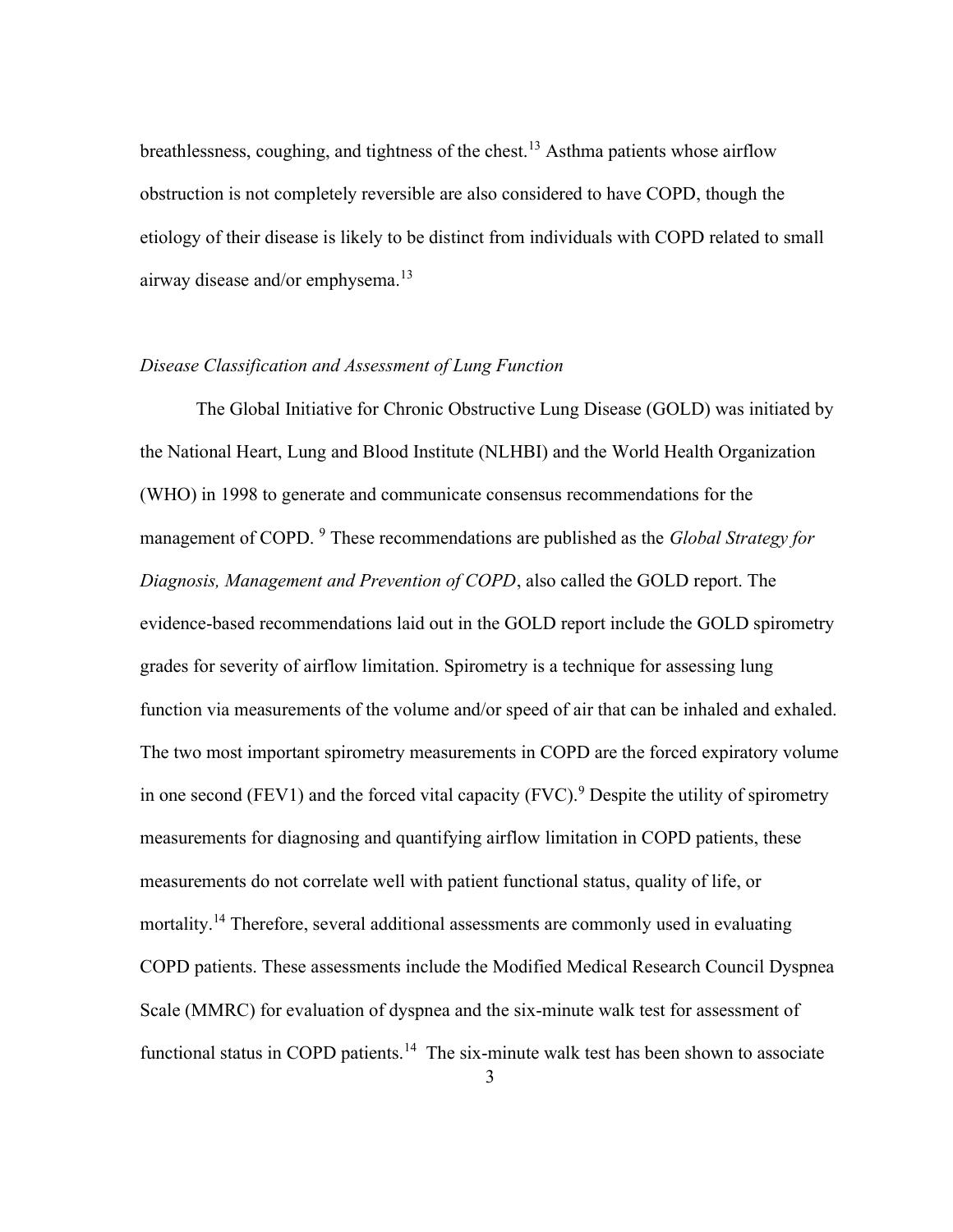well with quality of life, lung function, and mortality risk, with shorter distances being associated with worse outcomes.<sup>15,16</sup> One final assessment technique used with COPD patients that is of particular interest to researchers is the use of computed tomography (CT) scans to visualize and quantify gas trapping and emphysema.<sup>17,18</sup> Research in this field has led to increased understanding of the heterogeneity that characterizes the patterns of lung damage seen in COPD patients and has allowed identification of specific subgroups of patients that may be more or less likely to benefit from therapeutic trials.

#### Aging and COPD

COPD is primarily a disease of the elderly (age  $\geq 60{\text -}65$  years) and both incidence and prevalence increase with age. $^{2,19,20}$  In particular, the incidence of COPD has been estimated to increase almost ten-fold with aging, increasing from 0.78 cases per 1000 personyears at age 40-44 years to 6.82 cases per 1000 person-years at age 75-79 years.<sup>21</sup> Similarly, the prevalence of COPD is about 3% among individuals less than 40 years of age and increases to about 8% in individuals between 40 and 64 years of age. In individuals greater than 65 years of age, COPD prevalence further increases to  $14{\text -}20\%$ <sup>2,19</sup> The observation that incidence (and prevalence) of COPD increases with age suggests a role for the aging process in COPD pathogenesis.<sup>1,3</sup> Aging is a biological process involving a gradual reduction in homeostasis and increasing risk of disease and death.<sup>22</sup> In the lung, aging is accompanied by structural and physiological changes that share features with the pathological changes seen in COPD, including emphysematous changes, fibrosis, and chronic inflammation.<sup>22</sup>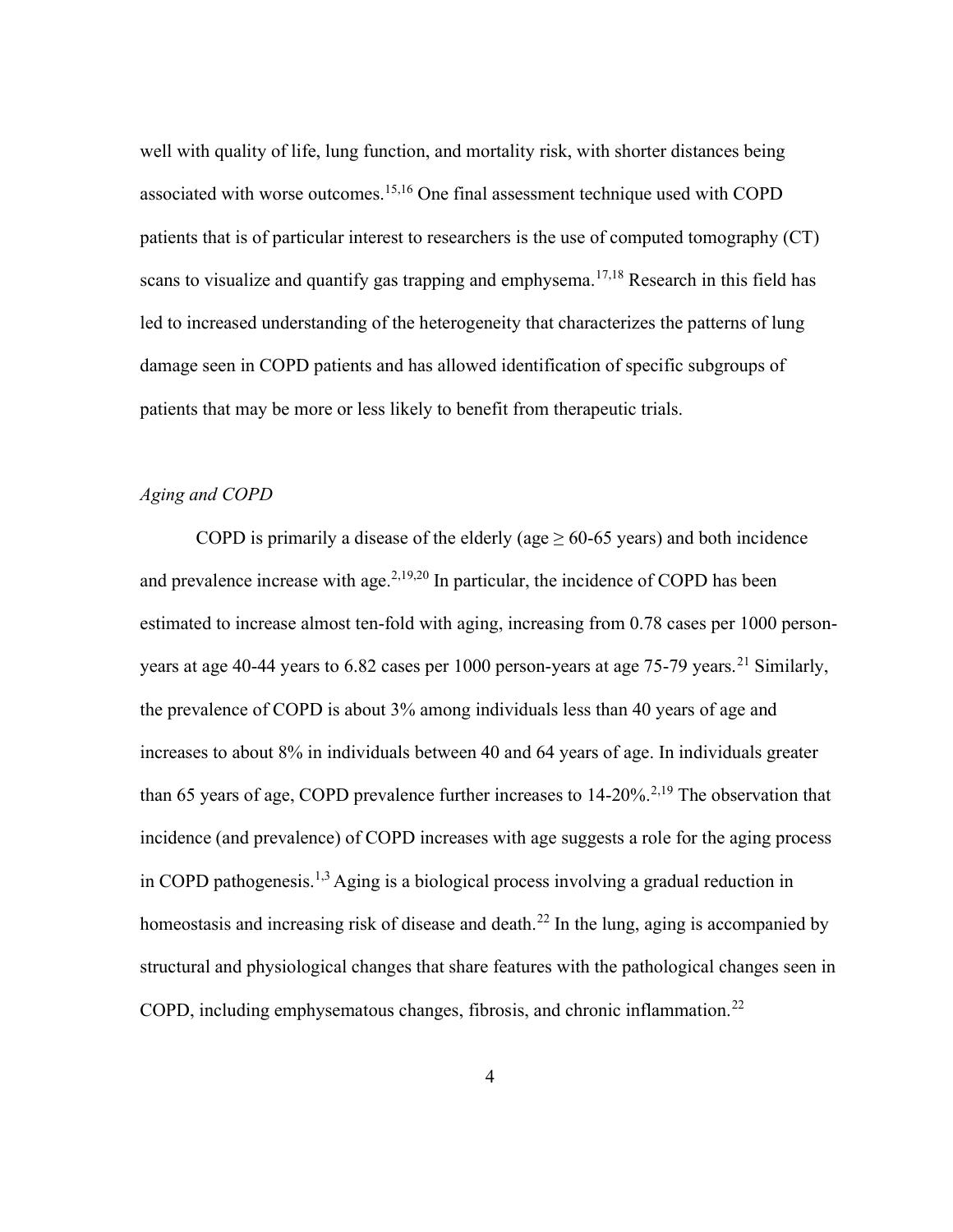Significant dysregulation of the immune system and tissue repair processes are also believed to be key features in the pathology of both aging and COPD.<sup>1,22</sup> Changes in tissue repair processes known to occur with aging, including increases in markers of cellular senescence, imbalances of extracellular matrix proteins and gene expression, mitochondrial dysfunction, telomere shortening, and stem cell exhaustion have been observed in COPD lungs and experimental models of COPD.<sup>20,22,23</sup> Immunosenescence is the term used to describe the characteristic changes in the immune system observed with aging.<sup>1</sup> Over time, the ability of the immune system to respond adaptively to antigens diminishes.<sup>1</sup> To compensate for the loss of adaptive immunity, the innate immune system becomes chronically activated, resulting in a persistently pro-inflammatory state.<sup>1,23</sup> Similar changes are also observed in individuals with COPD; in particular, an impaired ability to suppress pro-inflammatory immune responses.<sup>22–24</sup> Both aging and COPD are also associated with accumulation of senescent cells, which exhibit a senescence-associated secretory phenotype (SASP) characterized by secretion of proinflammatory cytokines, chemokines, and matrix metalloproteinases.<sup>23</sup> This combination of cellular mediators results in both autocrine effects and paracrine effects that serve to amplify and spread senescence to surrounding cells.<sup>23</sup> Interactions between the SASP and a dysfunctional immune system result in inflammaging, accelerated aging and development of age-associated diseases, such as COPD.<sup>23</sup>

Despite evidence of anatomical and molecular similarities between the aging lung and the lung affected by COPD, as well as associations between aging and COPD development, relatively little is understood about whether or how COPD progression, in particular lung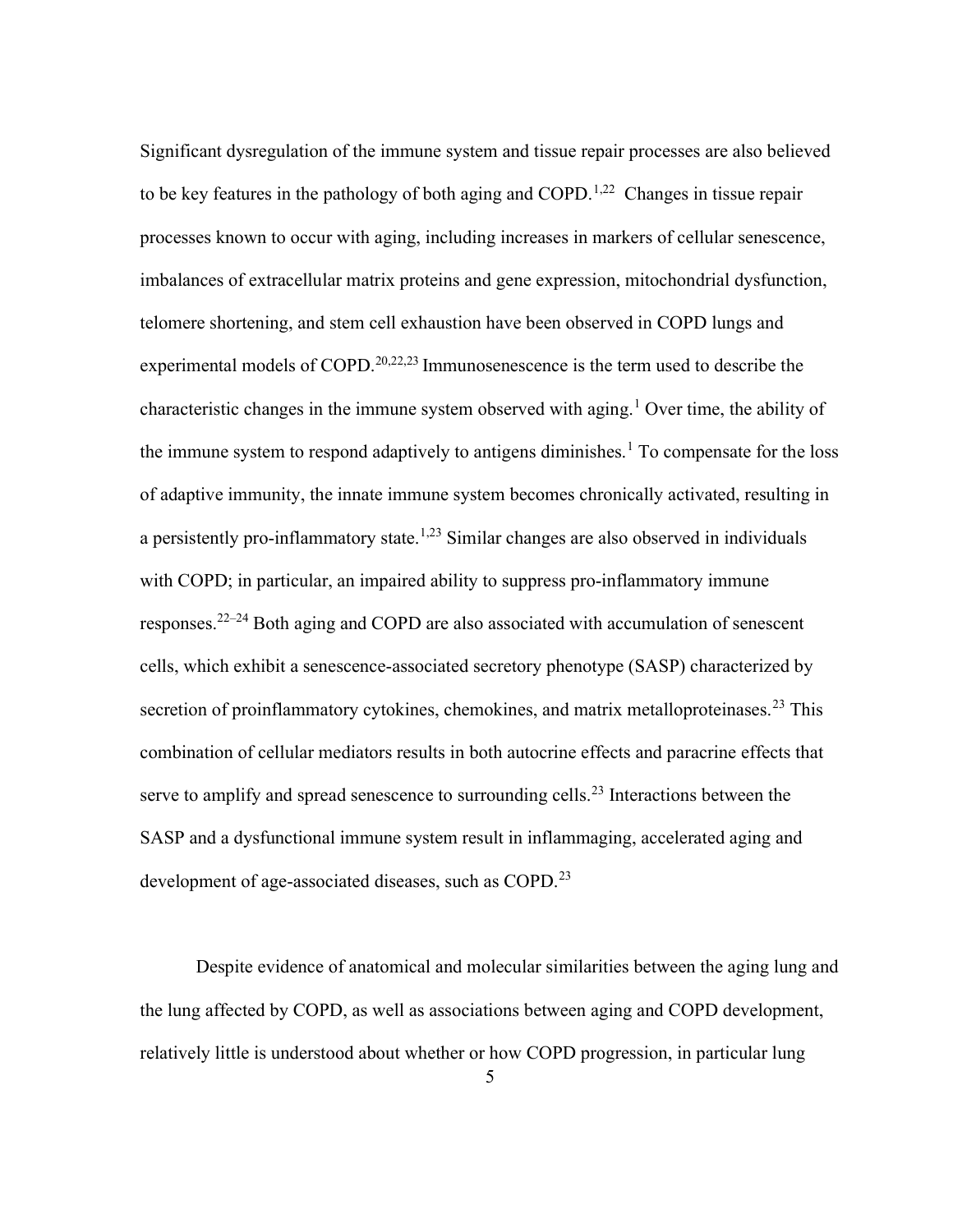function decline, exacerbations, and comorbidity burden, differs between age groups. Previous research in two separate cohorts of COPD patients (the Genetic Epidemiology of COPD or COPDGene study and the Evaluation of COPD Longitudinally to Identify Predictive Surrogate Endpoints or ECLIPSE study) has demonstrated differences in disease characteristics between older (age  $\geq 65$  years old) and younger (age  $\leq 65$  years old) individuals with COPD.<sup>4,6,13</sup> Older individuals tended to experience worse lung function as indicated by lower FEV1 (COPDGene: 30% lower, p<0.001; ECLIPSE: 12% lower, p<0.001). Older COPD patients also had a greater percentage of emphysema (COPDGene: 6% greater, p<0.001; ECLIPSE: 3% greater, p<0.001) and gas trapping (COPDGene: 11% greater,  $p<0.001$ ) on computed tomography scans.<sup>4</sup> Finally, elderly individuals with COPD also tended to have a greater number of comorbidities, including hypertension, coronary artery disease, congestive heart failure, diabetes, and gastroesophageal reflux disease compared to younger individuals.<sup>4</sup> However, these results are cross-sectional, and therefore do not provide information on disease progression. To understand the effects of aging on COPD progression, examination of longitudinal data is needed to determine the differences in disease progression between elderly and younger COPD patients.

#### Innovation

To date, the literature provides relatively little information on how progression of COPD differs between older and younger COPD patients. This information is important, as it will allow clinicians to tailor treatment strategies to the potentially unique demands of elderly versus younger patients. Research has demonstrated the importance of effective disease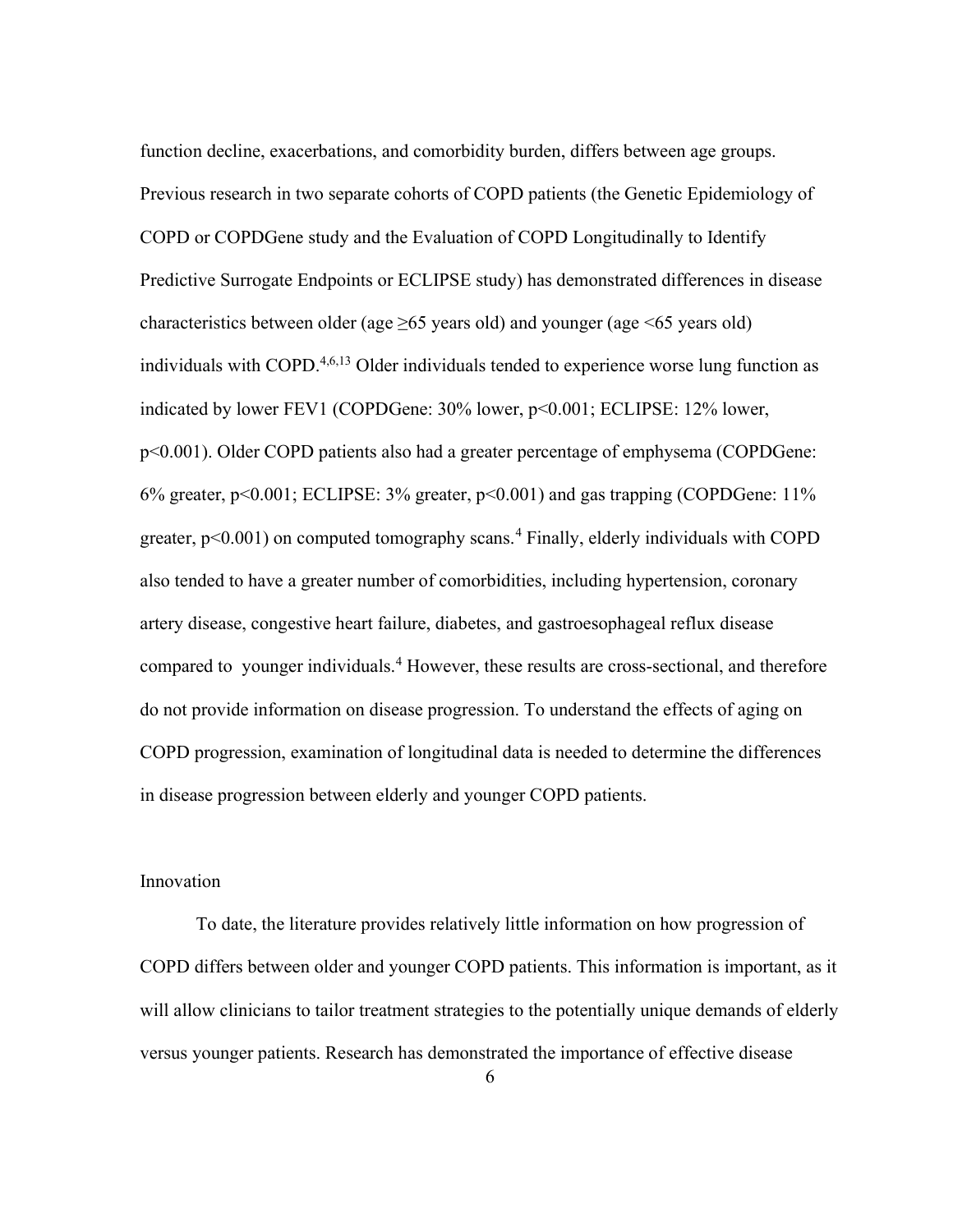management for reducing exacerbations and improving quality of life for COPD patients.<sup>25</sup> This study will utilize data generated by the Genetic Epidemiology of COPD (COPDGene) study.<sup>26</sup> The COPDGene study was undertaken to identify genetic factors associated with COPD, to describe disease phenotype subgroups, and to assess the relationships between genetic factors and disease phenotypes.<sup>26</sup> This dataset includes baseline and five-year follow up data on current and former smokers (at least 10 pack-year history of smoking) with and without COPD. The data collected includes demographics, self-reported symptom scoring, pre- and post- bronchodilator spirometry, and computed tomography scans. This longitudinal data will allow for the assessment of disease progression from year 1 to year 5 and the exploration of the effects of age on this progression.

#### Public Health Significance

The importance of COPD as a major public health issue is becoming increasingly apparent as morbidity and mortality from COPD continue to increase worldwide.<sup>27</sup> In the last 30 years, mortality from COPD has increased by approximately 163% and COPD is now the third leading cause of death worldwide.<sup>2,27</sup> However, it is widely accepted that COPD is significantly under-diagnosed, both in the early stages of disease and in advanced stages; thus the true burden of disease is likely to be much higher.<sup>3,27</sup> COPD is also one of the few chronic diseases for which mortality is increasing.<sup>21</sup> Currently, the global annual death rate attributed to COPD is estimated to be about three million people.<sup>9</sup> Over the next 40 years, this number is expected to increase to over five million COPD-related deaths a year.<sup>9</sup>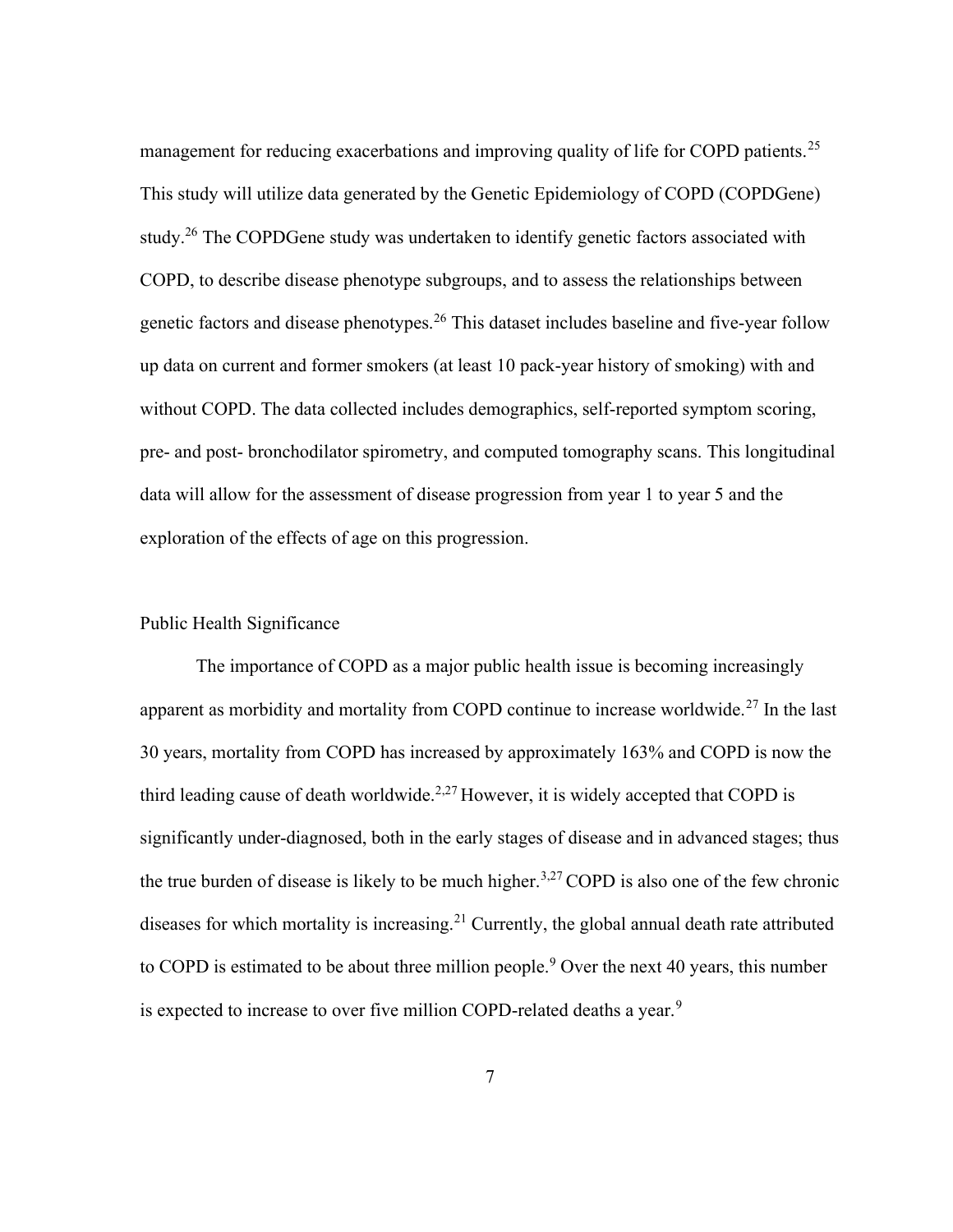In the United States alone, an estimated 12-24 million people are living with COPD, many of whom are undiagnosed.<sup>25</sup> In addition to considerable reductions in quality of life, COPD imposes a significant economic burden on society, costing approximately \$4000 per patient per year in the US.<sup>25</sup> In 2010, this amounted to just over \$50 billion: \$32 billion in direct, health-care related costs, and \$20.4 billion in indirect costs related to the disabling effects of COPD including lost wages of patients and their family caregivers, sick-leave, and impaired work performance.<sup>25,28</sup> An estimated 45%-75% of the direct costs of COPD are attributed to physician and emergency room visits, hospitalizations, and increased medication use due to COPD exacerbations.<sup>28</sup> GOLD stage, number of comorbidities, and level of dyspnea have also been identified as significant drivers of health care-related costs of  $COPD.<sup>29,30</sup>$ 

As a result of its chronicity, individuals with COPD often suffer its effects for many years before dying prematurely due to disease complications. This results in significant loss of productivity and life-years. The Global Burden of Disease Study estimates that chronic respiratory diseases account for about 4.5% of global disability-adjusted life years (DALYs), with COPD responsible for approximately 3.24% of global DALYs.<sup>31</sup> COPD also accounts for approximately 3.64% of global years lived with disability and 3.1% of global years of life  $lost.<sup>31</sup>$ 

The results of this study are expected contribute to an improved understanding of disease progression in COPD. Ultimately, these results are expected to have a positive impact by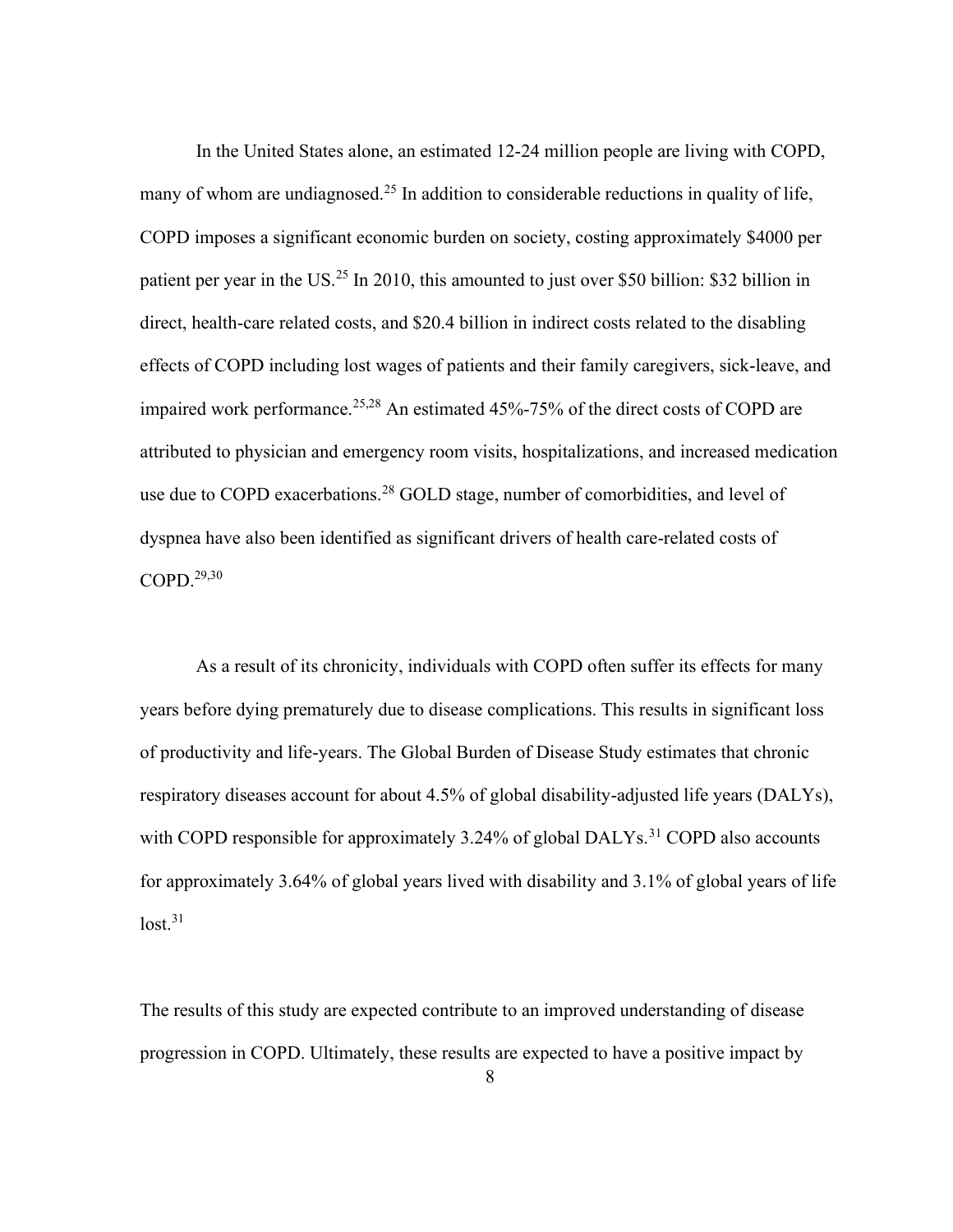reducing the burden of COPD through contributing to efforts to improve the quality of life experienced by individuals with COPD.

#### Hypothesis and Specific Aims

The <u>long-term goal</u> of this research is to contribute to the understanding of COPD disease pathogenesis and improve the quality of life for COPD affected individuals. The immediate objective of the proposed research is to characterize the patterns of disease progression (lung function decline, exacerbation history, and comorbidity status) in elderly (age greater than 65 years) compared to younger (age between 45 and 64 years) COPD patients and to assess the associations between age and changes in lung function and exacerbation history among COPD patients.

The specific aim of this study was to determine the associations between age at baseline and markers of disease progression (lung function decline, exacerbation history, and comorbidity status) at follow up in COPD patients. The hypothesis for this aim was that elderly (older than 65 years at baseline) COPD patients would exhibit accelerated patterns of disease progression when compared to younger (age between 45 and 64 years at baseline) COPD patients.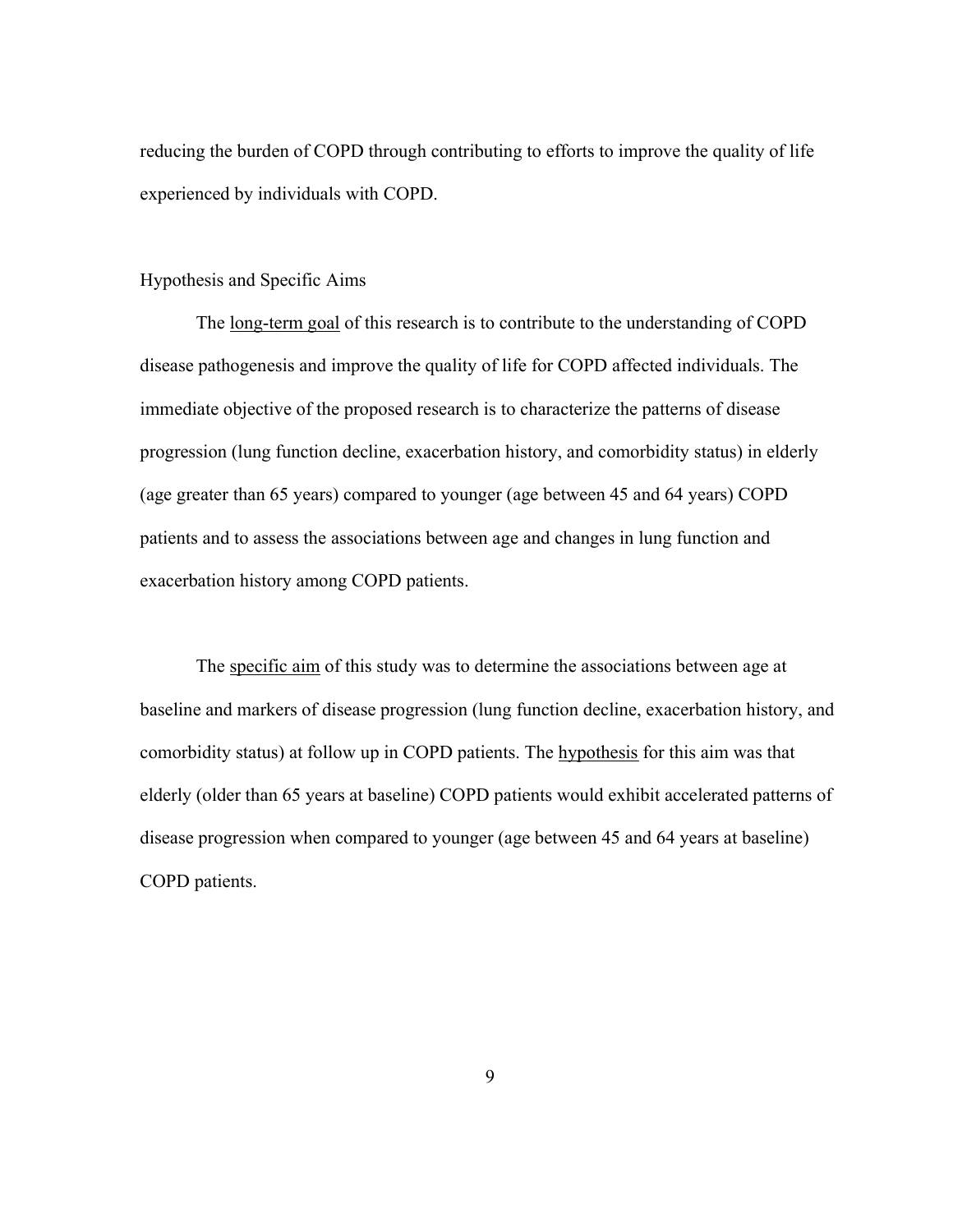#### **METHODS**

#### Study Design

This study utilized data collected as part of the COPDGene study (www.copdgene.org), a multicenter observational study of 10,198 non-Hispanic white and African-American individuals aged 45-80 years old with at least a 10 pack-year history of smoking with ( $n=3,695$ ) or without COPD ( $n=6437$ ).<sup>26</sup> Participants were initially enrolled between November 2007 and July 2012, at which time baseline data was collected. Participants then returned for a follow up visit  $(n=6,284)$  approximately five years after the initial visit and data collection was repeated to allow assessment of disease progression.<sup>26</sup>

#### Study Sample

Participants included in this analysis were those with COPD (diagnosed via spirometry as described below) classified as GOLD Stage 2 – GOLD stage 4 (defined as described below). Participants also must have had data available for both visit 1 and visit 2. Of the 10,198 participants in the full cohort, 3,695 had COPD and 1,566 of these individuals had data for both visits. Of these, 899 were less than 65 years of age and 667 were aged 65 or older. Baseline characteristics of participants with COPD that were subsequently lost to follow up compared to individuals with COPD who completed the study are summarized in Table 1. Individuals lost to follow up were similar to study completers with respect to demographics and smoking history. Although non-completers were significantly older on average than individuals who completed the study (mean  $\pm$  SD: 63.6  $\pm$  8.8 vs 62.9  $\pm$  8.1 years, p=0.02, respectively, Table 1), the actual magnitude of this difference was quite small.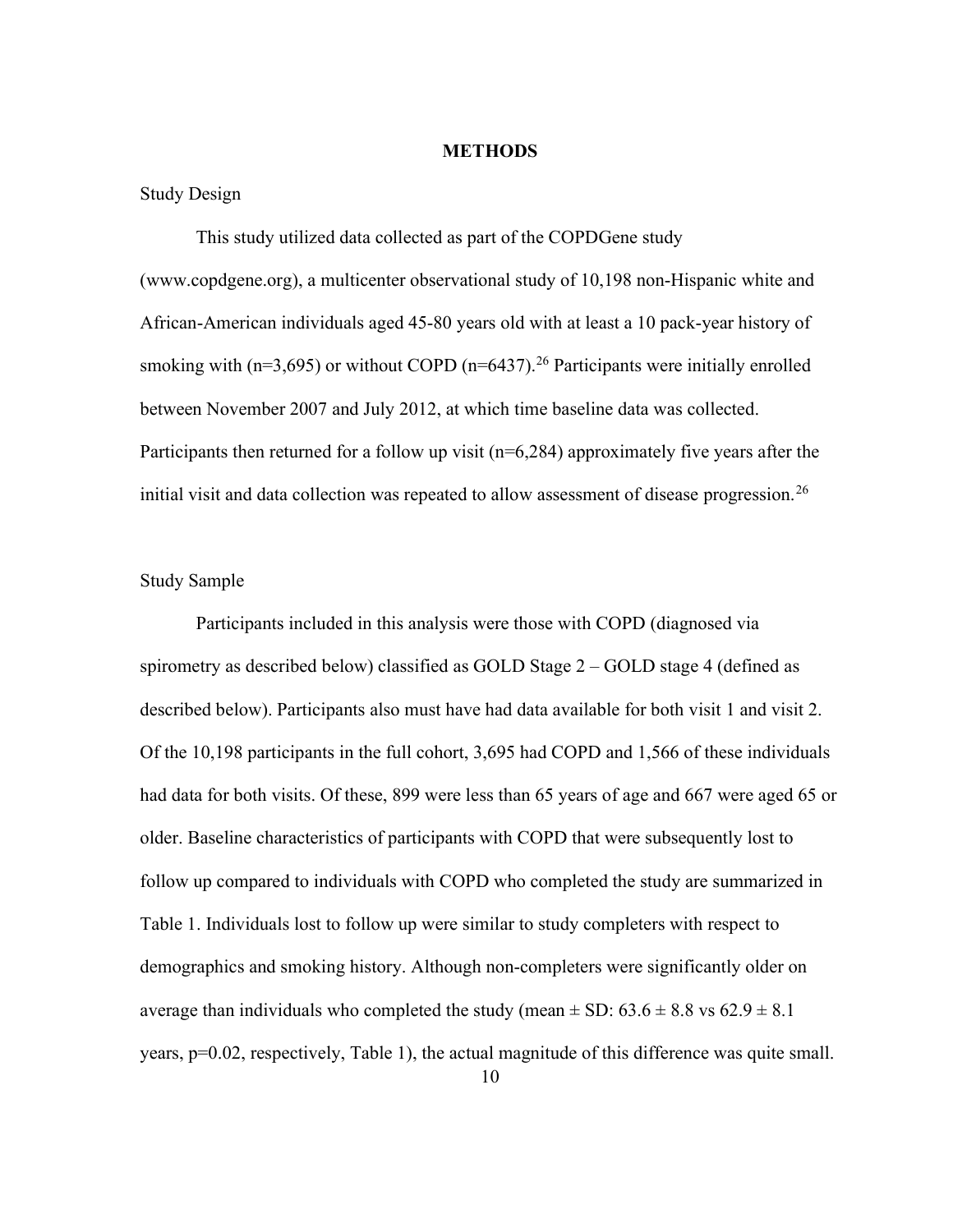Similarly, individuals lost to follow up had greater pack year histories of smoking compared to study completers (mean  $\pm$  SD: 54.0  $\pm$  29.3 vs 51.5  $\pm$  24.8 pack years, p<0.001, respectively, Table 1), but again, the magnitude of the difference was small. Across disease characteristics examined, non-completers had significantly worse values compared to study completers (longer duration of disease, lower FEV1 and FEV1 % of predicted, shorter 6 minute walk distance, greater percent of emphysema and percent of gas trapping on CT scans, greater proportions of individuals with higher GOLD and MMRC scores, greater proportions of individuals with frequent and severe exacerbations, and lower BMI; Table 1). Finally, completers and non-completers had similar frequencies of CAD, Diabetes, and Asthma, but non-completers had greater frequencies of hypertension, CHF, and GERD (Table 1).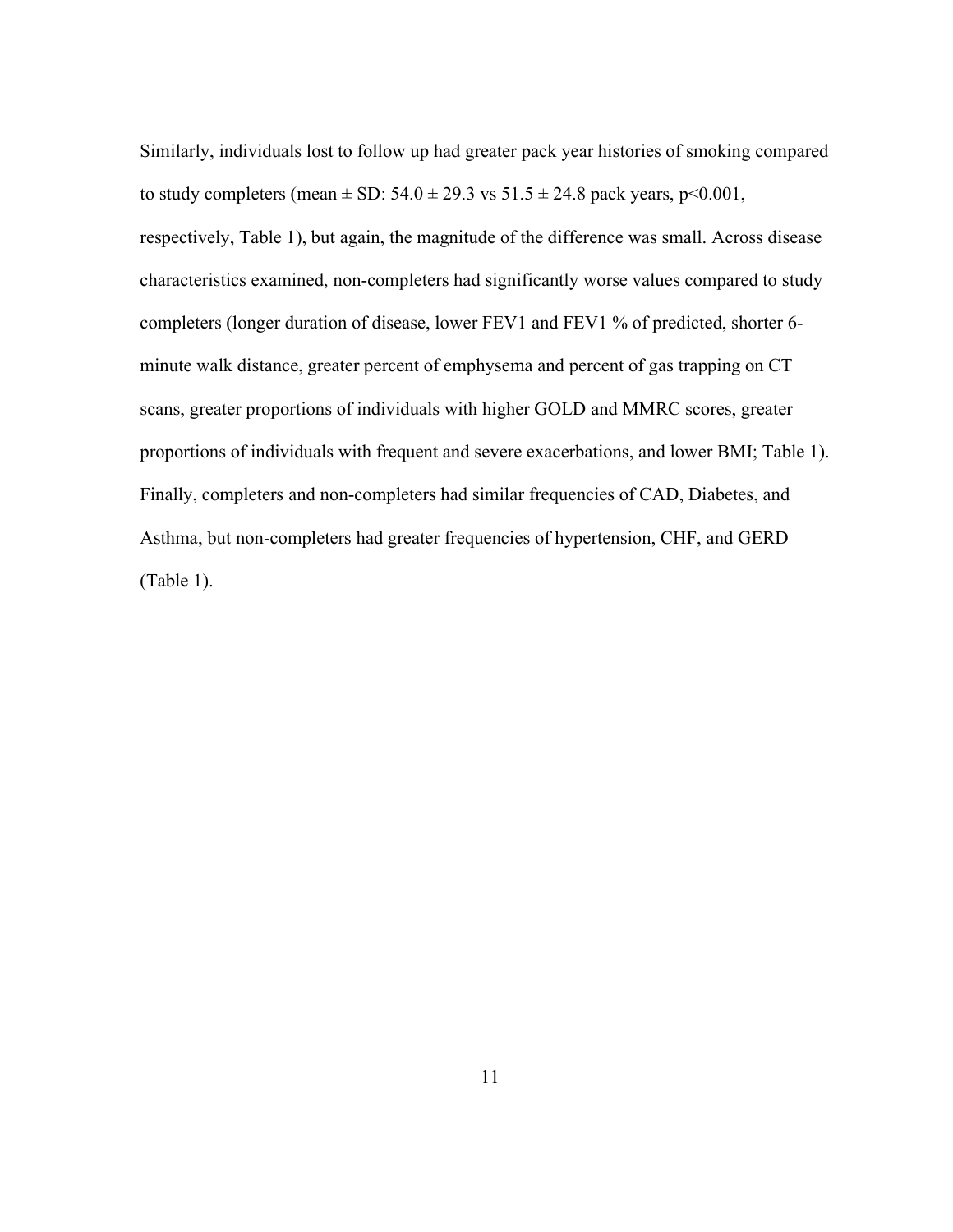Table 1. Demographic and disease characteristics of study completers vs those lost to follow

|                                 | Completers     | Lost to follow up |                      |
|---------------------------------|----------------|-------------------|----------------------|
|                                 | $(N = 1566)$   | $(N = 2129)$      | p-value <sup>*</sup> |
| <b>Demographics</b>             |                |                   |                      |
| Age (years)                     | 62.9(8.1)      | 63.6(8.8)         | .02                  |
| Gender (male)                   | 860 (54.9%)    | 1193 (56.0%)      | 0.50                 |
| Race (non-Hispanic white)       | 1219 (77.8%)   | 1636 (76.8%)      | 0.47                 |
| <b>Smoking History</b>          |                |                   |                      |
| <b>ATS Pack Years</b>           | 51.5 (24.8)    | 54.0 (29.3)       | < 0.001              |
| Smoking Status (current smoker) | 649 (41.4%)    | 855 (40.2%)       | 0.43                 |
| <b>Disease Characteristics</b>  |                |                   |                      |
| Duration of COPD (years)        | 7.1(7.1)       | 9.9(9.1)          | 0.005                |
| FEV1(L)                         | 1.53(0.58)     | 1.38(0.66)        | < 0.001              |
| FEV1 (%predicted)               | 53.1 $(15.5)$  | 48.2 (19.4)       | < 0.001              |
| 6 Minute Walk Distance (meters) | 386.6 (109.2)  | 336.0 (124.9)     | < 0.001              |
| % Emphysema on CT               | 12.3(11.4)     | 14.2(13.9)        | < 0.001              |
| % Gas Trapping on CT            | 37.6 (18.4)    | 39.4 (21.9)       | 0.02                 |
| Final GOLD Score                |                |                   | < 0.001              |
| $\overline{2}$                  | 898 (57.3%)    | 1027 (48.2%)      |                      |
| 3                               | 544 (34.7%)    | $620(29.1\%)$     |                      |
| 4                               | $124(8.0\%)$   | 482 (22.6%)       |                      |
| <b>MMRC</b> Score               |                |                   | 0.001                |
| $\boldsymbol{0}$                | 366 (23.5%)    | 385 (18.1%)       |                      |
| $\mathbf{1}$                    | 244 (15.7%)    | 237 (11.2%)       |                      |
| $\overline{2}$                  | 321 $(20.6\%)$ | 337 (15.9%)       |                      |
| 3                               | 433 (27.8%)    | 651 (30.7%)       |                      |
| 4                               | 195 (12.5%)    | 513 (24.2%)       |                      |
| Frequent Exacerbations (yes)    | 227 (14.5%)    | 442 (20.8%)       | < 0.001              |
| Severe Exacerbations (yes)      | 288 (18.4%)    | 550 (25.8%)       | < 0.001              |
| <b>BMI</b>                      | 28.4(6.1)      | 27.8 (6.4)        | 0.003                |
| <b>Comorbidity Status</b>       |                |                   |                      |
| Hypertension (yes)              | 758 (48.4%)    | 1114 (52.3%)      | 0.02                 |
| $CAD$ (yes)                     | 148 (9.5%)     | 194 (9.1%)        | 0.73                 |
| CHF (yes)                       | 61 $(3.9\%)$   | 137 $(6.4\%)$     | 0.001                |
| Diabetes (yes)                  | 192 (12.3%)    | 291 (13.7%)       | 0.21                 |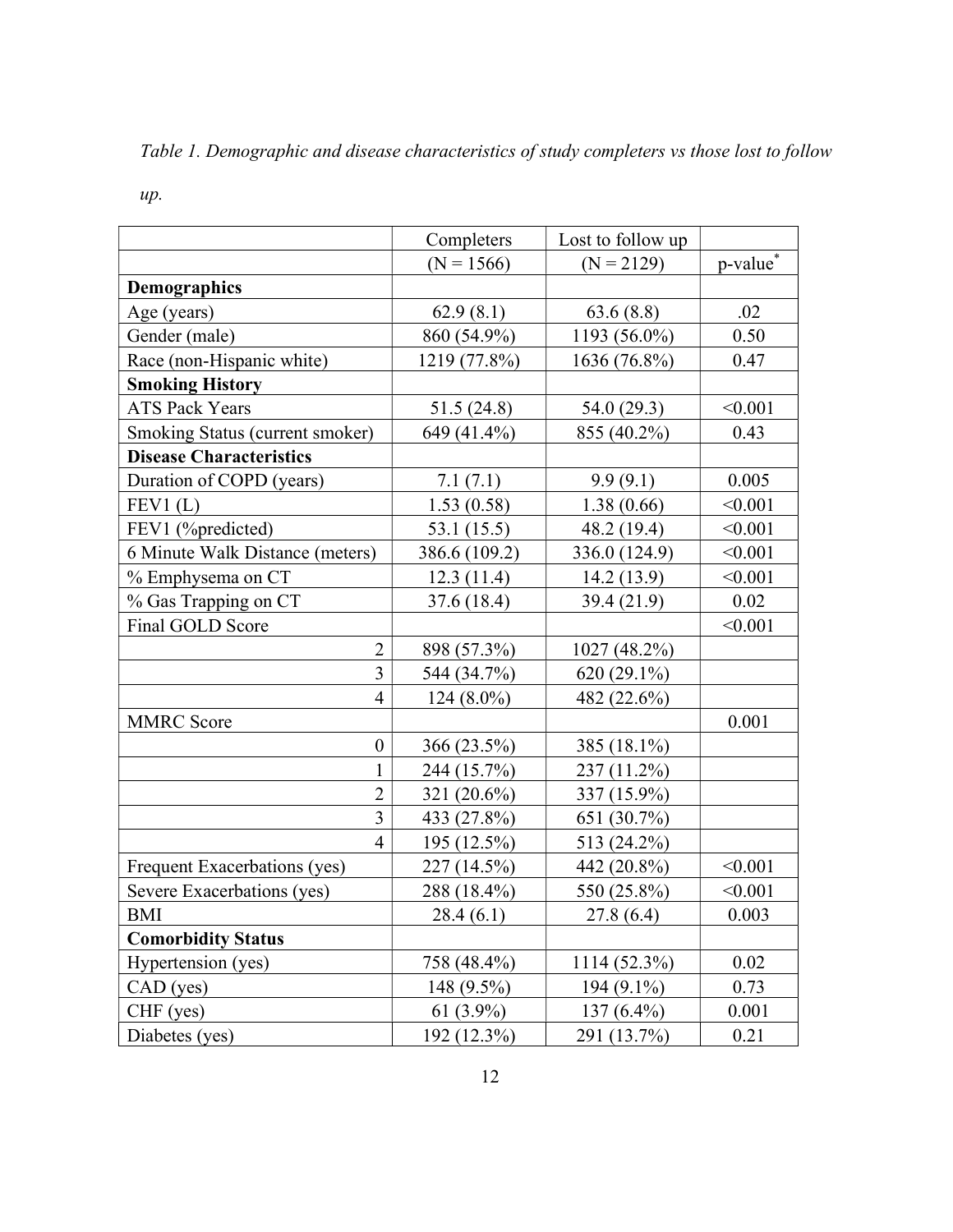| $\vert$ GERD (yes) | 504 (32.2%)    | 612(28.7%)  | 0.02 |
|--------------------|----------------|-------------|------|
| Asthma (yes)       | 432 $(31.0\%)$ | 566 (29.6%) | 0.51 |

\*, p-value based on independent samples T-test (continuous data) or Chi-squared test (categorical data). ATS: American Thoracic Society, FEV1: forced expiratory volume in 1 second, CT: computerized tomography scan, GOLD: Global Initiative for Obstructive Lung Disease, MMRC: Modified Medical Research Council Scale for dyspnea, BMI: body mass index, CAD: coronary artery disease, CHF: congestive heart failure, GERD: gastroesophageal reflux disease.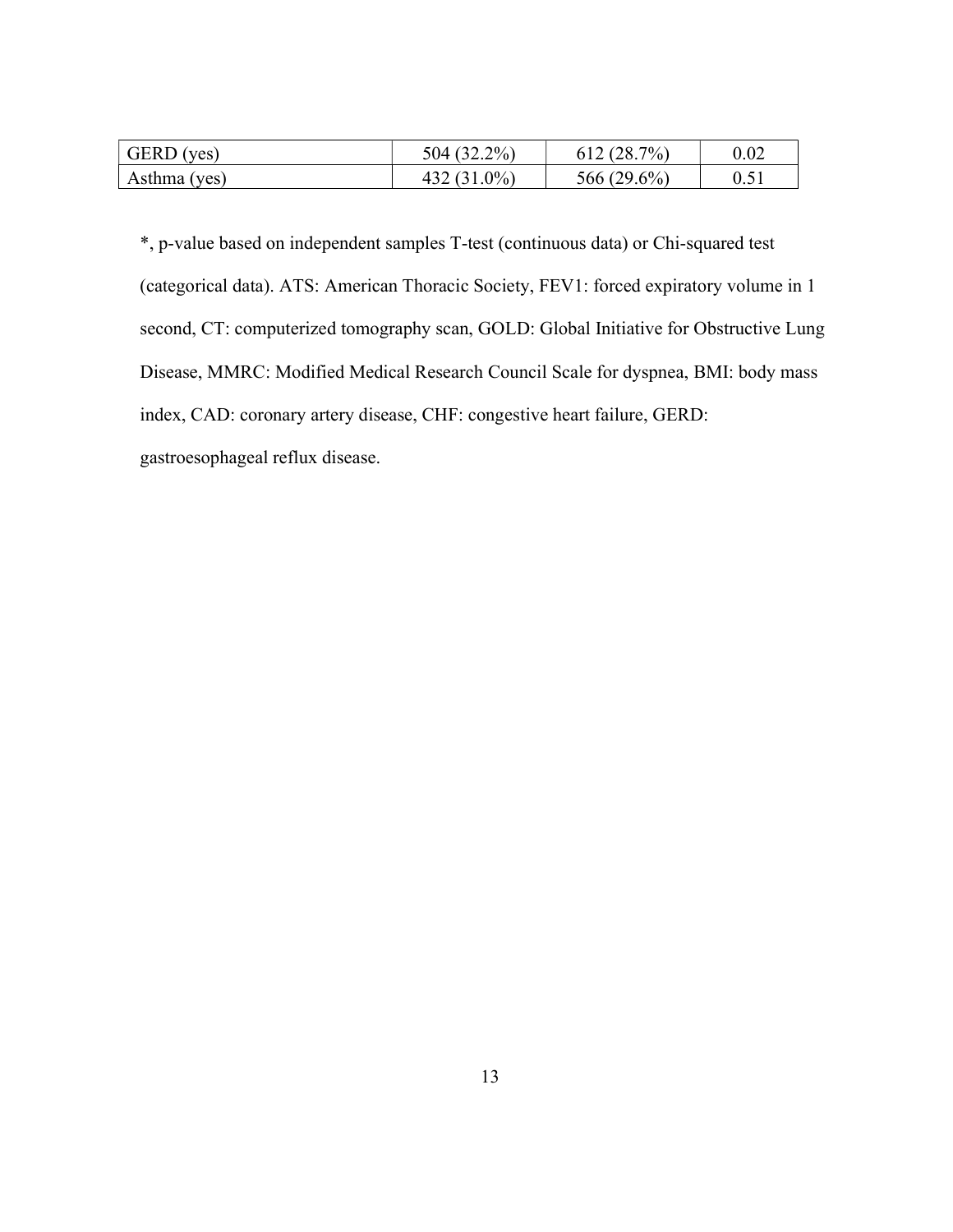#### Ethical Considerations

As part of the original COPDGene study, written informed consent was obtained from all study participants at the time of enrollment. All study procedures were approved by the institutional review boards at the participating study centers. The current research was approved by the Office of the Institutional Review Board at The University of Texas Health Science Center at San Antonio (UT Health San Antonio) and the Committee for the Protection of Human Subjects at the University of Texas Health Science Center at Houston (UTHealth).

#### **Measurements**

To determine the associations between age at baseline and markers of disease progression (lung function decline, exacerbation history, and comorbidity status) at follow up in COPD patients, several measures of disease progression between baseline and five-year follow up were compared between elderly versus younger COPD patients. All model variables were chosen a priori by the investigators and based on review of the literature.

#### Measures of disease progression

As part of the original study, spirometry measurements were performed according to American Thoracic Society Guidelines<sup>26,32</sup>. Spirometry measurements were performed pre and post bronchodilator administration to assess the reversibility of any present airflow limitation. Airflow limitation indicative of COPD was defined according to GOLD guidelines as a postbronchodilator FEV1/FVC ratio of less than  $0.7$ .<sup>33</sup> The severity of airflow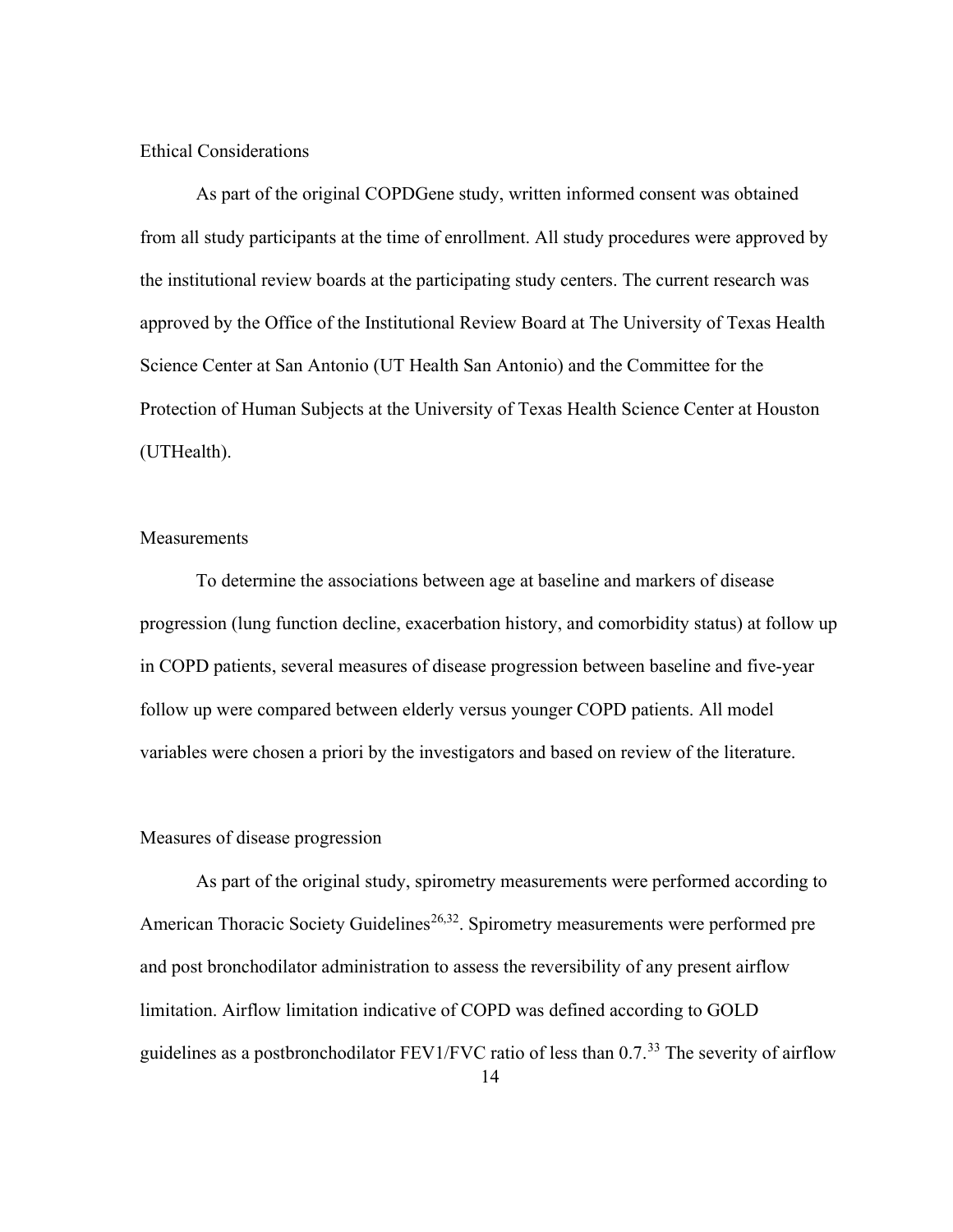limitation was determined by the FEV1 percent predicted value (FEV1 % predicted, calculated based on NHANES reference equations<sup>34</sup>). The GOLD grading scale was then used to assign severity grades, from least to most severe, as follows: FEV1 % predicted  $\geq 80$  $=$  GOLD 1, 50  $\le$  FEV1 % predicted  $\le$  80  $=$  GOLD 2, 30  $\le$  FEV1 % predicted  $\le$  50  $=$  GOLD 3, and FEV1 % predicted  $<$  30 = GOLD 4.<sup>33</sup>

To analyze the extent of emphysema and gas trapping on lung CT scans, the density mask technique was used. The density mask technique is based on the differences in CT attenuation between normal lung tissue, emphysematous tissue, and areas of nonemphysematous gas trapping.<sup>17,18,26</sup> CT scans were obtained during full inspiration and full expiration and the percent of low attenuation areas was calculated. For quantification of emphysema, a Hounsfield unit (HU) threshold of -950 HU on inspiratory CT was used. For quantification of gas trapping a HU threshold of -856 HU on expiratory CT was used.<sup>12,17,18,26</sup> Eight measures of disease progression in COPD were included in the analysis: FEV1 (clinically measured as previously described), GOLD score (assigned as previously described), presence of severe exacerbations (self-reported yes or no to being hospitalized for an exacerbation in the previous year), frequency of exacerbations in the previous year (selfreported frequency of exacerbations in the last year, categorized into: 0: 1 or fewer exacerbations in the previous year or  $1: \geq 2$  exacerbations in the previous year), Modified Medical Research Council Dyspnea Scale (MMRC) score, 6-minute walk distance (clinically measured according to the American Thoracic Society official guidelines <sup>35</sup>), percent of emphysema on CT scan (clinically measured as previously described), and percent of gas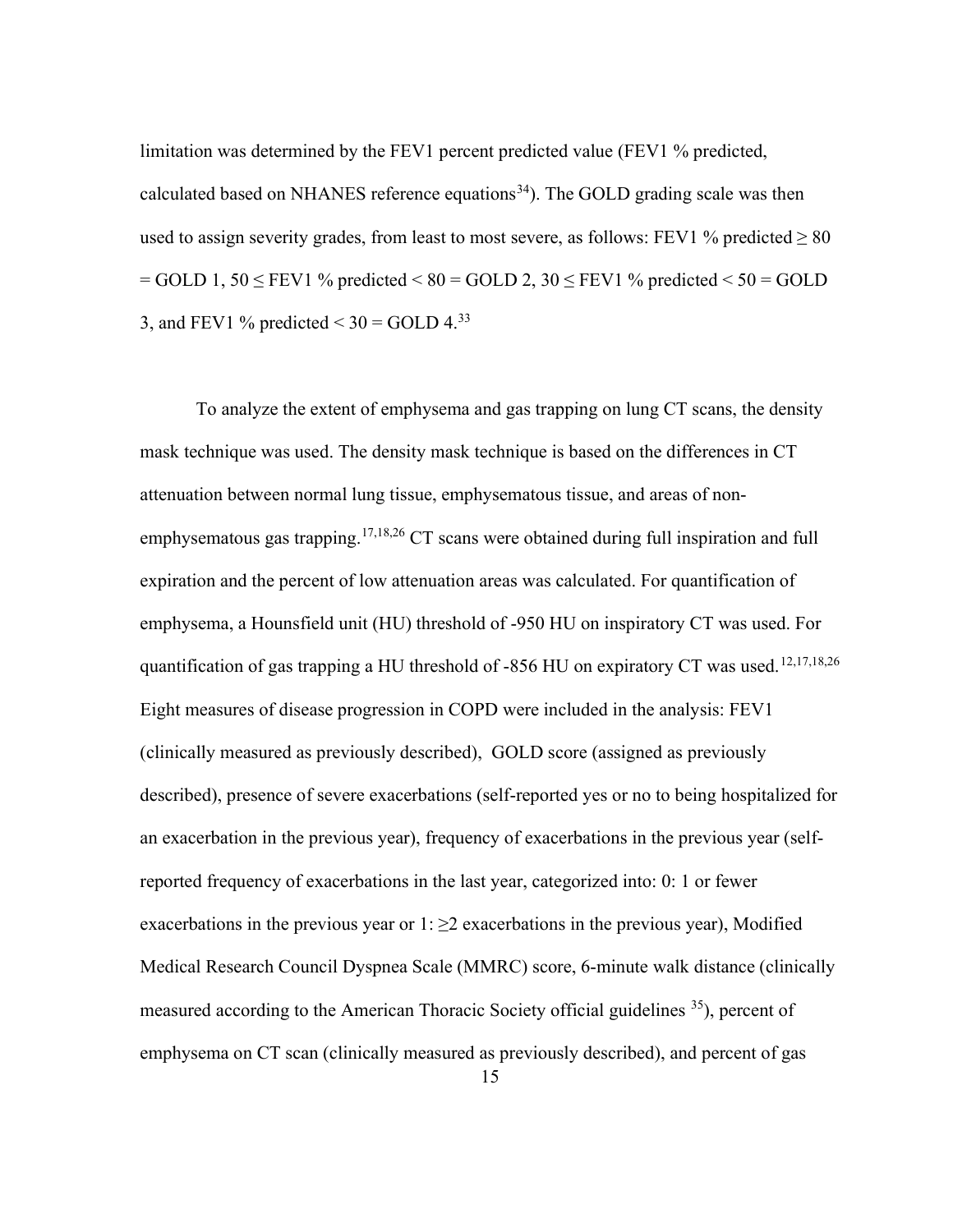trapping on CT scan (clinically measured as previously described). The change in these measures was calculated as the difference from visit 1 to visit 2 (change  $=$  visit 2 – visit 1). The changes in MMRC Dyspnea score and GOLD score were further classified as follows: negative change (visit  $1 > v$ isit  $2$ ) = improved, zero change (visit  $1 = v$ isit  $2$ ) = stable, and positive change (visit  $1 \le$  visit  $2$ ) = declined.

#### Covariates

The following covariates were also examined: gender (male or female), race (non-Hispanic white, black/African American), body mass index (BMI, clinically measured), American Thoracic Society pack-years of smoking (ATS pack-years, calculated based on self-reported smoking history), smoking status (self-reported as: currently smoking, or not currently smoking), duration of COPD (calculated based on self-reported age at physician diagnosed COPD), and comorbidity status (self-reported yes or no for physician diagnosis of: hypertension, coronary artery disease (CAD), congestive heart failure (CHF), diabetes, gastroesophageal reflux disease (GERD), and self-reported asthma status (yes or no to question: "have you ever had asthma?")). The change in ATS pack-years, smoking status, duration of COPD, and comorbidity status were also calculated as previously described. The change in comorbidity status was then further classified as follows: negative change (visit 1  $>$  visit 2) = resolved, zero change (visit 1 = visit 2) = stable, and positive change (visit 1  $<$ visit  $2$ ) = new diagnosis.

#### Statistical Analyses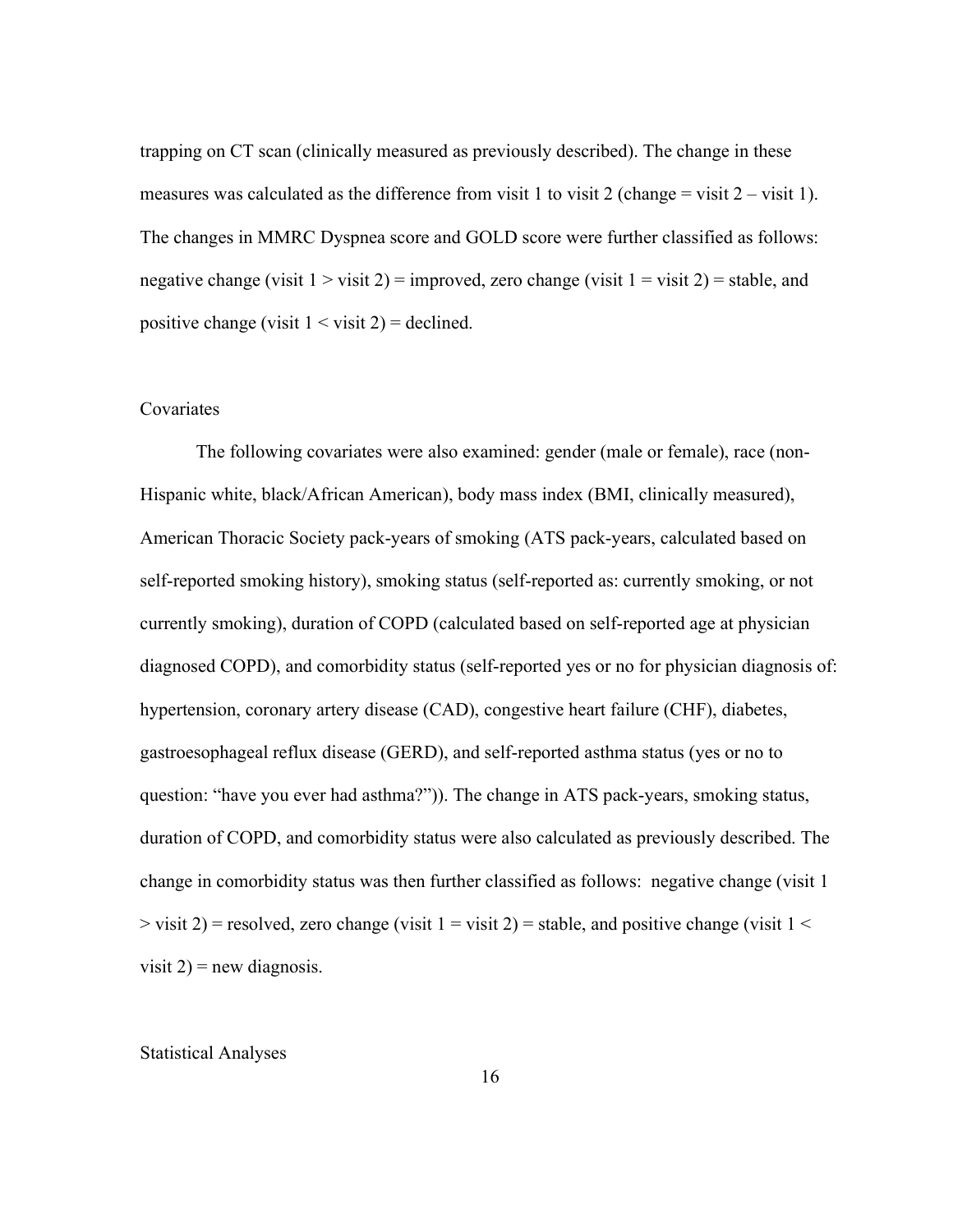Descriptive statistics (frequency and percentage, or mean and standard deviation, as appropriate) were used to summarize the distribution of each variable in the study sample stratified by age (age between 45 and 65 versus age 65 or greater), at each visit. Age groups were compared at each visit using independent samples T-test for continuous data or Chisquared test for categorical data. Paired samples analyses (paired samples T-test for continuous data or Stuart-Maxwell test for categorical data) were then used to summarize the unadjusted change from visit 1 to visit 2 in each variable for each age group. To examine the relationship between age group and disease progression, the change in each measure of disease progression was regressed against age group using multinomial logistic (for categorical variables) and multivariable linear (for continuous variables) regression analysis techniques. Each model was adjusted for age at baseline and for the baseline values of the previously described covariates. Variables not different between age groups at baseline or follow up were excluded from the final models (BMI, CHF, diabetes, and GERD). For the multinomial logistic regression models, the independence of irrelevant alternatives assumption was assessed using the seemingly unrelated estimation (suest)-based Hausman test. For the linear regression models, the normalcy of residuals assumption was assessed using a normal quantile-quantile plot of the residuals, homoskedasticity of the residuals was assessed by plotting the studentized residuals against the predicted values of Y, absence of multicollinearity of the predictors was assessed using the variance inflation factor with a cutoff value of 5, and influential observations were assessed using Cook's distance with a cutoff value of 1. All analyses were performed using Stata version  $16^{36}$ .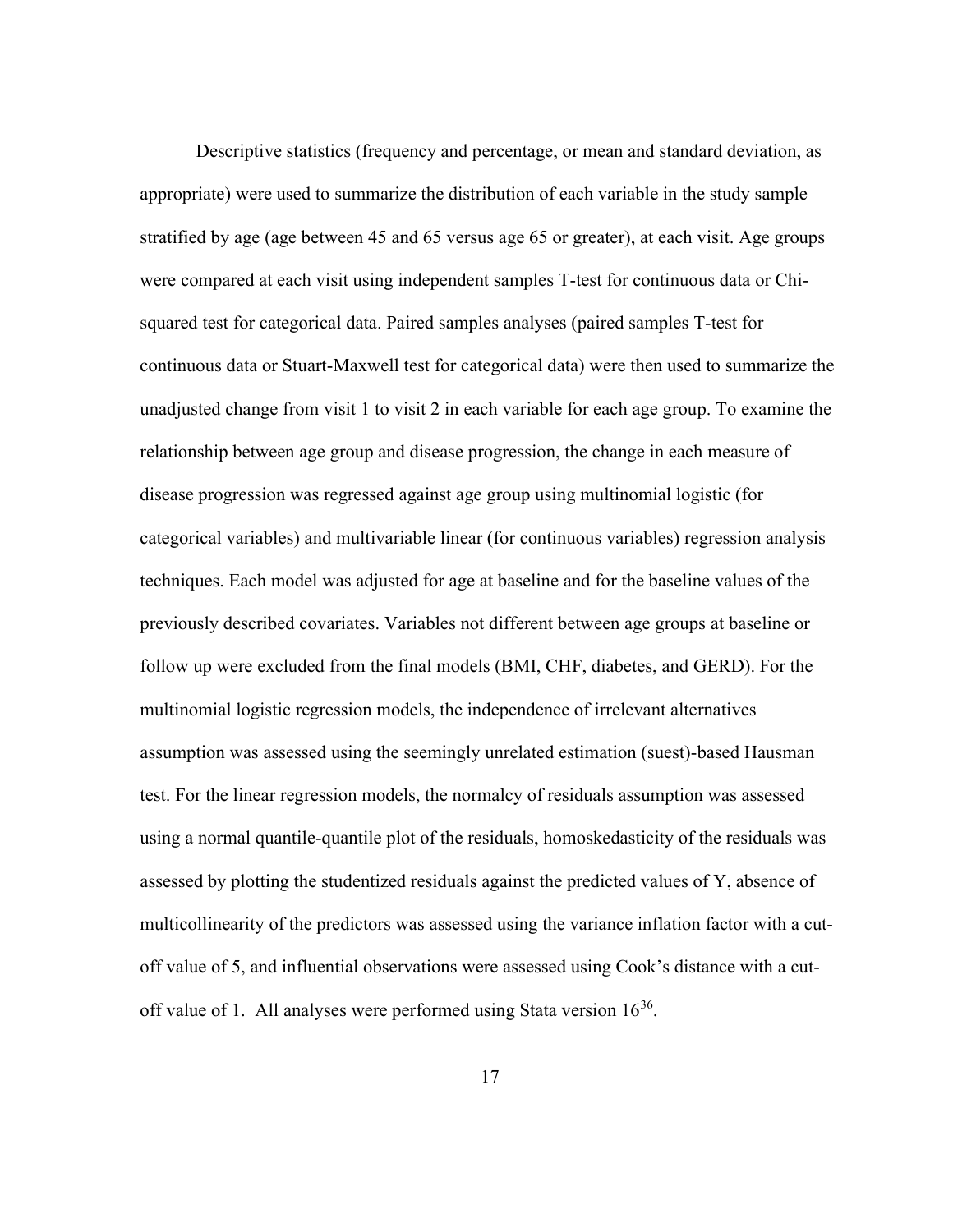Study Power

Based on the results of Parulekar et al  $^4$ , given a median difference in FEV1 of 0.3 L between elderly and younger COPD patients, an estimated un-pooled standard deviation of 0.88, a sample size of 1566 with an alpha of 0.05 provided a power of 1.0 to detect a difference in FEV1 between elderly and younger COPD patients.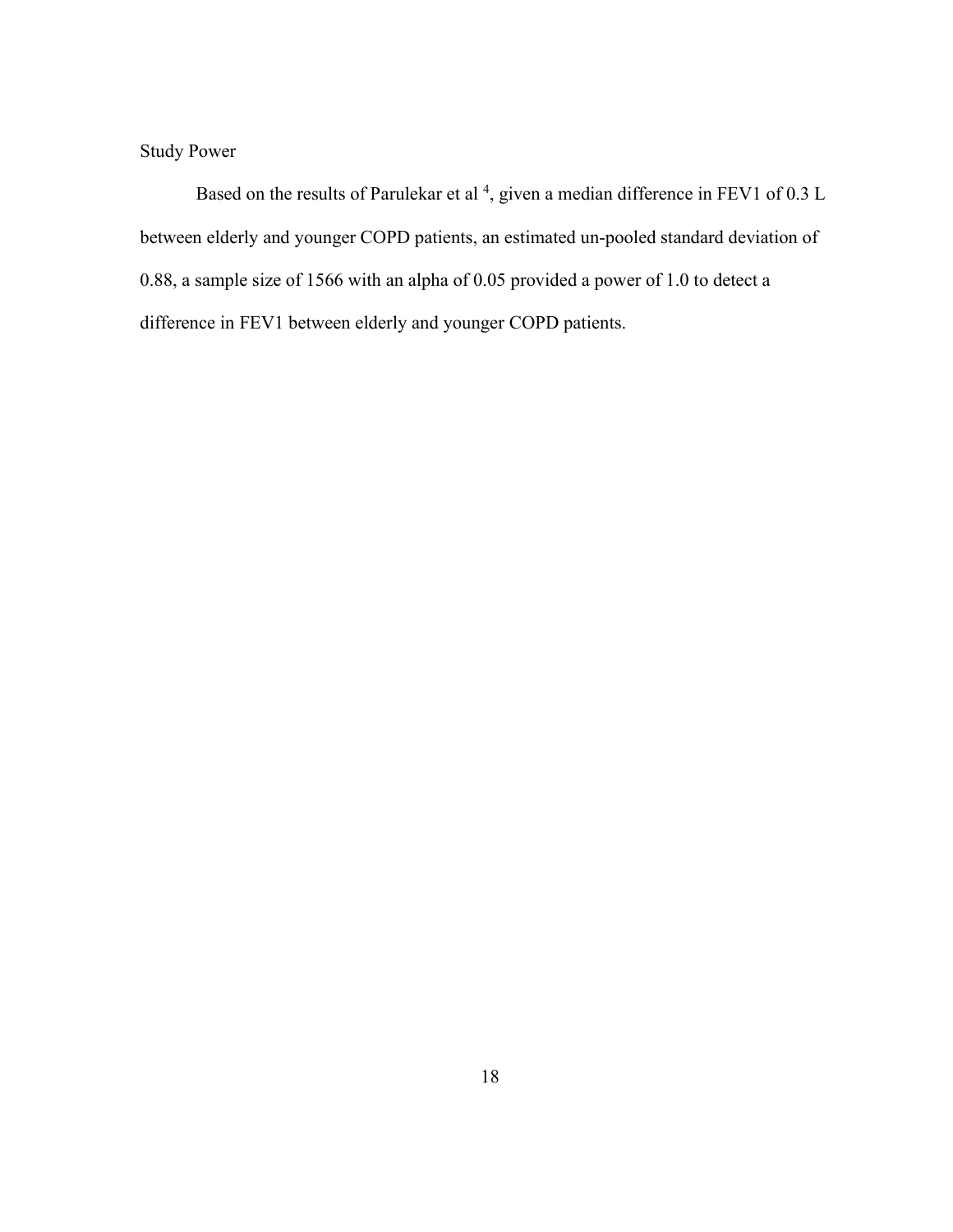#### RESULTS

Demographic and disease characteristics by age group

The demographic and disease characteristics of participants less than 65 years of age at baseline compared to participants 65 years of age or older at baseline (visit 1) and at 5-year follow up (visit 2) are summarized in Table 2.

At baseline, the average age of participants in the age less than 65 years group (younger) was 57.2 years (SD: 5.1 years) and the average age of participants in the age 65 years or greater (elderly) group was 70.7 years (SD: 3.9 years) (p<0.001, Table 2). The elderly group contained a greater proportion of males and non-Hispanic whites compared to the younger group (% males:  $59.4\%$  vs  $51.6\%$ ,  $p=0.002$ ; and % non-Hispanic white:  $88.6\%$ vs 69.9%, p<0.001, respectively, Table 2). Elderly COPD patients had a greater pack year history of smoking compared to younger COPD patients (mean  $\pm$  SD: 56.1  $\pm$  27.0 vs 48.1  $\pm$ 22.6, respectively, p<0.001, Table 2), but were less likely than younger COPD patients to be current smokers (20.7% vs 56.8%, respectively, p<0.001, Table 2). Elderly COPD patients had greater duration of COPD compared to younger COPD patients (mean  $\pm$  SD: 9.9  $\pm$  9.1 vs  $7.1 \pm 7.1$  years, respectively, p<0.001, Table 2).

Elderly COPD patients tended to have worse lung function metrics compared to younger COPD patients, however this trend did not hold for all lung function measures studied. Elderly COPD patients had significantly lower FEV1 compared to younger COPD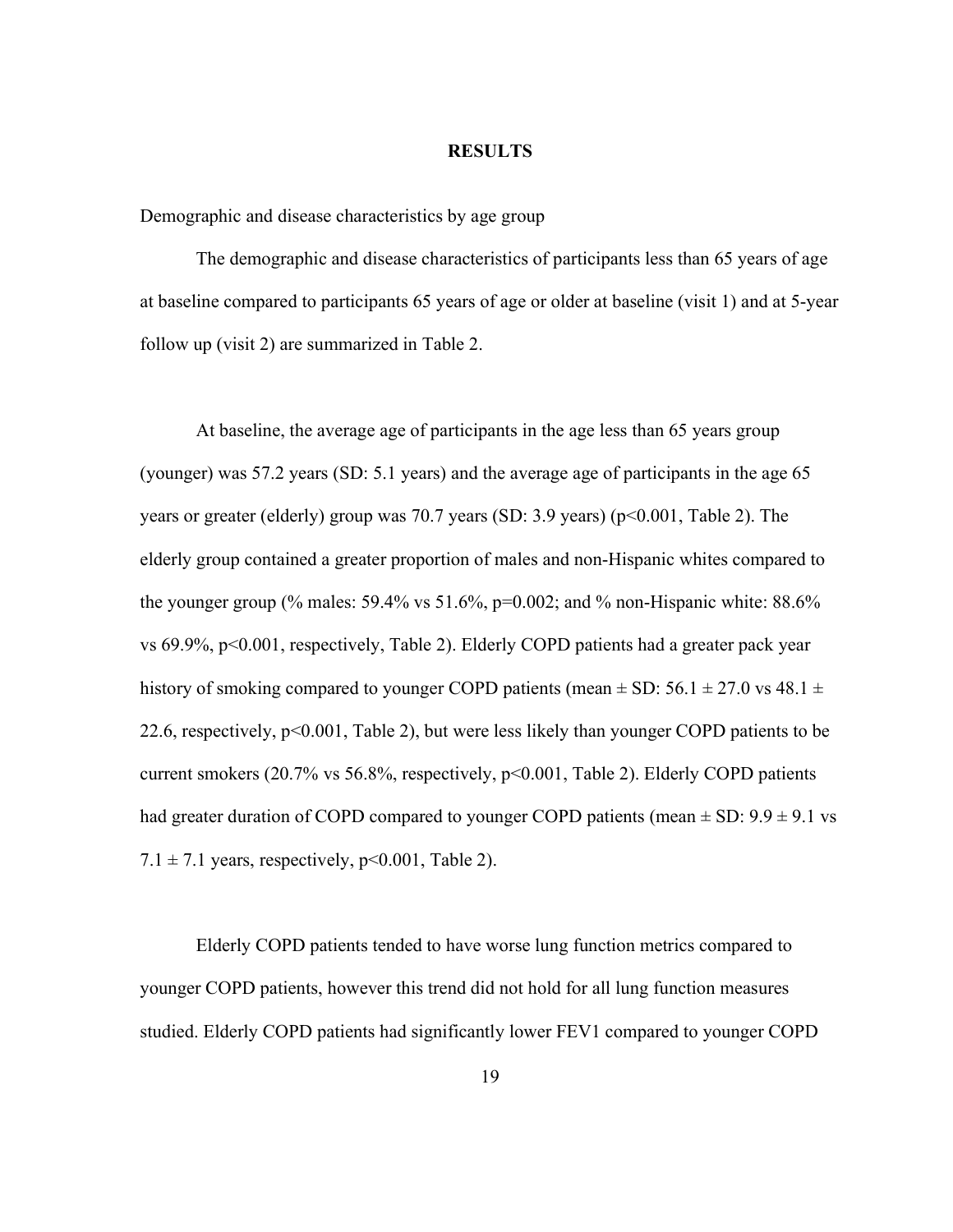patients (mean  $\pm$  SD: 1.42  $\pm$  0.52 L vs 1.62  $\pm$  0.61 L, respectively, p<0.001, Table 2), but had similar FEV1 % of predicted (mean  $\pm$  SD: 52.5  $\pm$  15.0 vs 53.5  $\pm$  15.8, elderly vs younger,  $p=0.18$ ) and six minute walk distance (mean  $\pm$  SD: 386.2  $\pm$  103.6 m vs 386.9  $\pm$  113.2 m, elderly vs younger, p=0.9) compared to younger COPD patients. Similarly, elderly COPD patients had greater percentage of emphysema (mean  $\pm$  SD: 14.1  $\pm$  11.1 % vs 10.8  $\pm$  11.4 %, elderly vs younger, p<0.001) and gas trapping (mean  $\pm$  SD: 41.61  $\pm$  17.4 % vs 34.45  $\pm$  18.6  $\%$ , elderly vs younger,  $p \leq 0.001$  on CT scan compared to younger patients, but had similar GOLD scores (score 2: 55.8% vs 58.5%, score 3: 36.4% vs 33.5%, score 4: 7.8% vs 8.0%, elderly vs younger, respectively, p=0.477) to younger COPD patients. In contrast, elderly COPD patients had a smaller proportion of individuals with high (3 or 4) MMRC scores (score 3: 25.9% vs 29.2%, score 4: 9.2% vs 15.0%, p<0.001, elderly vs younger, respectively p=0.001), and were less likely to experience frequent and/ or severe exacerbations (frequent exacerbations: 12.0 % vs 16.4%, elderly vs younger, p=0.02; severe exacerbations: 13.6% vs 21.9%, elderly vs younger, p<0.001) compared to younger COPD patients. Finally, elderly and younger COPD patients had similar BMIs (mean  $\pm$  SD: 28.4  $\pm$  5.5 vs 28.4  $\pm$  6.5, elderly vs younger,  $p=0.72$ ).

With respect to comorbidities, greater proportions of elderly COPD patients had hypertension (56.1% vs 42.8%, elderly vs younger,  $p<0.001$ ) and CAD (14.5% vs 4.2%, elderly vs younger, p<0.001), but fewer elderly participants had asthma (25.7% vs 34.9%, elderly vs younger,  $p<0.001$ ) compared to younger COPD patients. The proportions of patients with CHF (3.4% vs 4.2%, elderly vs younger,  $p=0.43$ ), diabetes (13.8% vs 11.1%,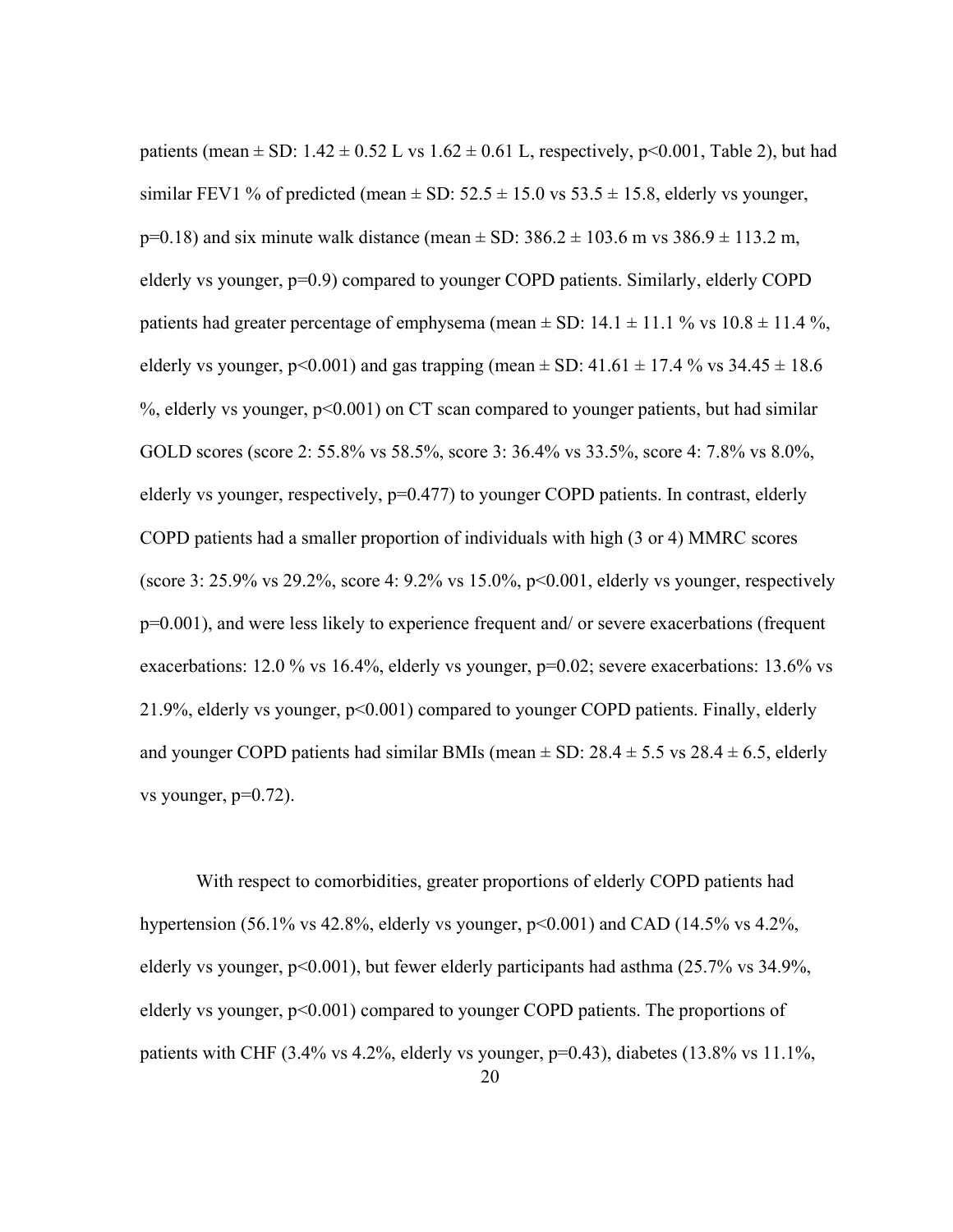elderly vs younger,  $p=0.11$ ), and GERD (33.6% vs 31.2%, elderly vs younger,  $p=0.31$ ) were similar between elderly and younger COPD patients.

At five-year follow up, similar differences between the age groups were observed for demographic variables, smoking history, and comorbidity status (Table 2). Differences between age groups in disease characteristics, including duration of COPD, FEV1, % emphysema, % gas trapping, MMRC score, exacerbation history, and BMI were also similar at five-year follow up to the differences between age groups seen at baseline (Table 2). In contrast, FEV1 % predicted was higher in elderly participants compared to younger participants at visit 2 (mean  $\pm$  SD: 49.6  $\pm$  15.9 vs 47.6  $\pm$  16.7, elderly vs younger, p=0.02), whereas FEV1 % predicted had been similar between groups at baseline. Similarly, whereas six-minute walk distance was similar between age groups at baseline, by visit 2, six-minute walk distance was lower in elderly participants compared to younger participants (mean  $\pm$ SD:  $319.0 \pm 130.2$  m vs  $334.3 \pm 132.4$  m, elderly vs younger, p=0.03). Finally, at visit 2, elderly participants had slightly better GOLD scores compared to younger participants (score 2: 49.2% vs 47.7%, score 3: 38.5% vs 34.1%, score 4: 12.3% vs 18.1%, elderly vs younger, respectively, p=0.005), whereas GOLD scores had been similar between age groups at baseline.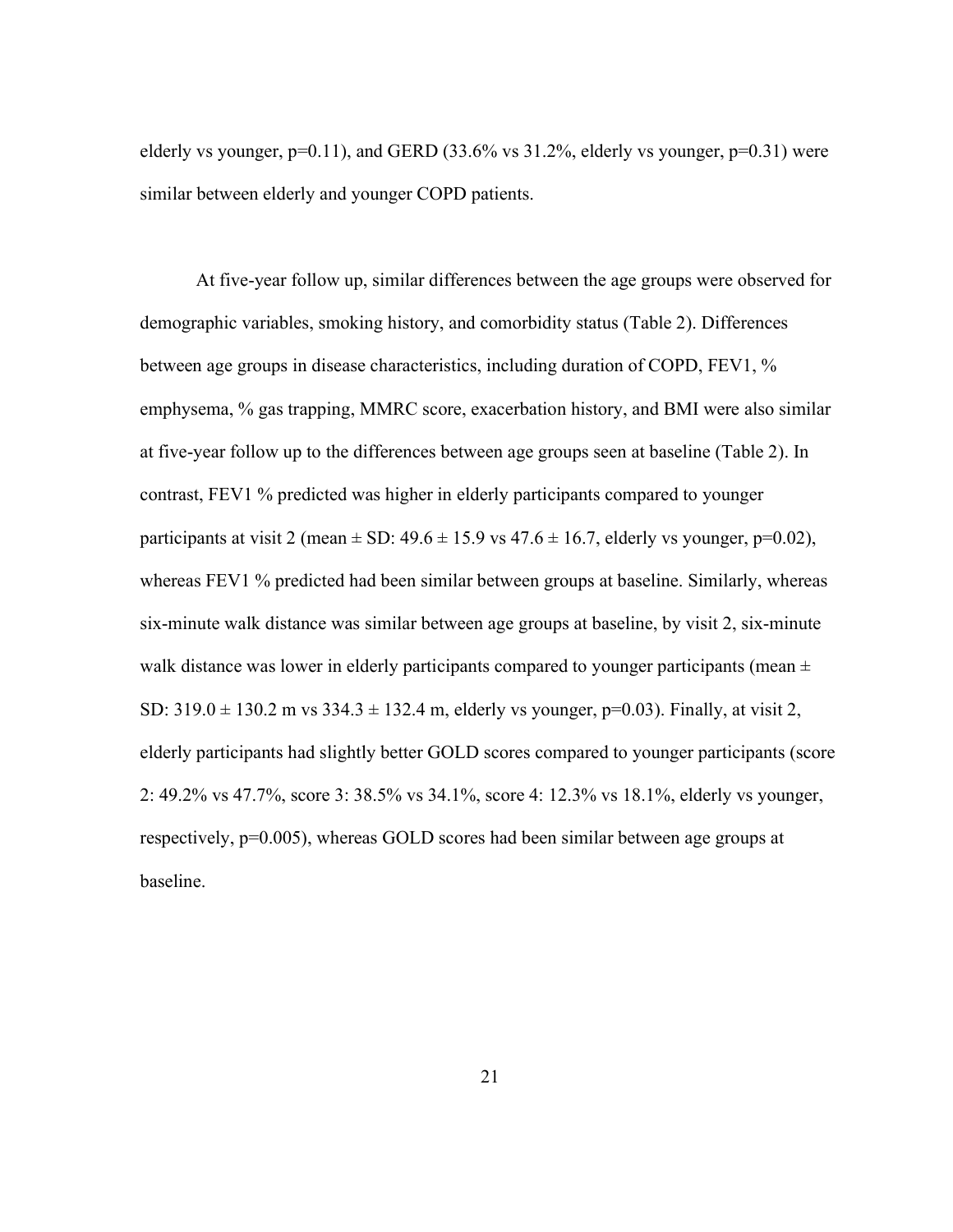Table 2. Demographic and disease characteristics of each age group at baseline and follow-

|                        | Visit 1        |               | Visit 2  |                |               |          |
|------------------------|----------------|---------------|----------|----------------|---------------|----------|
|                        | less than 65   | 65 or older   |          | less than 65   | 65 or older   |          |
|                        | $(N = 899)$    | $(N = 667)$   | p-value* | $(N = 899)$    | $(N = 667)$   | p-value* |
| Demographics           |                |               |          |                |               |          |
| Age (years)            | 57.2(5.1)      | 70.7(3.9)     | < 0.001  | 62.7(5.1)      | 76.1(4.0)     | < 0.001  |
| Gender (male)          | 464 (51.6%)    | 396 (59.4%)   | 0.002    | 464 (51.6%)    | 396 (59.4%)   | 0.002    |
| Race (non-Hispanic     |                |               |          |                |               |          |
| white)                 | 628 (69.9%)    | 591 (88.6%)   | < 0.001  | 628 (69.9%)    | 591 (88.6%)   | < 0.001  |
| <b>Smoking History</b> |                |               |          |                |               |          |
| <b>ATS Pack Years</b>  | 48.1 $(22.6)$  | 56.1 $(27.0)$ | < 0.001  | 50.0(23.2)     | 56.8 (27.4)   | < 0.001  |
| <b>Smoking Status</b>  |                |               |          |                |               |          |
| (current smoker)       | 511 (56.8%)    | 138 (20.7%)   | < 0.001  | 378 (42.0%)    | 89 (13.3%)    | < 0.001  |
| <b>Disease</b>         |                |               |          |                |               |          |
| <b>Characteristics</b> |                |               |          |                |               |          |
| Duration of COPD       |                |               |          |                |               |          |
| (years)                | 7.1(7.1)       | 9.9(9.1)      | < 0.001  | 12.6(7.2)      | 15.3(9.1)     | < 0.001  |
| FEV1(L)                | 1.62(0.61)     | 1.42(0.52)    | < 0.001  | 1.35(0.57)     | 1.23(0.49)    | < 0.001  |
| FEV1 (%predicted)      | 53.5 $(15.8)$  | 52.5(15.0)    | 0.18     | 47.6(16.7)     | 49.6 (15.9)   | 0.018    |
| 6 Minute Walk          | 386.9          | 386.2         |          | 334.3          | 319.0         |          |
| Distance (meters)      | (113.2)        | (103.6)       | 0.90     | (132.4)        | (130.2)       | 0.026    |
| % Emphysema on         |                |               |          |                |               |          |
| <b>CT</b>              | 10.8(11.4)     | 14.1(11.1)    | < 0.001  | 13.0(13.1)     | 15.2(12.6)    | 0.002    |
| % Gas Trapping on      |                |               |          |                |               |          |
| <b>CT</b>              | 34.45 (18.6)   | 41.61(17.4)   | < 0.001  | 39.4(20.2)     | 43.5 (18.9)   | < 0.001  |
| Final GOLD Score       |                |               | 0.477    |                |               | 0.005    |
| 2                      | 526 (58.5%)    | 372 (55.8%)   |          | 429 (47.7%)    | 328 (49.2%)   |          |
| 3                      | 301 (33.5%)    | 243 (36.4%)   |          | 307 (34.1%)    | 257 (38.5%)   |          |
| $\overline{4}$         | 72 (8.0%)      | 52 (7.8%)     |          | 163 $(18.1\%)$ | 82 (12.3%)    |          |
| <b>MMRC</b> Score      |                |               | 0.001    |                |               | < 0.001  |
| $\boldsymbol{0}$       | $197(22.0\%)$  | $169(25.4\%)$ |          | $176(19.6\%)$  | $135(20.2\%)$ |          |
| $\mathbf 1$            | $122(13.6\%)$  | $122(18.3\%)$ |          | $101(11.2\%)$  | $113(16.9\%)$ |          |
| $\overline{2}$         | 180 $(20.1\%)$ | 141 (21.2%)   |          | 170 (18.9%)    | 109 (16.3%)   |          |
| 3                      | 261 (29.2%)    | 172 (25.9%)   |          | 283 (31.4%)    | 229 (34.3%)   |          |
| $\overline{4}$         | $134(15.0\%)$  | $61(9.2\%)$   |          | 169 (18.8%)    | 81 (12.1%)    |          |
| Frequent               |                |               |          |                |               |          |
| Exacerbations (yes)    | 147 $(16.4\%)$ | 80 (12.0%)    | 0.02     | 174 (19.4%)    | 80 (12.0%)    | < 0.001  |

up.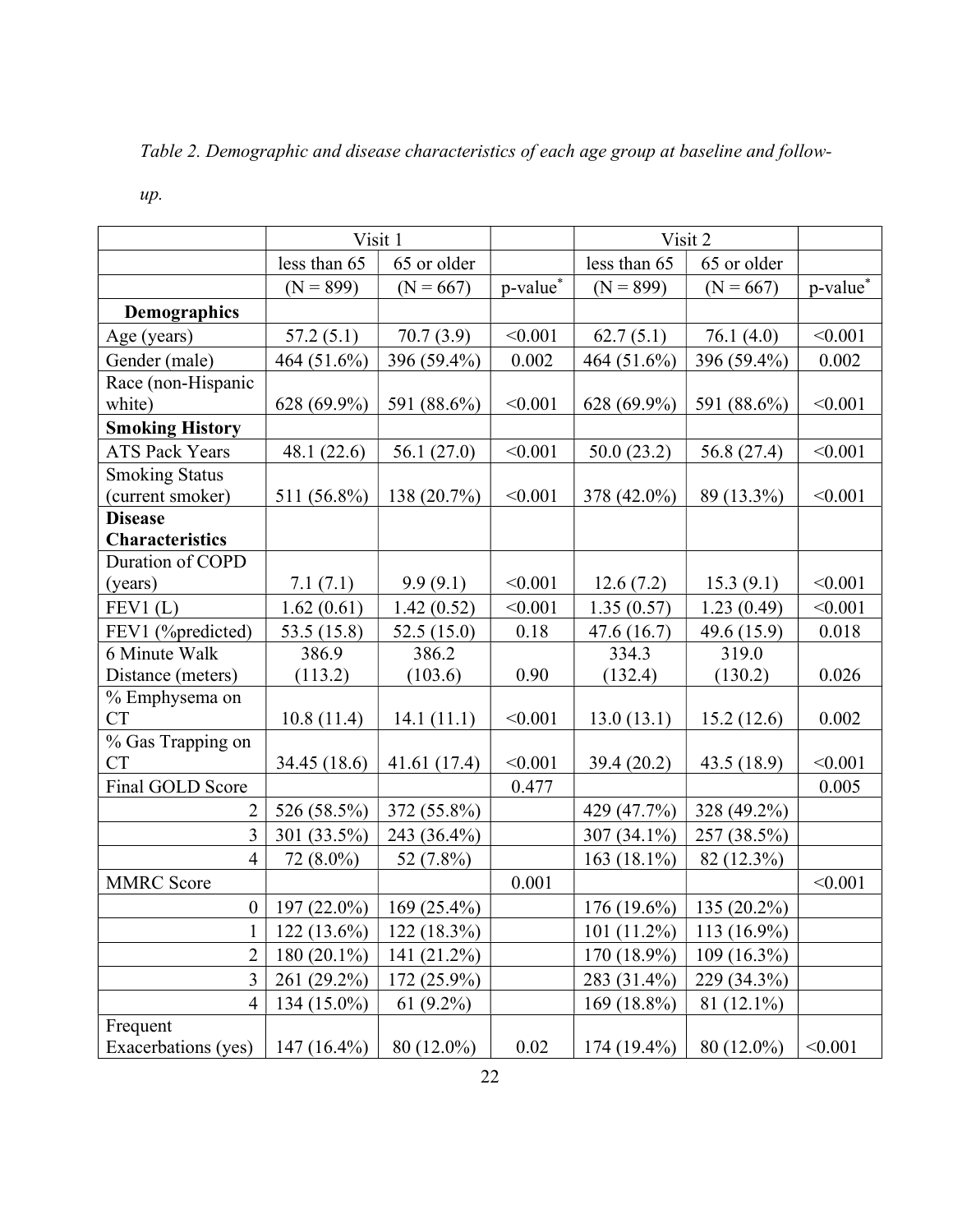| Severe              |               |               |         |               |                |         |
|---------------------|---------------|---------------|---------|---------------|----------------|---------|
| Exacerbations (yes) | 197 (21.9%)   | 91 $(13.6\%)$ | < 0.001 | $200(22.2\%)$ | 112 (16.8%)    | 0.008   |
| BMI                 | 28.5(6.5)     | 28.4(5.5)     | 0.721   | 28.2(6.9)     | 27.9(5.9)      | 0.28    |
| Comorbidity         |               |               |         |               |                |         |
| <b>Status</b>       |               |               |         |               |                |         |
| Hypertension (yes)  | 384 (42.8%)   | $374(56.1\%)$ | < 0.001 | 471 (52.4%)   | 417 $(62.5\%)$ | < 0.001 |
| $CAD$ (yes)         | 51 $(5.7\%)$  | 97 (14.5%)    | < 0.001 | 74 (8.2%)     | $115(17.2\%)$  | < 0.001 |
| $CHF$ (yes)         | $38(4.2\%)$   | $23(3.4\%)$   | 0.431   | 54 $(6.0\%)$  | 47 $(7.0\%)$   | 0.41    |
| Diabetes (yes)      | $100(11.1\%)$ | $92(13.8\%)$  | 0.111   | $154(17.1\%)$ | 119 (17.8%)    | 0.71    |
| GERD (yes)          | 280 (31.2%)   | 224 (33.6%)   | 0.314   | 323 (35.9%)   | $234(35.1\%)$  | 0.73    |
| Asthma (yes)        | 279 (34.9%)   | 153 (25.7%)   | < 0.001 | 279 (34.9%)   | 153 (25.7%)    | < 0.001 |

\*, p-value based on independent samples T-test (continuous data) or Chi-squared test

(categorical data). ATS: American Thoracic Society, FEV1: forced expiratory volume in 1 second, CT: computerized tomography scan, GOLD: Global Initiative for Obstructive Lung Disease, MMRC: Modified Medical Research Council Scale for dyspnea, BMI: body mass index, CAD: coronary artery disease, CHF: congestive heart failure, GERD: gastroesophageal reflux disease.

23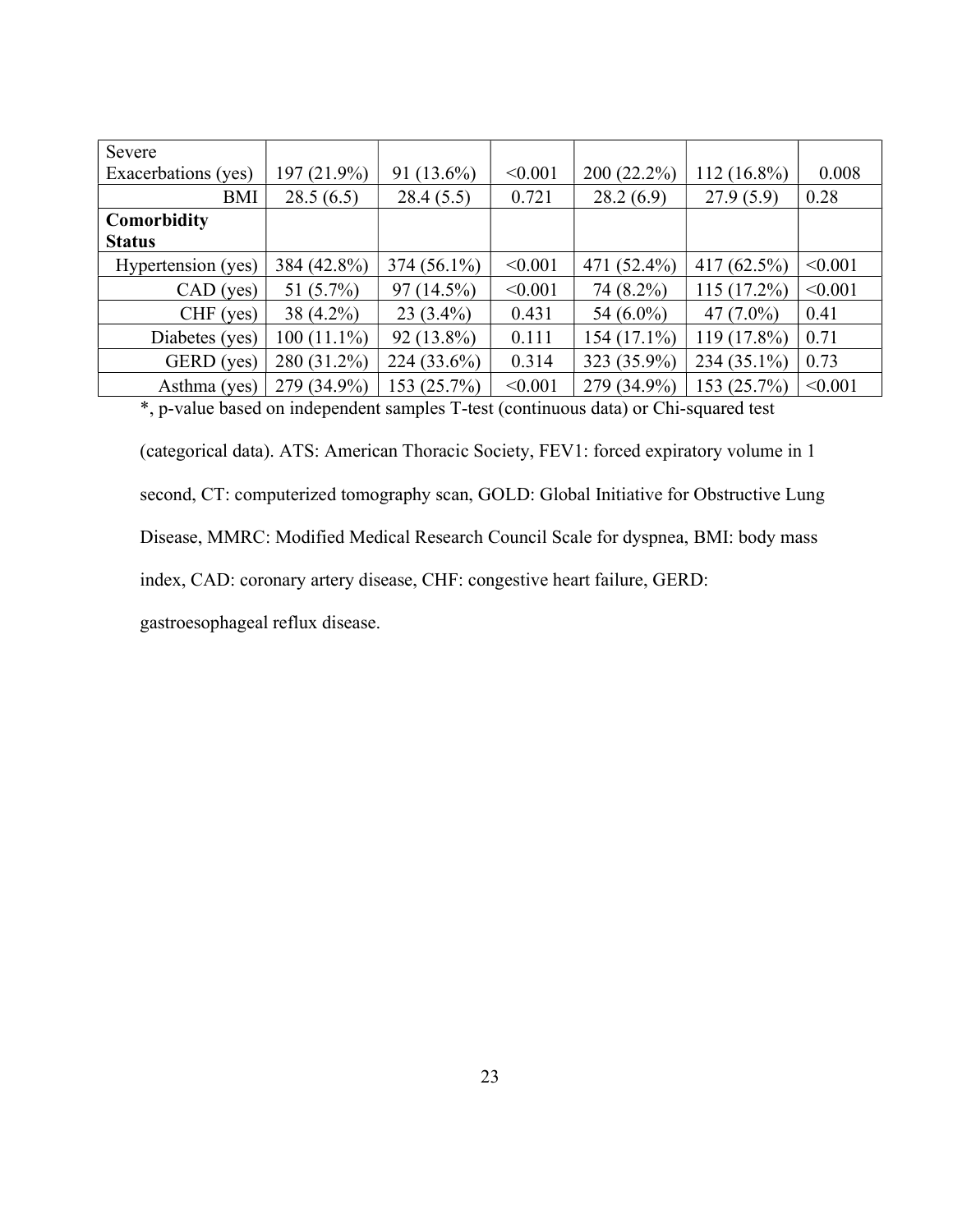Unadjusted change within each age group

The average change in demographic and disease characteristics within each age group from baseline to follow up are summarized in Table 3. The time elapsed between study visits was similar between age groups and no changes in the gender or race distributions of the groups occurred (Table 3). Pack year history of smoking increased  $(p<0.001)$  for both elderly (mean  $\pm$  SD: 0.7  $\pm$  1.9 years) and younger (2.0  $\pm$  2.6 years) COPD patients. Changes in smoking status also occurred in both age groups. In the younger age group, 16.9% of participants quit smoking between visit 1 and visit 2 and 2.1% of participants restarted smoking between visit 1 and visit 2. Similarly, in the elderly age group, 8.8% of participants quit smoking between visit 1 and visit 2 and 1.5% of participants restarted smoking between visit 1 and visit 2.

Both age groups experienced declines  $(p<0.001)$  in FEV1 and FEV1 % of predicted between study visits (FEV1 mean  $\pm$  SD: -0.27  $\pm$  0.31 L in the younger age group and -0.20  $\pm$ 0.24 L in the elderly age group; FEV1 % of predicted mean  $\pm$  SD: -6.0  $\pm$  10.2 % in the younger age group and  $-2.9 \pm 8.8$ % in the elderly age group), as well as significant ( $p$ <0.001) decreases in six-minute walk distances (mean  $\pm$ SD, younger group: -51.8  $\pm$  124.6 m and in the elderly group:  $-66.8 \pm 95.5$  m). Between study visits, increases in the percentage of emphysema and gas trapping on CT scans also occurred in both age groups (% emphysema mean  $\pm$  SD: 2.3  $\pm$  0.2% in the younger age group and 1.3  $\pm$  5.7% in the elderly age group; % gas trapping mean  $\pm$  SD: 5.9  $\pm$  10.8% in the younger age group and 2.2  $\pm$  9.0% in the elderly age group, all  $p<0.001$ ). Changes in participant GOLD scores between visits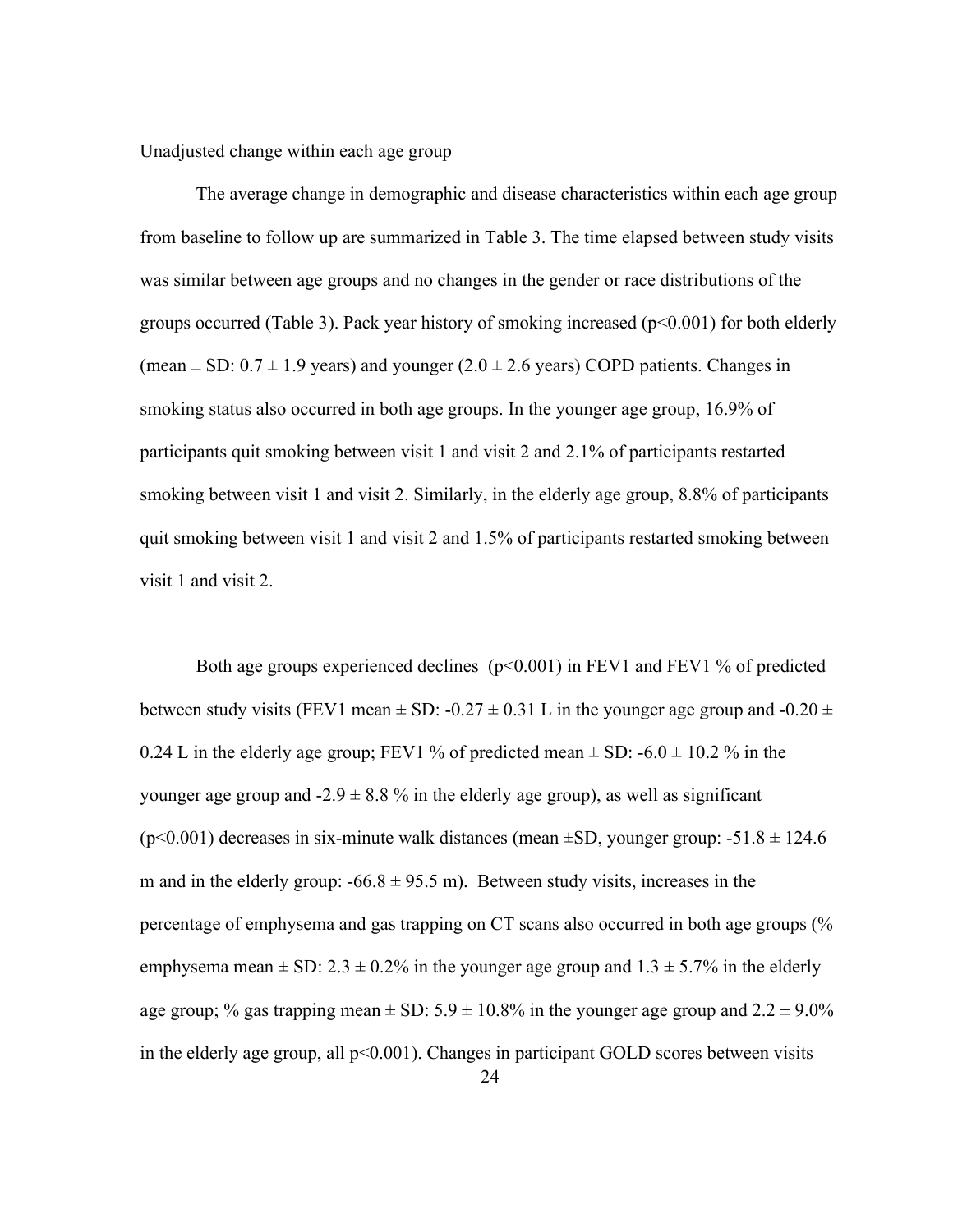occurred in both age groups. In the younger age group, 5.1% of participants had an improved (lower) GOLD score at visit 2 compared to visit 1 and 24.4% of participants had a worse (higher) GOLD score at visit 2 compared to visit 1. In the elderly age group, 6.9% of participants had an improved GOLD score at visit 2 compared to visit 1 and 17.8% of participants had a worse GOLD score at visit 2 compared to visit 1. Similarly, 25.2% of younger participants had an improved MMRC score at visit 2 compared to visit 1 and 34.1% had a worse MMRC score at visit 1 compared to visit 2 ( $p=0.03$ , Table 3). In elderly participants, 21.2% had improved and 36.5% had worse MMRC scores at visit 2 compared to visit 1 (p<0.001., Table 3).

Changes in exacerbation frequency and severity tended to differ for younger vs elderly participants. In the younger age group, 14.1% of participants began experiencing frequent exacerbations and 11.1% of participants who previously experienced frequent exacerbations ceased to experience these  $(p=0.07,$  Table 3). In contrast, in elderly participants, 6.4% of participants began experiencing and 6.4% of participants ceased to experience frequent exacerbations ( $p=1.0$ , Table 3). The reverse tended to be true for severe exacerbations: in younger participants, 13.9% began to experience severe exacerbations and 13.6% ceased to experience severe exacerbations (p=0.85, Table 3). In elderly participants, 12.6% developed severe exacerbations and 9.4% ceased to experience severe exacerbations ( $p=0.08$ , Table 3). In both age groups, BMI decreased ( $p<0.001$ ) between visit 1and visit 2 (mean  $\pm$  SD, younger group:  $-0.2 \pm 3.4$  and in the elderly group:  $-0.5 \pm 2.8$ ).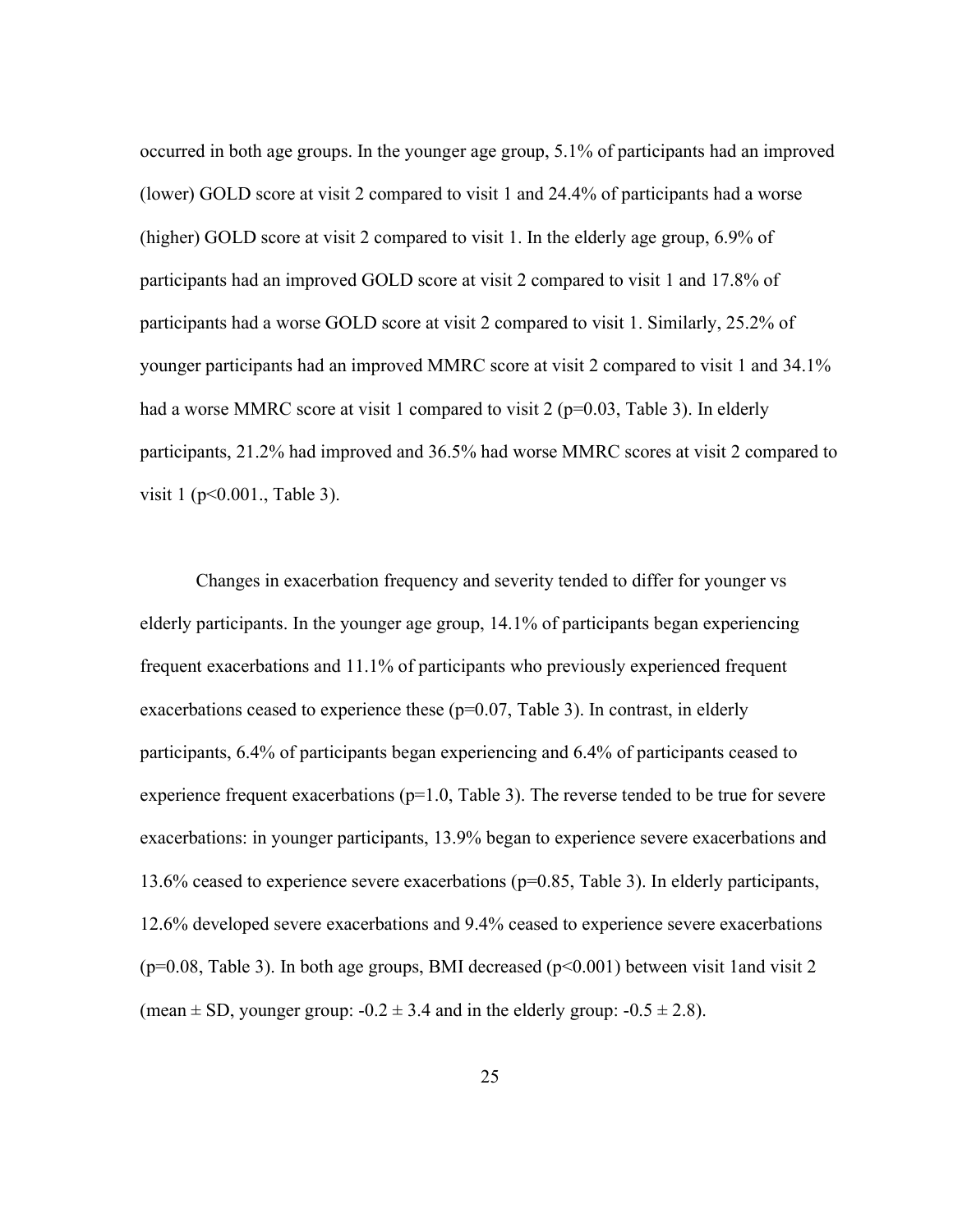Finally, with the exception of asthma (which did not change), significant changes in comorbidity status occurred for both age groups (Table 3). In the younger age group, 13.8% of participants received a new diagnosis of hypertension and 1.3% of participants' hypertension resolved between visit 1 and visit 2 ( $p<0.001$ , Table 3). Likewise, in the elderly group, 11.4% of participants received a new diagnosis of hypertension and 4.9% of participants' hypertension resolved between visit 1 and visit 2 ( $p<0.001$ , Table 3). 3.9% of younger and 5.7% of elderly participants received a new diagnosis of CAD and 1.3% of younger and 3.0% of elderly participants' CAD resolved between visit 1 and visit 2 (p<0.001 and p=0.02 for younger and elderly groups, respectively, Table 3). Similar patterns occurred for CHF: 3.1% of younger and 5.1% of elderly participants received a new diagnosis of CHF and 1.3% of younger and 1.5% of elderly participants' CHF resolved between visit 1 and visit 2 (p=0.01 and p<0.001 for younger and elderly groups, respectively, Table 3). Changes in diabetes status between visit 1 and visit 2 also occurred in both age groups. In the younger age group, 8.1% of participants received a new diagnosis of diabetes and 2.1% of younger participants' diabetes resolved between visit 1 and visit 2 ( $p<0.001$ ). In the elderly age group, these numbers were 0.7% and 4.8%, respectively. Finally, GERD status did not change for elderly participants ( $p=0.37$ , Table 3), but did change for younger participants ( $p=0.002$ , Table 3). 13.6% of younger participants received a new diagnosis of GERD, and 8.8% of younger participants' GERD resolved between visit 1 and visit 2.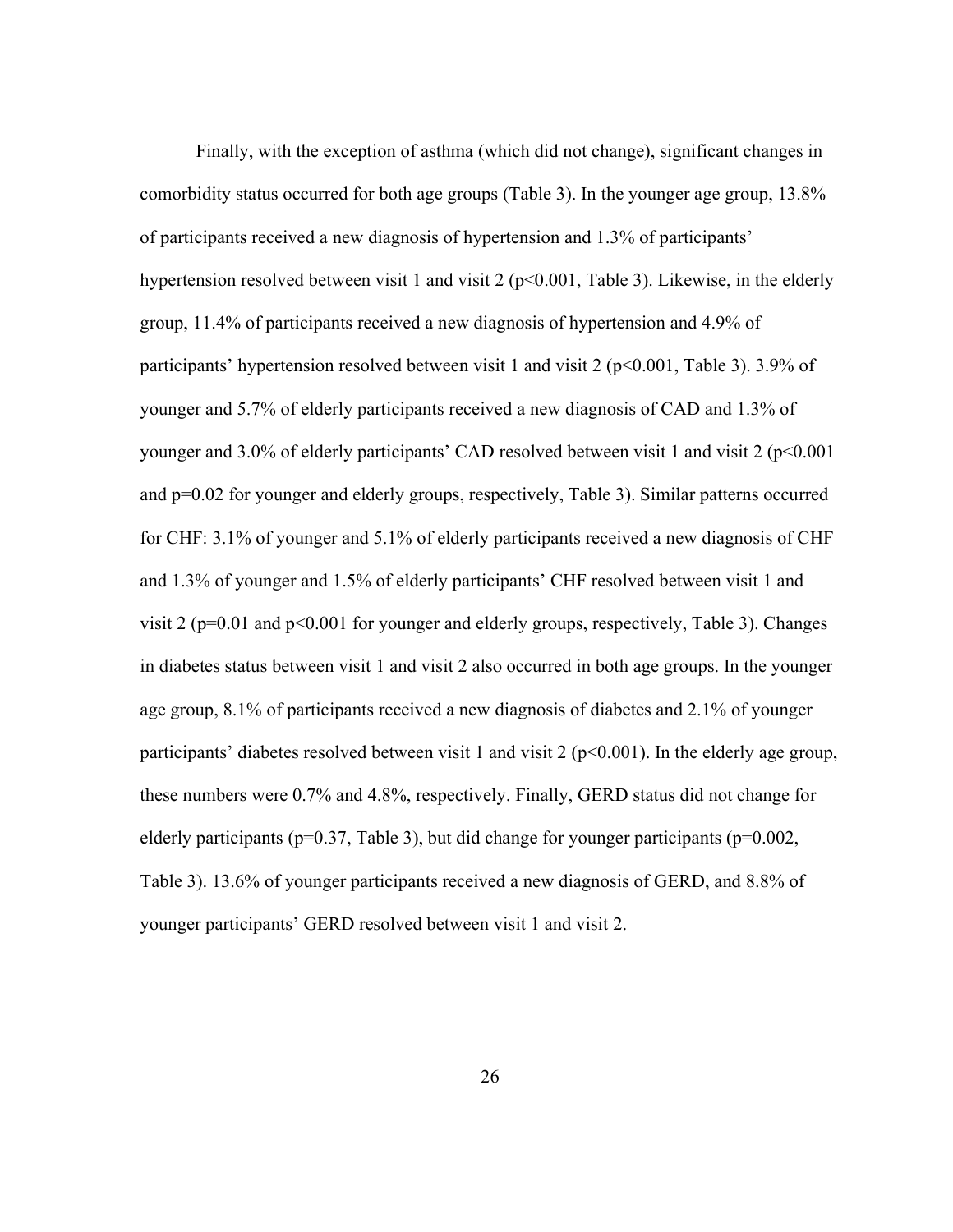Table 3. Average change in demographic and disease characteristics from baseline to follow

|                                | less than 65   |                             | 65 or older   |                                             |
|--------------------------------|----------------|-----------------------------|---------------|---------------------------------------------|
|                                | $(N = 899)$    | p-value <sup><i>f</i></sup> | $(N = 667)$   | $p$ -value <sup><math>\uparrow</math></sup> |
| <b>Demographics</b>            |                |                             |               |                                             |
| Age (years)                    | 5.6(0.8)       | < 0.001                     | 5.4(0.6)      | < 0.001                                     |
| Gender (male)                  | no change      | 1.00                        | no change     | 1.00                                        |
| Race (non-Hispanic white)      | no change      | 1.00                        | no change     | 1.00                                        |
| <b>Smoking History</b>         |                |                             |               |                                             |
| <b>ATS Pack Years</b>          | 2.0(2.6)       | < 0.001                     | 0.7(1.9)      | < 0.001                                     |
| <b>Smoking Status</b>          |                | < 0.001                     |               | < 0.001                                     |
| no change                      | 728 (81.0%)    |                             | 598 (89.7%)   |                                             |
| quit smoking                   | 152 (16.9%)    |                             | 59 (8.8%)     |                                             |
| restarted smoking              | $19(2.1\%)$    |                             | $10(1.5\%)$   |                                             |
| <b>Disease Characteristics</b> |                |                             |               |                                             |
| Duration of COPD (years)       | 5.5(0.8)       | < 0.001                     | 5.4(0.6)      | < 0.001                                     |
| FEV1                           | $-0.27(0.31)$  | < 0.001                     | $-0.20(0.24)$ | < 0.001                                     |
| FEV1 (%predicted)              | $-6.0(10.2)$   | < 0.001                     | $-2.9(8.8)$   | < 0.001                                     |
| 6 Minute Walk Distance         |                |                             |               |                                             |
| (meters)                       | $-51.8(124.6)$ | < 0.001                     | $-66.8(95.5)$ | < 0.001                                     |
| % Emphysema on CT              | 2.3(0.2)       | < 0.001                     | 1.3(5.7)      | < 0.001                                     |
| % Gas Trapping on CT           | 5.9(10.8)      | < 0.001                     | 2.2(9.0)      | < 0.001                                     |
| Final GOLD Score               |                | < 0.001                     |               | < 0.001                                     |
| improved                       | 46 $(5.1\%)$   |                             | 46 (6.9%)     |                                             |
| stable                         | 634 (70.5%)    |                             | 502 (75.3%)   |                                             |
| declined                       | 219 (24.4%)    |                             | $119(17.8\%)$ |                                             |
| <b>MMRC</b> Dyspnea Score      |                | 0.03                        |               | < 0.001                                     |
| improved                       | 225 (25.2%)    |                             | 141 (21.2%)   |                                             |
| stable                         | 364 (40.7%)    |                             | 281 (42.3%)   |                                             |
| declined                       | 305 (34.1%)    |                             | 243 (36.5%)   |                                             |
| <b>Frequent Exacerbations</b>  |                | 0.07                        |               | 1.00                                        |
| ceased to experience           | $100(11.1\%)$  |                             | 43 (6.4%)     |                                             |
| no change                      | 672 (74.7%)    |                             | 581 (87.1%)   |                                             |
| began to experience            | $127(14.1\%)$  |                             | 43 (6.4%)     |                                             |
| <b>Severe Exacerbations</b>    |                | 0.85                        |               | 0.08                                        |
| ceased to experience           | $122(13.6\%)$  |                             | 63 (9.4%)     |                                             |

up within each age group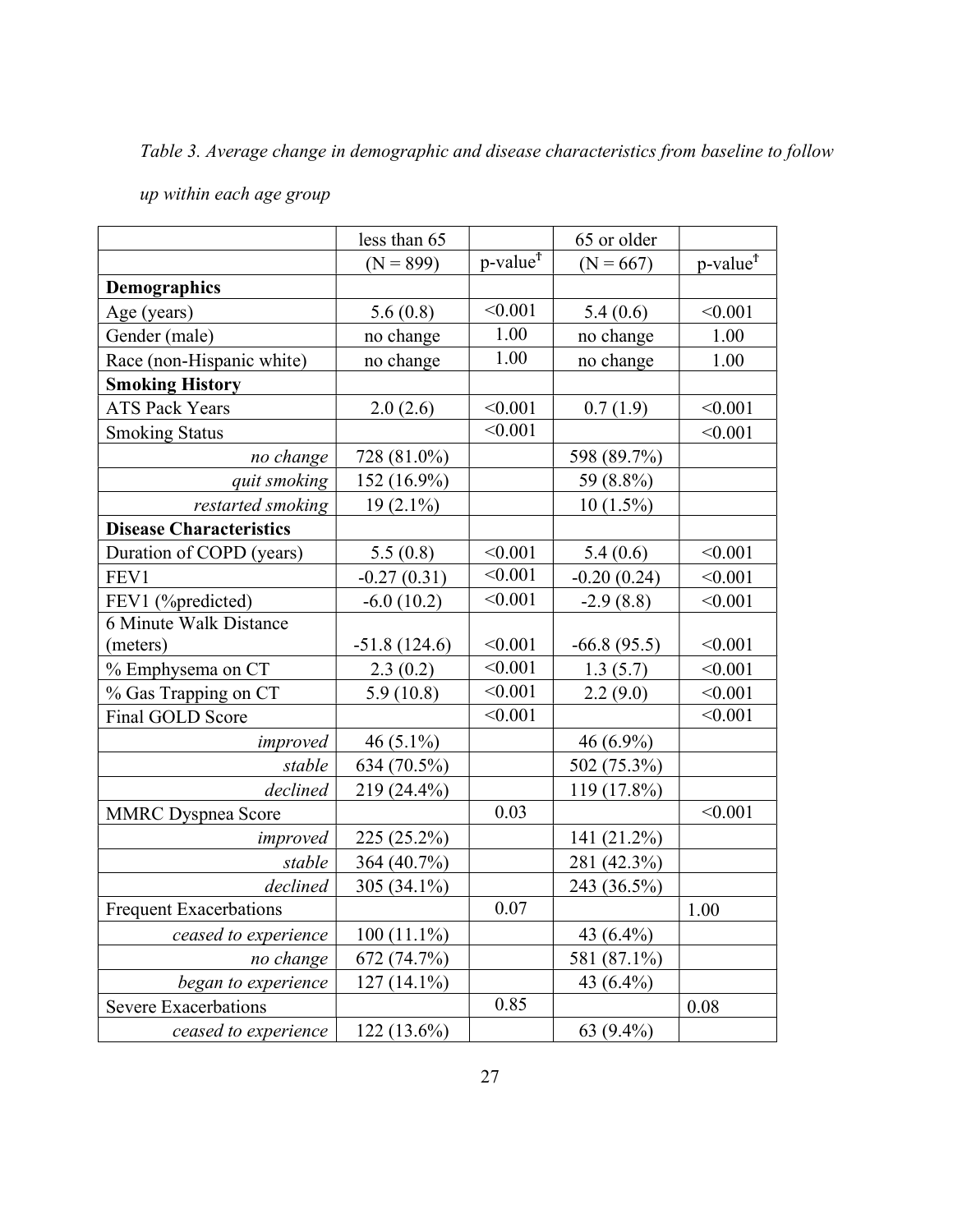| no change                 | 652 (72.5%)   |         | 520 (78.0%)   |         |
|---------------------------|---------------|---------|---------------|---------|
| began to experience       | 125 (13.9%)   |         | 84 (12.6%)    |         |
| <b>BMI</b>                | $-0.24(3.43)$ | < 0.001 | $-0.48(2.76)$ | < 0.001 |
| <b>Comorbidity Status</b> |               |         |               |         |
| Hypertension              |               | < 0.001 |               | < 0.001 |
| new diagnosis             | 124 (13.8%)   |         | 76 (11.4%)    |         |
| no change                 | 737 (82.1%)   |         | 558 (83.7%)   |         |
| resolved                  | $37(4.1\%)$   |         | 33 (4.9%)     |         |
| CAD                       |               | < 0.001 |               | 0.02    |
| new diagnosis             | 35 (3.9%)     |         | 38 (5.7%)     |         |
| no change                 | 852 (94.8%)   |         | 609 (91.3%)   |         |
| resolved                  | $12(1.3\%)$   |         | $20(3.0\%)$   |         |
| <b>CHF</b>                |               | 0.01    |               | < 0.001 |
| new diagnosis             | $28(3.1\%)$   |         | 34 $(5.1\%)$  |         |
| no change                 | 859 (95.6%)   |         | 623 (93.4%)   |         |
| resolved                  | $12(1.3\%)$   |         | $10(1.5\%)$   |         |
| Diabetes                  |               | < 0.001 |               | < 0.001 |
| new diagnosis             | 73 (8.1%)     |         | $5(0.7\%)$    |         |
| no change                 | 807 (89.8%)   |         | 630 (94.5%)   |         |
| resolved                  | $19(2.1\%)$   |         | 32 $(4.8\%)$  |         |
| <b>GERD</b>               |               | 0.002   |               | 0.37    |
| new diagnosis             | 122 (13.6%)   |         | 68 (10.2%)    |         |
| no change                 | 697 (77.6%)   |         | 541 (81.1%)   |         |
| resolved                  | 79 (8.8%)     |         | 58 (8.7%)     |         |
| Asthma                    |               | 1.00    |               | 1.00    |
| new diagnosis             | $0(0\%)$      |         | $0(0\%)$      |         |
| no change                 | 799 (100.0%)  |         | 595 (100.0%)  |         |
| resolved                  | $0(0\%)$      |         | $0(0\%)$      |         |
|                           |               |         |               |         |

Ϯ, p-value based on paired samples T-test (continuous data) or Stuart-Maxwell test

(categorical data). ATS: American Thoracic Society, FEV1: forced expiratory volume in 1 second, CT: computerized tomography scan, GOLD: Global Initiative for Obstructive Lung Disease, MMRC: Modified Medical Research Council Scale for dyspnea, BMI: body mass index, CAD: coronary artery disease, CHF: congestive heart failure, GERD: gastroesophageal reflux disease.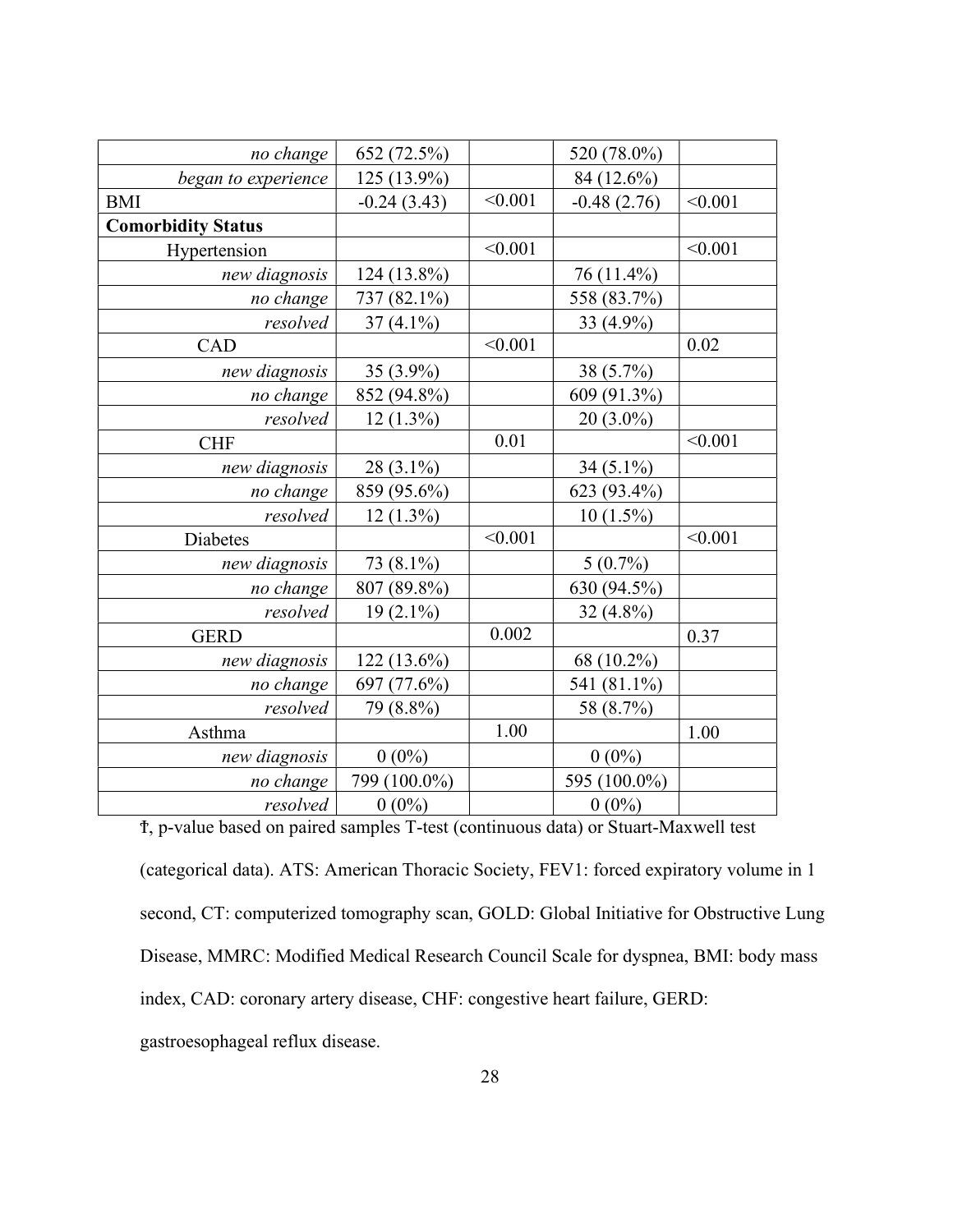Associations between age group and disease progression

The associations between age group and disease progression are summarized in Table 4. All models were adjusted for age at baseline, gender, race, American Thoracic Society pack-years of smoking at baseline, smoking status at baseline, duration of COPD at baseline, and for the presence of hypertension, coronary artery disease, and/or asthma at baseline. All model assumptions were determined to be within acceptable limits. The younger age group was used as the reference group for all models.

 Being in the elderly age group versus the younger age group did not have an impact on either the development of severe exacerbations (relative risk ratio (95% confidence interval): 1.17 (0.59, 2.31)) nor on the resolution of existing severe exacerbations (0.83 (0.44, 1.58)) between visit 1 and visit 2. There was also no effect of age group on the resolution of existing frequent exacerbations (relative risk ratio (95% confidence interval): 0.56 (0.27, 1.16)), but elderly participants were less likely than younger participants to develop new frequent exacerbations (0.42 (0.20, 0.87)). Age group did not have a significant effect on decline in GOLD score (relative risk ratio (95% confidence interval): 0.86 (0.35, 2.08)), nor on improvement in GOLD score (relative risk ratio (95% confidence interval): 0.89 (0.52, 1.55)). There was also no association between age group and changes in MMRC scores from baseline to follow up (overall model: p=0.57, relative risk ratio (95% confidence interval) for improved MMRC score: 0.83 (0.46, 1.49) and for worse score: 0.93 (0.54, 1.60)). Similarly, there was no effect of age group on decline in six-minute walk distance (overall model: p=0.08; β-coefficient (95% confidence interval): -0.67 (-28.42, 27.08) meters) or on the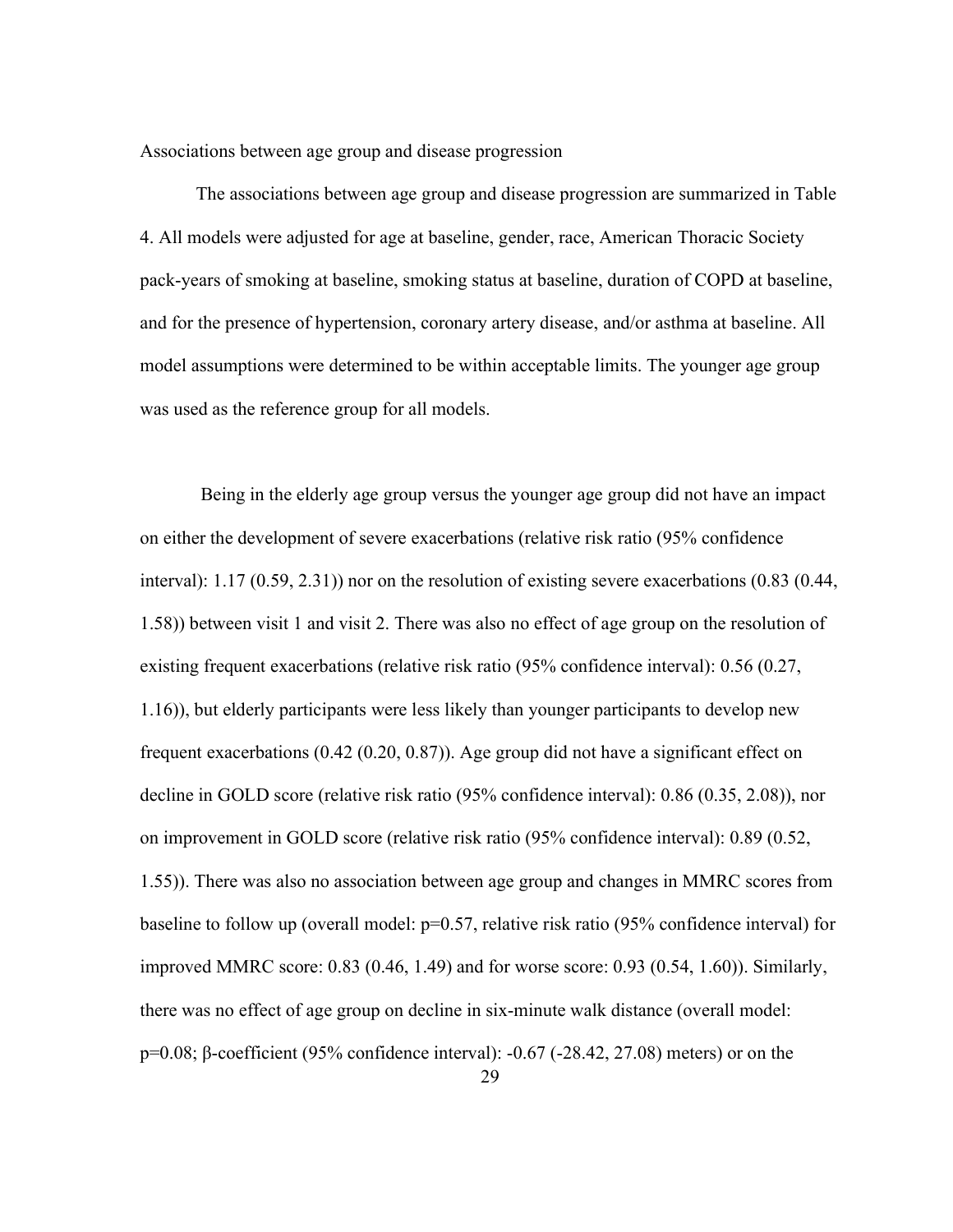increase in percent of emphysema on CT scan (overall model: p=0.22; β-coefficient (95% confidence interval): -0.62 (-2.10, 0.86)) between visits. Finally, age group had no effect on the increase in percent of gas trapping on CT scan from baseline to follow up (β-coefficient (95% confidence interval): -2.34 (-5.09, 0.41)), or on the decline in FEV1 from baseline to follow up (β-coefficient (95% confidence interval): -22.50 (-85.87, 40.86) ml).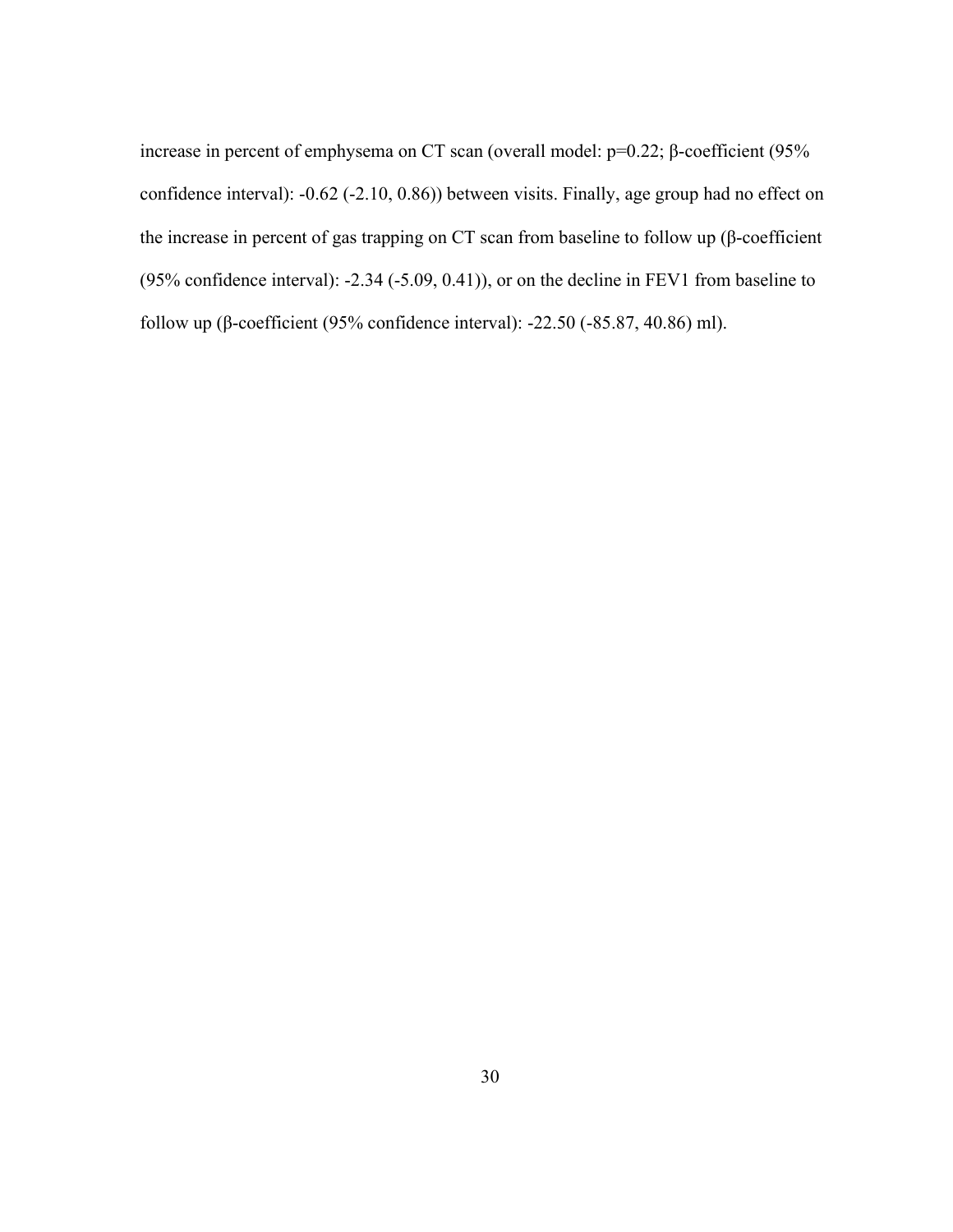Table 4: Multivariable associations between age group and disease progression in the study

population.

|                        | <b>Relative Risk</b> | β-coefficient | 95% CI          |
|------------------------|----------------------|---------------|-----------------|
|                        | Ratio                |               |                 |
| Severe exacerbations   |                      |               |                 |
| improved               | 1.17                 |               | 0.59, 2.31      |
| declined               | 0.83                 |               | 0.44, 1.58      |
| Frequent exacerbations |                      |               |                 |
| improved               | 0.56                 |               | 0.27, 1.16      |
| declined               | 0.42                 |               | 0.20, 0.87      |
| MMRC score             |                      |               |                 |
| improved               | 0.83                 |               | 0.46, 1.49      |
| declined               | 0.93                 |               | 0.54, 1.60      |
| <b>GOLD</b> score      |                      |               |                 |
| improved               | 0.86                 |               | 0.35, 2.08      |
| declined               | 0.89                 |               | 0.52, 1.55      |
| Six-minute walk        |                      | $-0.67$       | $-28.42, 27.08$ |
| distance (meters)      |                      |               |                 |
| %Emphysema             |                      | $-0.62$       | $-2.10, 0.86$   |
| %Gas trapping          |                      | $-2.34$       | $-5.09, 0.41$   |
| $FEV1$ (ml)            |                      | $-22.50$      | $-85.87, 40.86$ |

FEV1: forced expiratory volume in 1 second, GOLD: Global Initiative for Chronic Lung

Disease score, MMRC: Modified Medical Research Council Scale for dyspnea. All models adjusted for age at baseline, gender, race, American Thoracic Society pack-years of smoking at baseline, smoking status at baseline, duration of COPD at baseline, presence of hypertension, coronary artery disease, and asthma. The younger age group is the reference group for all models.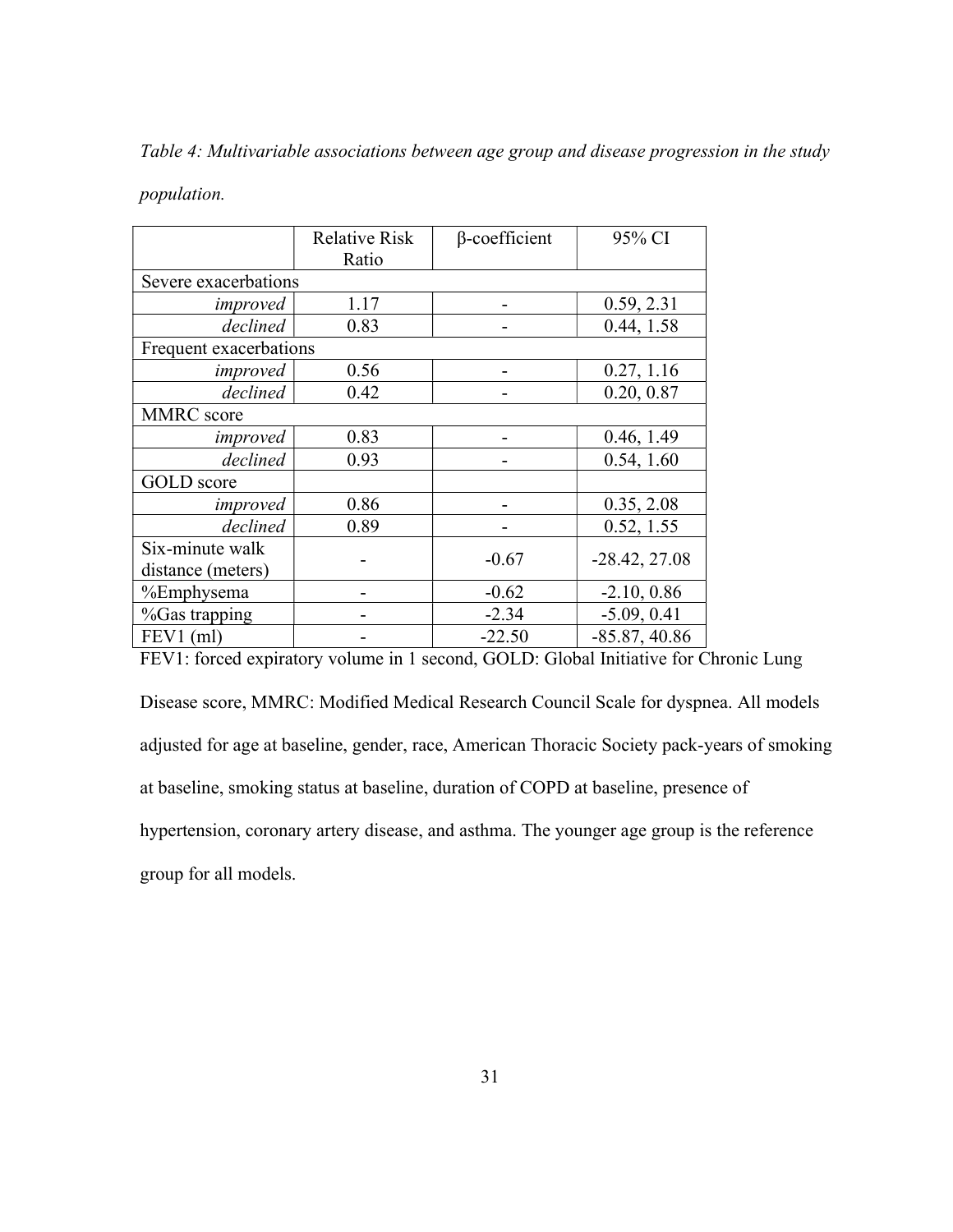#### DISCUSSION

The purpose of this study was to examine the relationship between aging and progression of COPD in the longitudinal COPDGene cohort. The results suggest that elderly individuals with COPD had worse lung function compared to younger individuals with COPD as evidenced by lower FEV1, higher percent of emphysema, and greater percent of gas trapping at both baseline and 5-year follow up. Although exercise tolerance was similar between elderly and younger individuals at baseline, at 5-year follow up, exercise tolerance was lower in elderly COPD patients compared to younger COPD patients. Elderly patients also had greater frequencies of comorbidities including hypertension and coronary artery disease than younger patients. These results are consistent with those of previous studies that have suggested elderly COPD patients experience worse lung function, increased exertional intolerance, and greater frequencies of comorbidities.<sup>19</sup>

Despite this cross-sectional evidence of worse lung function, elderly individuals were less likely to experience severe and/or frequent exacerbations compared to younger individuals and reported less dyspnea (lower MMRC scores) than younger individuals with COPD. This apparently contradictory result may be explained by differences in individual perceptions of dyspnea between older and younger COPD patients. Dyspnea, by definition, is a subjective experience that is unique to every individual.<sup>37</sup> Current understanding of the mechanisms of dyspnea and perception of dyspnea remains limited, but includes cortical integration of complex sensory information from multiple sensory mechanisms within the respiratory system.<sup>37</sup> Previous research has suggested that perception of dyspnea is dampened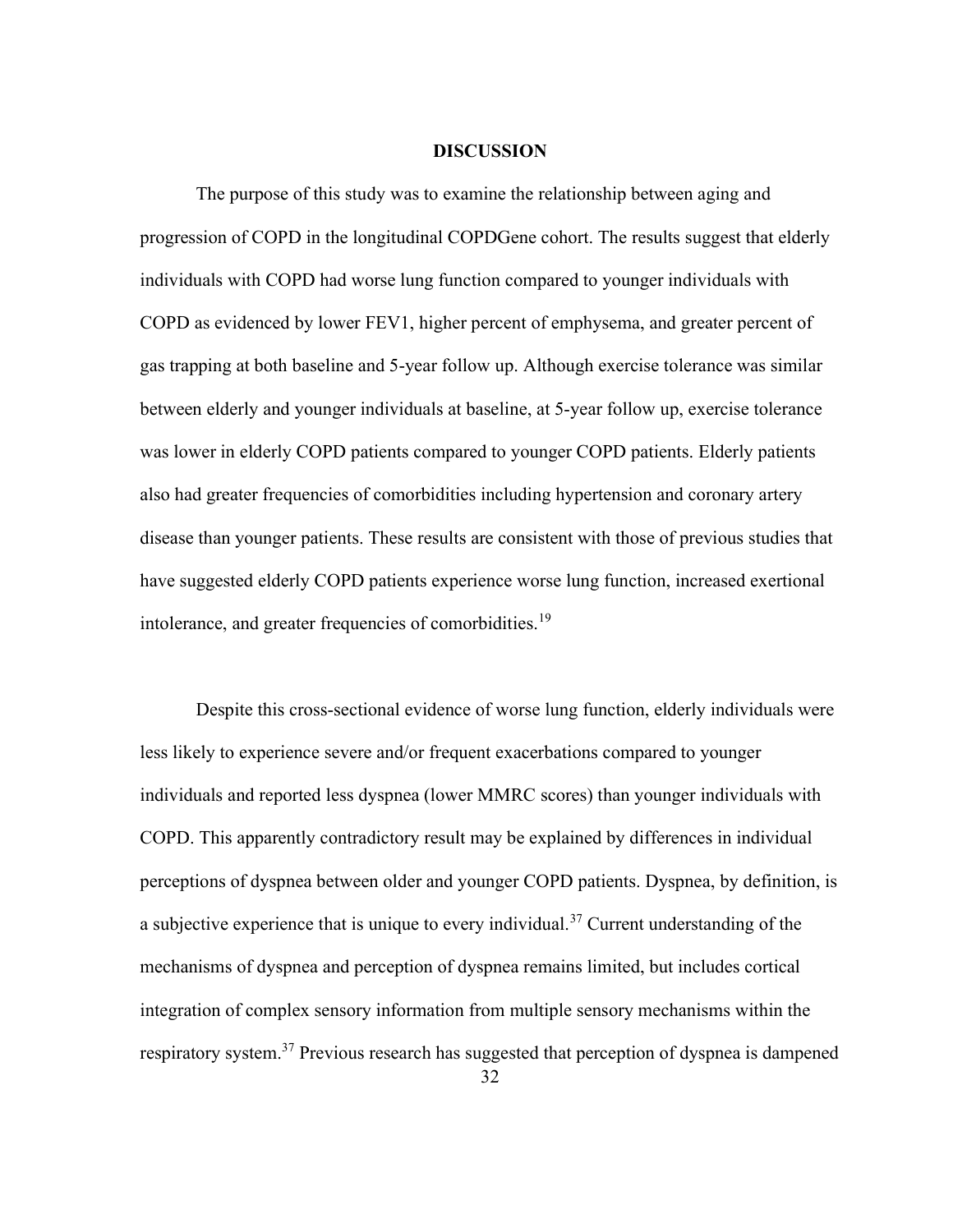in elderly individuals, which may be related to lower nerve conduction velocity or other impairments in axon structure and function.<sup>38</sup> Research has further suggested individuals with decreased perception of breathlessness also tend to report fewer and less severe exacerbations compared to individuals with greater sensitivity to breathlessness.<sup>39</sup> Together, these results may help explain why elderly participants in this study reported less dyspnea and fewer and milder exacerbations compared to younger participants.

Over the follow up period, both elderly and younger COPD patients experienced clinically significant declines in lung function and exercise tolerance as well as increases in the frequencies of comorbidities. These findings are consistent with the understanding of COPD as a progressively debilitating disease.<sup>1</sup> Changes in variables from visit 1 to visit 2 were predominantly consistent between younger and elderly COPD patients – if a variable increased significantly in one age group, it tended to do the same in the other age group. The main difference in disease progression within age groups was the magnitude of the change, which tended to be larger in the younger group and smaller in the elderly group. One possible explanation for this observation is that because the elderly group started out worse than the younger group, there was relatively less opportunity for further decline in the elderly group such that their condition remained compatible with continued participation in the study or survival. Indeed, previous studies have suggested that lung function decline is faster early in the disease course of COPD and slows in the more advanced stages of disease. <sup>40</sup> Furthermore, rapid decline in lung function, particularly in FEV1, has been associated with increased risk of mortality, even in individuals with otherwise normal lung function.  $41$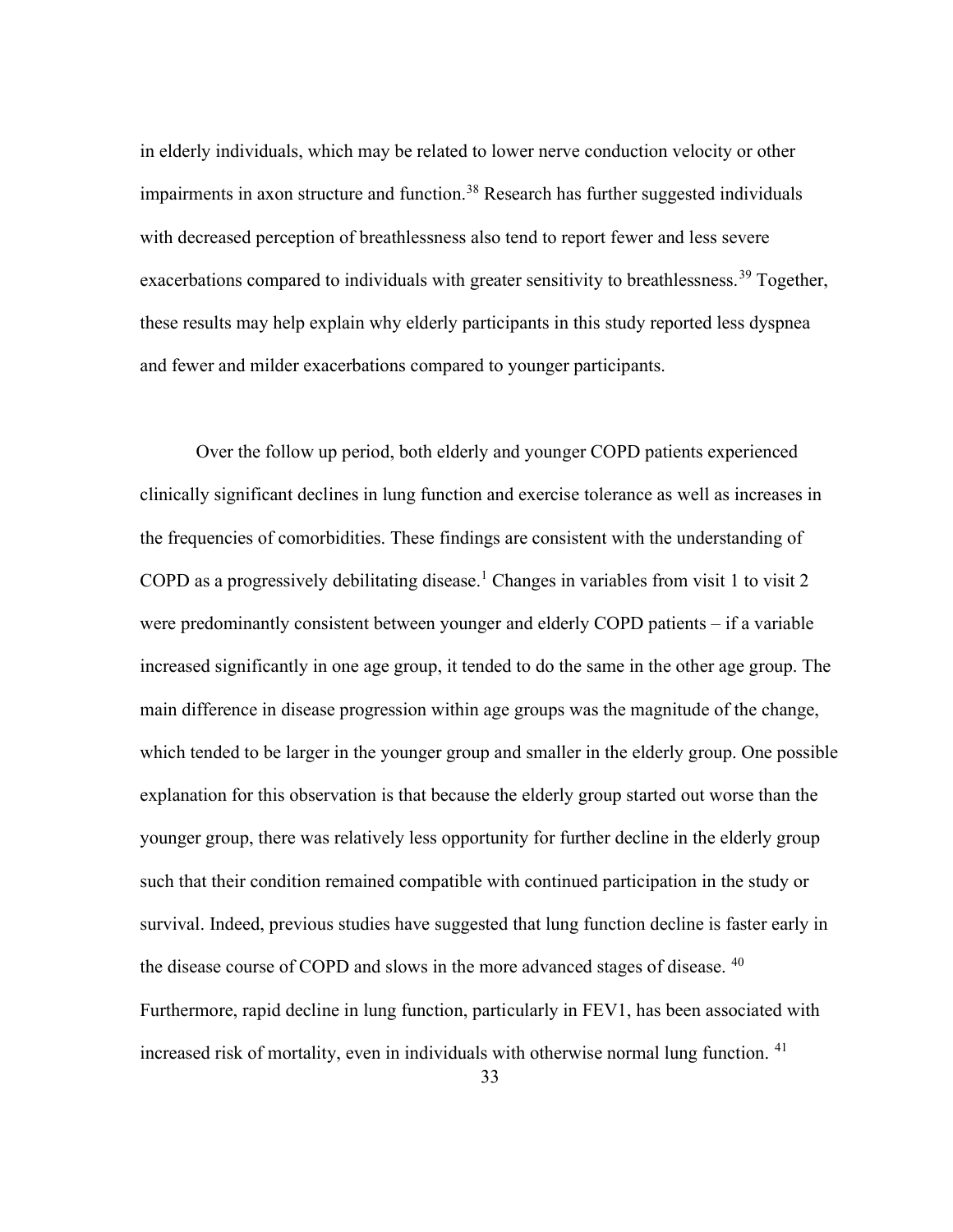There were relatively few differences in the rates of change in lung function parameters between elderly and younger COPD patients. Consistent with the previous result that elderly individuals tended to experience less change over time than the younger age group, individuals in the elderly age group were less likely to develop frequent exacerbations compared to participants in the younger age group. Again, this finding is consistent with a requirement for preserving a level of functioning compatible with continued study participation and/or life. There were no other significant associations between age group and measures of COPD progression. These results suggest that the biological process of aging, per se, is not a major driver of lung function decline, exacerbation status, and/or development of comorbidities during the course of COPD progression. Instead, it seems likely that another distinct factor, with a role in both aging and lung pathology, such as integrity of the immune system, may play a critical role in programming host susceptibility to COPD progression.

This research has to be interpreted in the context of several potential limitations. First, the data captured as part of the COPDGene study relies on many self-reported measures, which are subject to recall bias and other errors of memory. This is particularly an issue for the analysis of comorbidities, many of which seem unlikely to resolve over the study period (e.g. CHF, CAD, diabetes), but were nevertheless reported as such by some study participants. Additionally, we could not examine associations between age and lung function decline in individuals with COPD who never smoked, as this data was not available in the dataset. Also, the racial/ethnic composition of the study population was limited to non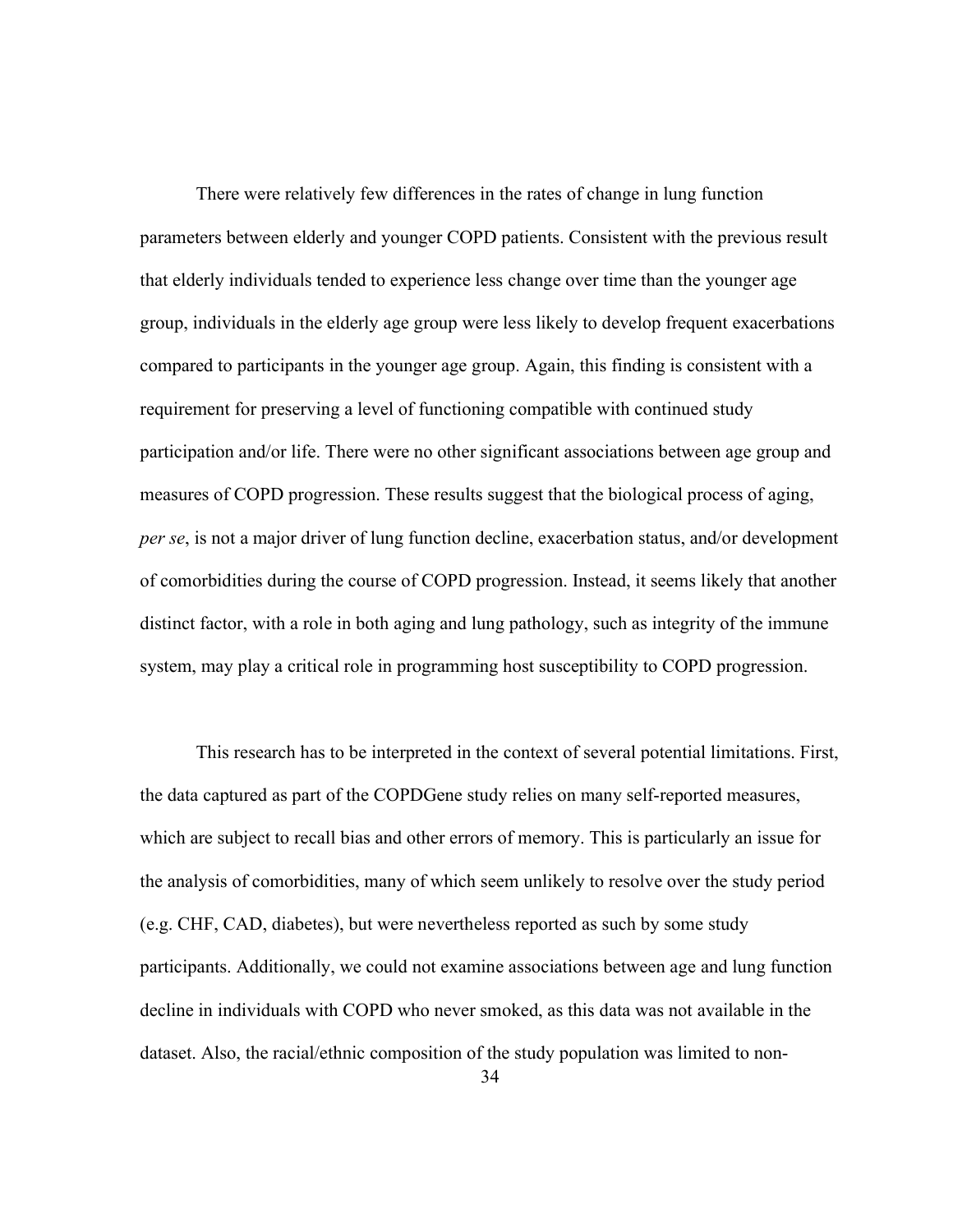Hispanic Whites and African Americans in order to ensure sufficient power for the original analysis. Therefore, the results of the current analysis cannot be applied to non-smokers and individuals of other racial/ethnic backgrounds. Finally, survivorship bias may be affecting our results. Analysis of individuals lost to follow up suggests that indeed individuals lost to follow up may have been experiencing more severe illness compared to the individuals that completed the study. Therefore, it is possible that our sample consisted of relatively less affected individuals who were able to attend both study visits and who may not be fully representative of the entire population of COPD patients.

This study also has several important strengths. First, the metrics used to assess disease progression, including the six-minute walk distance, MMRC scores, GOLD scores, and spirometry measurements, are well-validated and well-standardized techniques often used for these types of studies.<sup>9,26</sup> Further, COPDGene coordinators put into place detailed study protocols and quality assurance protocols to ensure study measurements were implemented consistently and results were comparable across study sites. Finally, the COPDGene study included a large cohort of participants with meticulously collected and curated data, with relatively little missing data, allowing the present study to be adequately powered, without the need to make imputations for missing data.

In conclusion, this study suggests that while elderly individuals with COPD exhibit evidence of more severe lung function impairment, they tend to report less dyspnea and fewer and less severe exacerbations compared to younger individuals with COPD. This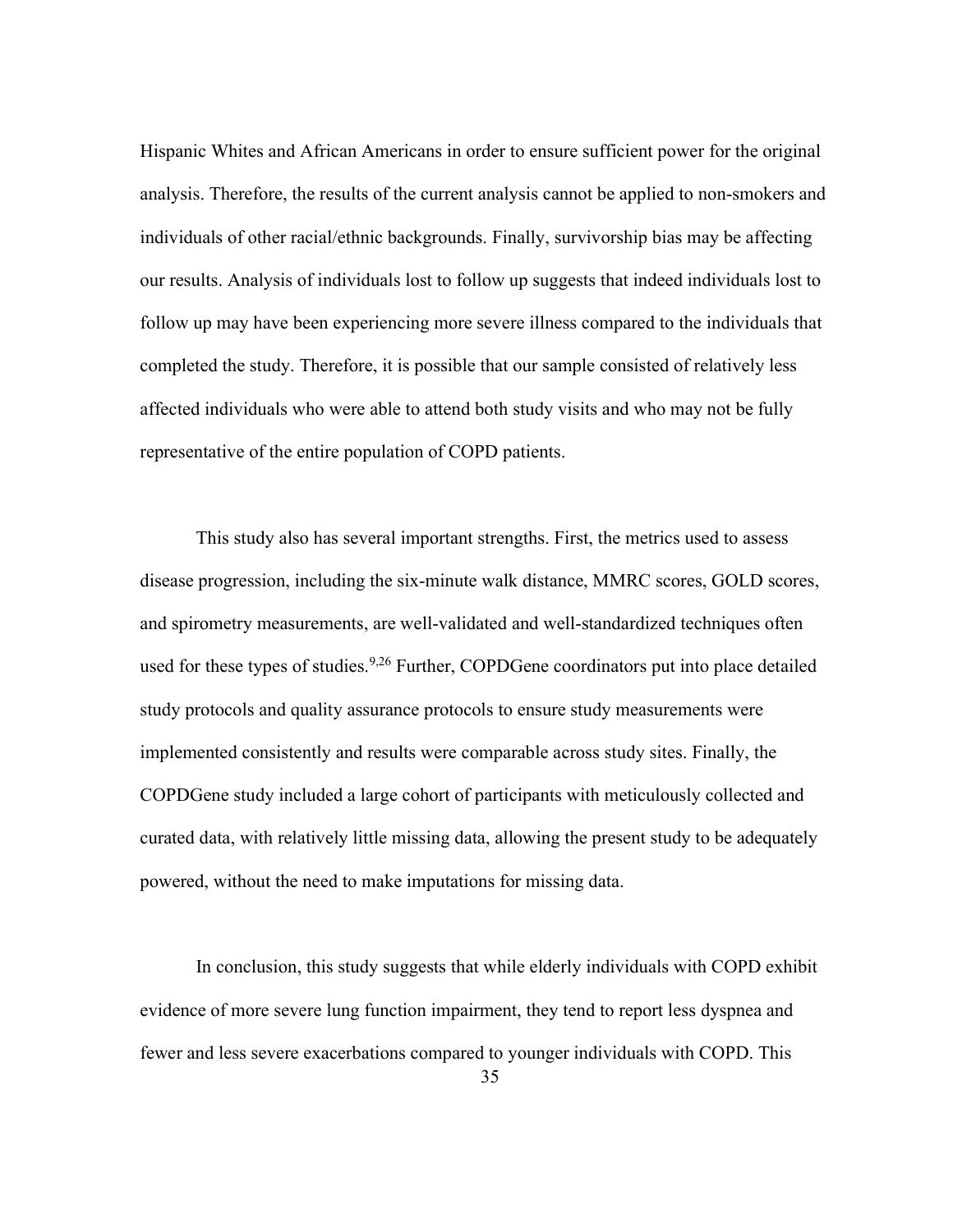pattern persists over time, although younger individuals tend to experience a greater magnitude of decline in lung function measurements compared to elderly individuals. Despite these findings, the data did not provide strong support for a role of aging in the pathogenesis of COPD. However, the contribution of survivorship bias to these findings remains unclear. Nevertheless, this study emphasizes the importance of early diagnosis and early intervention to slow the progression of disease in order to preserve maximum life expectancy and quality of life for individuals affected by COPD. Further research into what other host factors, such as immune system integrity, may explain varying patterns of disease progression in COPD patients is warranted.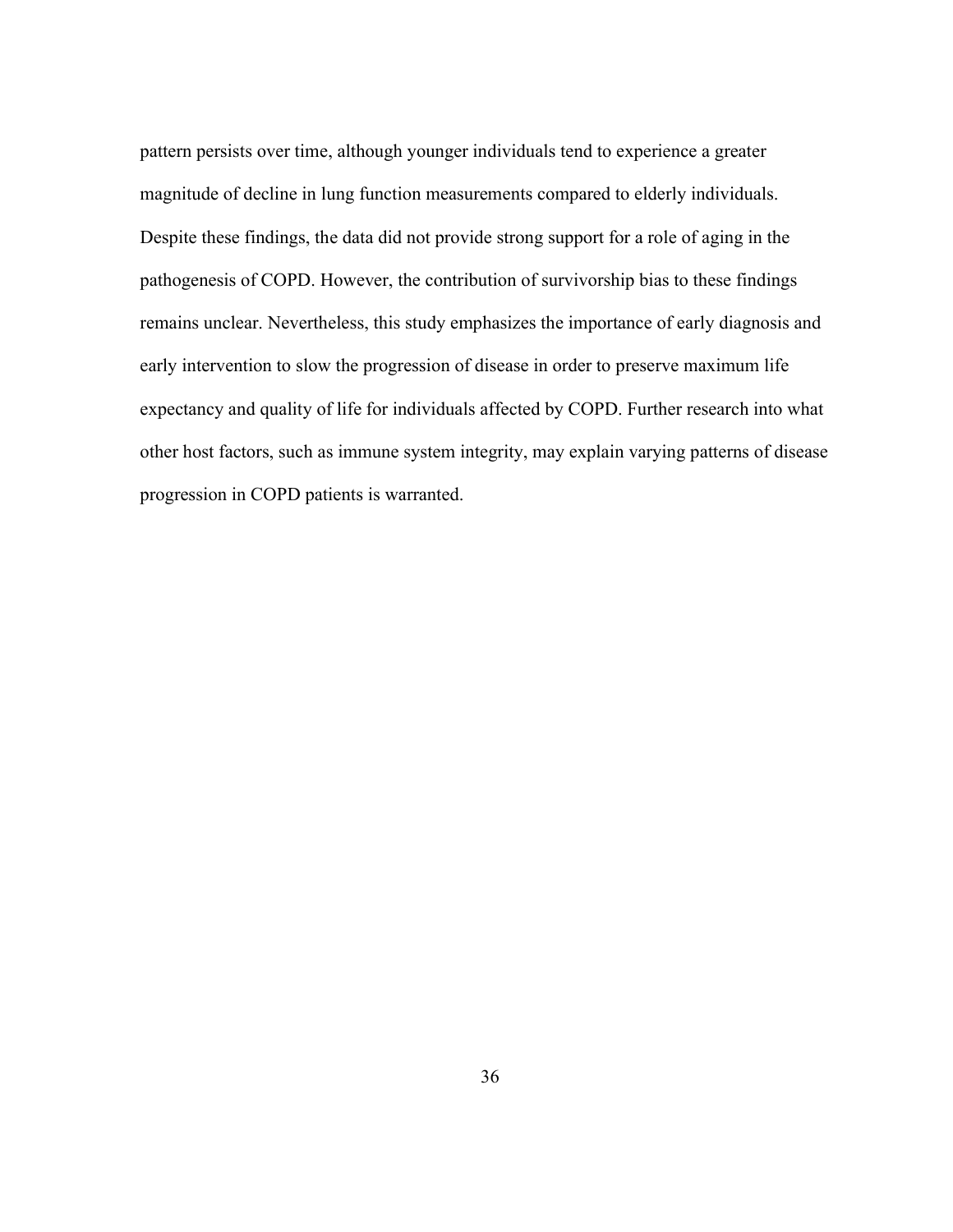#### **REFERENCES**

- 1. Sharma G, Hanania NA, Shim YM. The aging immune system and its relationship to the development of chronic obstructive pulmonary disease. Proc Am Thorac Soc. 2009;6(7):573-580. doi:10.1513/pats.200904-022RM
- 2. Terzikhan N, Verhamme KMC, Hofman A, Stricker BH, Brusselle GG, Lahousse L. Prevalence and incidence of COPD in smokers and non-smokers: the Rotterdam Study. Eur J Epidemiol. 2016;31(8):785-792. doi:10.1007/s10654-016-0132-z
- 3. Raherison C, Girodet PO. Epidemiology of COPD. Eur Respir Rev. 2009;18(114):213-221. doi:10.1183/09059180.00003609
- 4. Miravitlles M, Ribera A. Understanding the impact of symptoms on the burden of COPD. Respir Res. 2017;18(1):1-11. doi:10.1186/s12931-017-0548-3
- 5. Sapey E, Stockley RA. COPD exacerbations·2: Aetiology. Thorax. 2006;61(3):250- 258. doi:10.1136/thx.2005.041822
- 6. Durham AL, Adcock IM. The relationship between COPD and lung cancer. Lung Cancer. 2015;90(2):121-127. doi:10.1016/j.lungcan.2015.08.017
- 7. Mannino DM, Thorn D, Swensen A, Holguin F. Prevalence and outcomes of diabetes, hypertension and cardiovascular disease in COPD. Eur Respir J. 2008;32(4):962-969. doi:10.1183/09031936.00012408
- 8. Broers C, Tack J, Pauwels A. Review article: gastro-oesophageal reflux disease in asthma and chronic obstructive pulmonary disease. Aliment Pharmacol Ther. 2018;47(2):176-191. doi:10.1111/apt.14416
- 37 9. Global Initiative for Chronic Obstructive Lung Disease. Global Strategy for the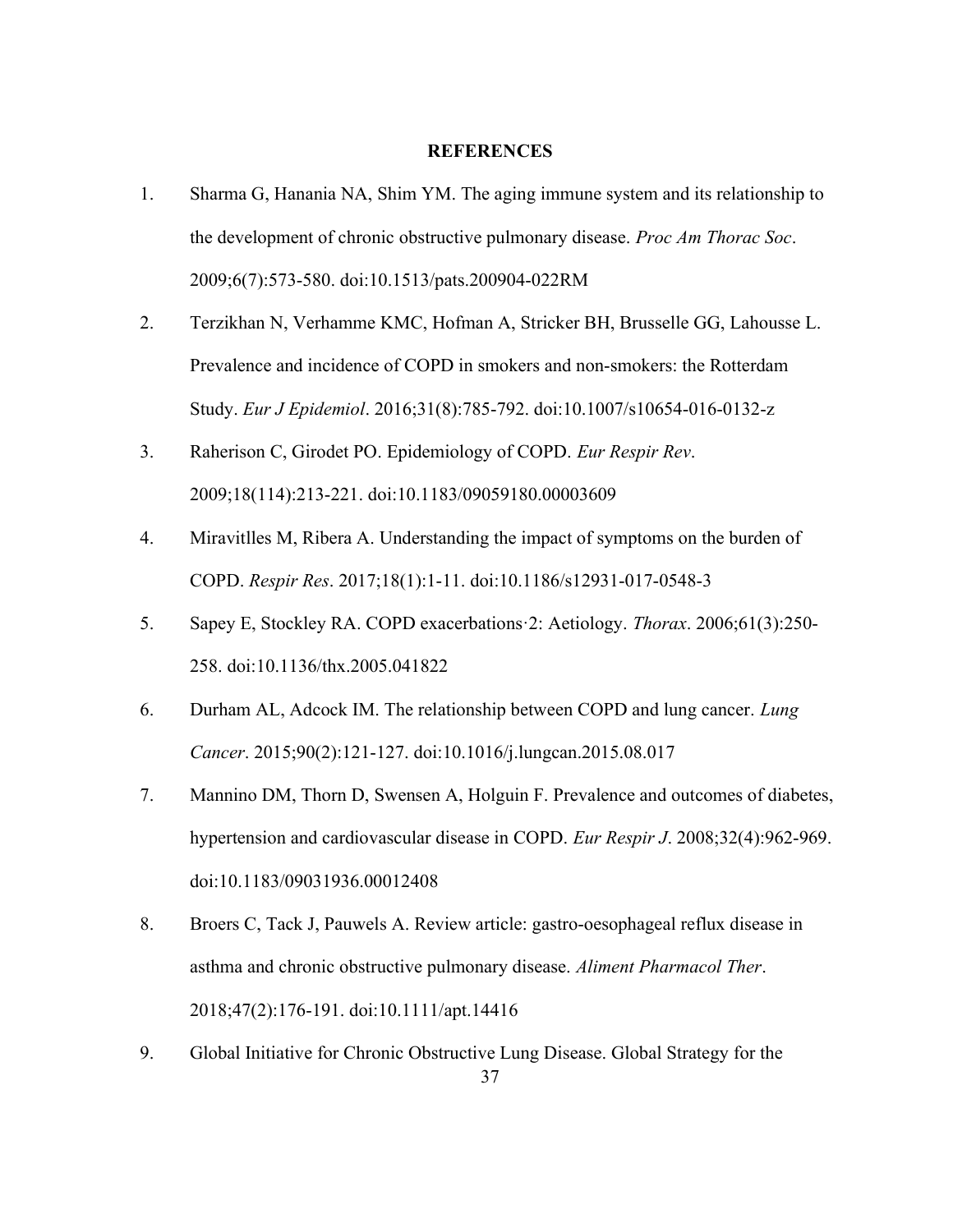Diagnosis, Management, and Prevention of Chronic Obstructive Lung Disease 2019 Report. Published online 2019. doi:10.1016/j.arbr.2019.06.014

- 10. Hogg JC, Macklem PT, Thurlbeck W. Site and nature of airway obstruction in chronic obstructive lung disease. N Engl J Med. 1968;278(25):1355-1360.
- 11. Ingenito EP, Tsai LW, Majumdar A, Suki B. On the role of surface tension in the pathophysiology of emphysema. Am J Respir Crit Care Med. 2005;171(4):300-304. doi:10.1164/rccm.200406-770PP
- 12. Anderson AE, Society AT. Centrilobular emphysema and panlobular emphysema. Published online 1973:1957-1960.
- 13. Global Initiative for Asthma. Global initiative for asthma: Asthma management and prevention. Published online 2019. www.ginasthma.org
- 14. Salzman SH. The 6-min Walk Test: Clinical and research role, technique, coding, and reimbursement. Chest. 2009;135(5):1345-1352.
- 15. Dajczman E, Wardini R, Kasymjanova G, Préfontaine D, Baltzan MA, Wolkove N. Six minute walk distance is a predictor of survival in patients with chronic obstructive pulmonary disease undergoing pulmonary rehabilitation. Can Respir J. 2015;22(4):225-229. doi:10.1155/2015/280187
- 16. Celli B, Tetzl K, Criner G, et al. The 6-minute-walk distance test as a chronic obstructive pulmonary disease stratification tool insights from the COPD biomarker qualification consortium. Am J Respir Crit Care Med. 2016;194(12):1483-1493. doi:10.1164/rccm.201508-1653OC
- 17. Lynch DA, Al-qaisi ML. Quantitative CT in COPD. J Thorac Imaging.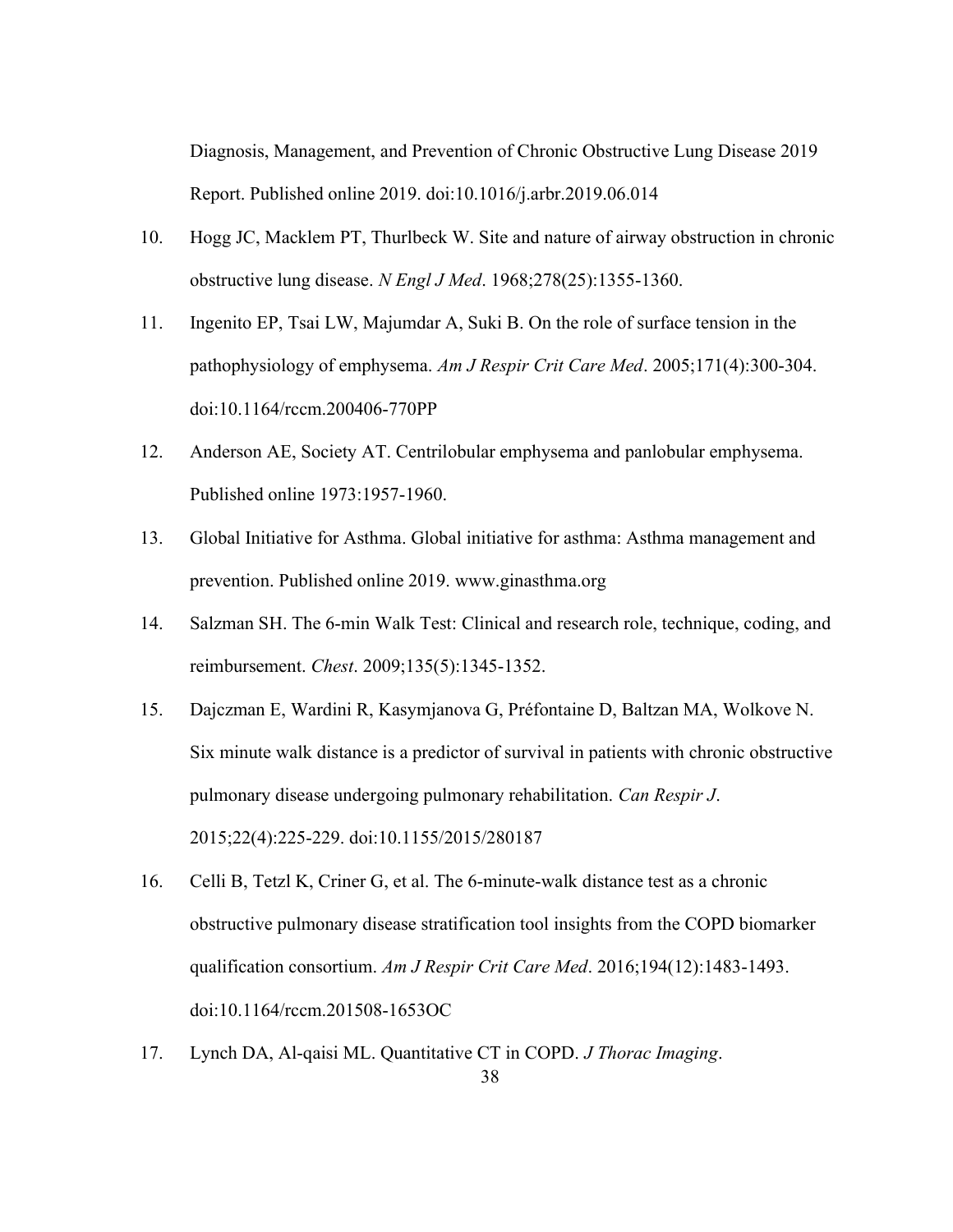2013;28(5):284-290. doi:10.1097/RTI.0b013e318298733c.Quantitative

- 18. Occhipinti M, Paoletti M, Bigazzi F, et al. Emphysematous and nonemphysematous gas trapping in chronic obstructive pulmonary disease: Quantitative CT findings and pulmonary function. Radiology. 2018;287(2):683-692. doi:10.1148/radiol.2017171519
- 19. Parulekar AD, Martinez C, Tsai C, et al. Examining the effects of age on health outcomes of chronic obstructive pulmonary disease: Results from the Genetic Epidemiology of Chronic Obstructive Pulmonary Disease Study and Evaluation of Chronic Obstructive Pulmonary Disease Longitudinally to Identi. J Am Med Dir Assoc. 2017;18(12):1063-1068. doi:10.1016/j.jamda.2017.09.028
- 20. MacNee W. Is chronic obstructive pulmonary disease an accelerated aging disease? Ann Am Thorac Soc. 2016;13:S429-S437. doi:10.1513/AnnalsATS.201602-124AW
- 21. Afonso ASM, Verhamme KMC, Sturkenboom MCJM, Brusselle GGO. COPD in the general population: Prevalence, incidence and survival. Respir Med. 2011;105(12):1872-1884. doi:10.1016/j.rmed.2011.06.012
- 22. Brandsma C, Vries M De, Costa R, Woldhuis RR, Konigshoff M, Timens W. Lung ageing and COPD: is there a role for ageing in abnormal tissue repair? Eur Respir J. 2017;26(170073):1-15. doi:10.1183/16000617.0073-2017
- 23. Barnes PJ. Senescence in COPD and Its Comorbidities. Annu Rev Physiol. 2017;79(1):517-539. doi:10.1146/annurev-physiol-022516-034314
- 24. Cho WK, Lee CG, Kim LK. COPD as a disease of immunosenescence. Yonsei Med J. 2019;60(5):407-413. doi:10.3349/ymj.2019.60.5.407
- 39 25. Guarascio AJ, Ray SM, Finch CK, Self TH. The clinical and economic burden of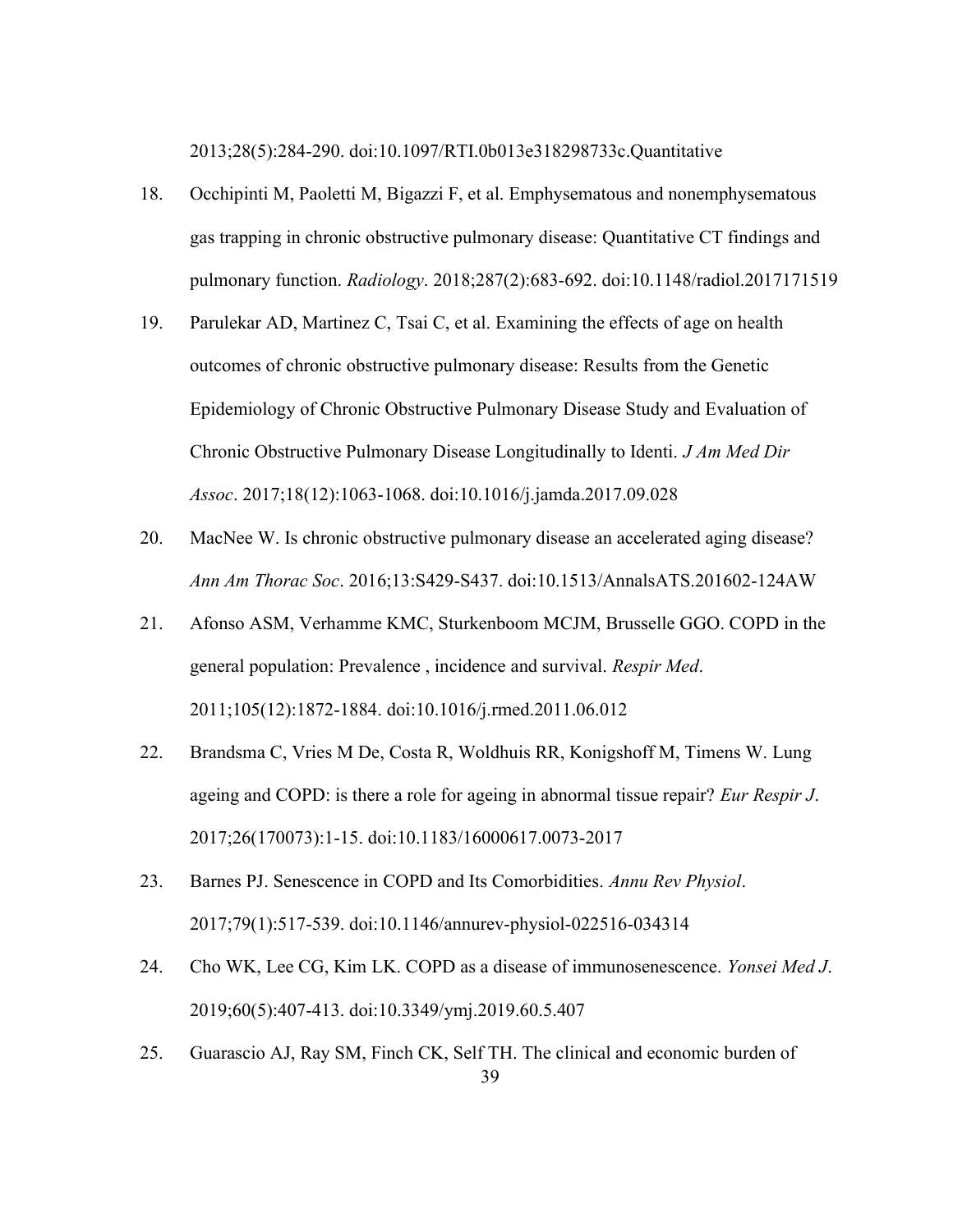chronic obstructive pulmonary disease in the USA. Clin Outcomes Res. 2013;5(1):235-245. doi:10.2147/CEOR.S34321

- 26. Regan EA, Hokanson JE, Murphy JR, et al. Genetic epidemiology of COPD (COPDGene) study design. COPD J Chronic Obstr Pulm Dis. 2010;(February):32-43. doi:10.3109/15412550903499522
- 27. Chapmann KR, Mannino DM, Soriano JB, et al. Epidemiology and costs of chronic obstructive pulmonary disease. Eur Respir J. 2006;27(1):188-207. doi:10.1183/09031936.06.00024505
- 28. Patel JG, Nagar SP, Dalal AA. Indirect costs in chronic obstructive pulmonary disease: A review of the economic burden on employers and individuals in the United States. Int J COPD. 2014;9:289-300. doi:10.2147/COPD.S57157
- 29. Wacker ME, Kitzing K, Jörres RA, et al. The contribution of symptoms and comorbidities to the economic impact of COPD: An analysis of the German COSYCONET cohort. Int J COPD. 2017;12:3437-3448. doi:10.2147/COPD.S141852
- 30. Dalal AA, Shah M, Souza AOD, Rane P. Costs of COPD exacerbations in the emergency department and inpatient setting. Respir Med. 2011;105(3):454-460. doi:10.1016/j.rmed.2010.09.003
- 31. Soriano JB, Kendrick PJ, Paulson KR, et al. Prevalence and attributable health burden of chronic respiratory diseases, 1990–2017: a systematic analysis for the Global Burden of Disease Study 2017. Lancet Respir Med. 2020;8(6):585-596. doi:10.1016/S2213-2600(20)30105-3
- 40 32. Miller MR, Hankinson J, Brusasco V, et al. Standardisation of spirometry. Eur Respir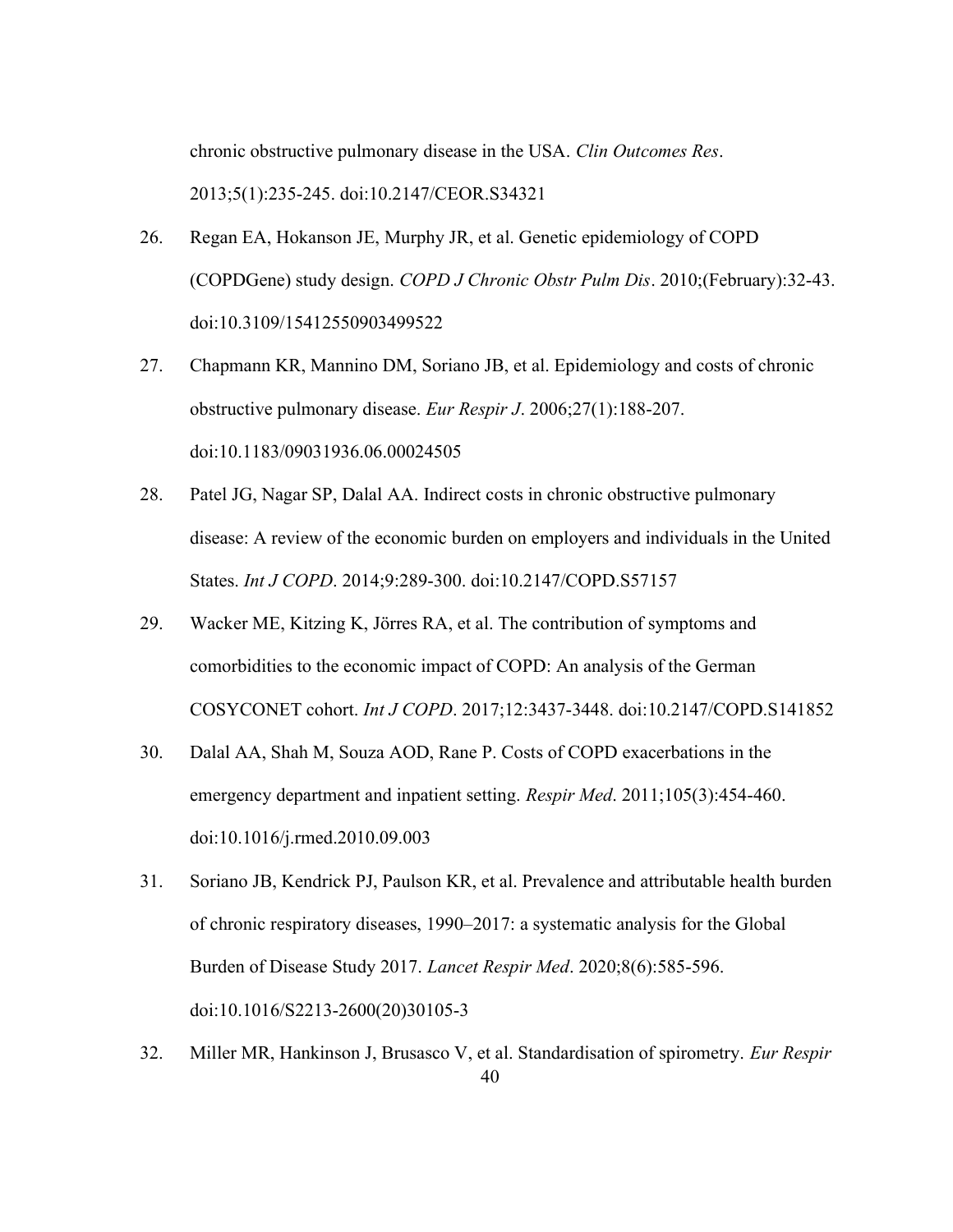J. 2005;26(2):319-338. doi:10.1183/09031936.05.00034805

- 33. Global Initiative for Chronic Obstructive Lung Disease. GOLD Pocket Guide 2019. Published online 2019. www.goldcopd.org
- 34. Hankinson JL, Odencrantz JR, Fedan KB. Spirometric reference values from a sample of the general U.S. Population. Am J Respir Crit Care Med. 1999;159(1):179-187. doi:10.1164/ajrccm.159.1.9712108
- 35. American Thoracic Society. American Thoracic Society ATS Statement : Guidelines for the Six-Minute Walk Test. Am J Respir Crit Care Med. 2002;166:111-117. doi:10.1164/rccm.166/1/111
- 36. StataCorp. Stata Statistical Software: Release 16. Published online 2019.
- 37. Parshall MB, Schwartzstein RM, Adams L, et al. An official American thoracic society statement: Update on the mechanisms, assessment, and management of dyspnea. Am J Respir Crit Care Med. 2012;185(4):435-452. doi:10.1164/rccm.201111-2042ST
- 38. Ebihara S, Niu K, Ebihara T, et al. Impact of blunted perception of dyspnea on medical care use and expenditure, and mortality in elderly people. Front Physiol. 2012;3 JUL(July):1-8. doi:10.3389/fphys.2012.00238
- 39. Scioscia G, Blanco I, Arismendi E, et al. Different dyspnoea perception in COPD patients with frequent and infrequent exacerbations. Thorax. 2017;72(2):117-121. doi:10.1136/thoraxjnl-2016-208332
- 40. Tantucci C, Modina D. Lung function decline in COPD. Int J COPD. 2012;7:95-99. doi:10.2147/COPD.S27480